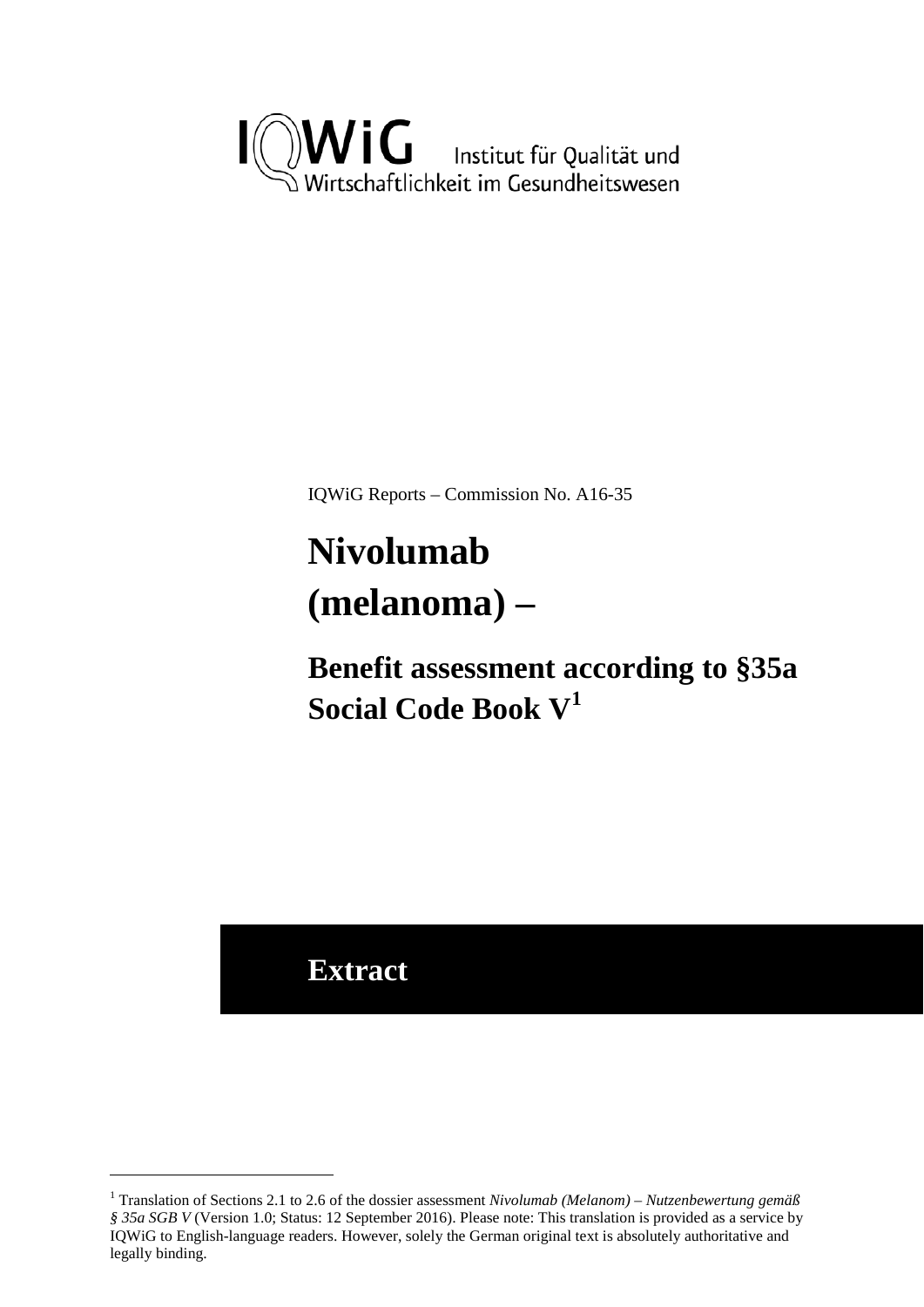# Publishing details

#### **Publisher:**

Institute for Quality and Efficiency in Health Care

#### **Topic:**

Nivolumab (melanoma) – Benefit assessment according to §35a Social Code Book V

**Commissioning agency:**  Federal Joint Committee

**Commission awarded on:**  8 June 2016

**Internal Commission No.:**  A16-35

#### **Address of publisher:**

Institut für Qualität und Wirtschaftlichkeit im Gesundheitswesen Im Mediapark 8 50670 Köln Germany

Phone: +49 221 35685-0 Fax: +49 221 35685-1 E-mail: [berichte@iqwig.de](mailto:berichte@iqwig.de) Internet: [www.iqwig.de](http://www.iqwig.de/)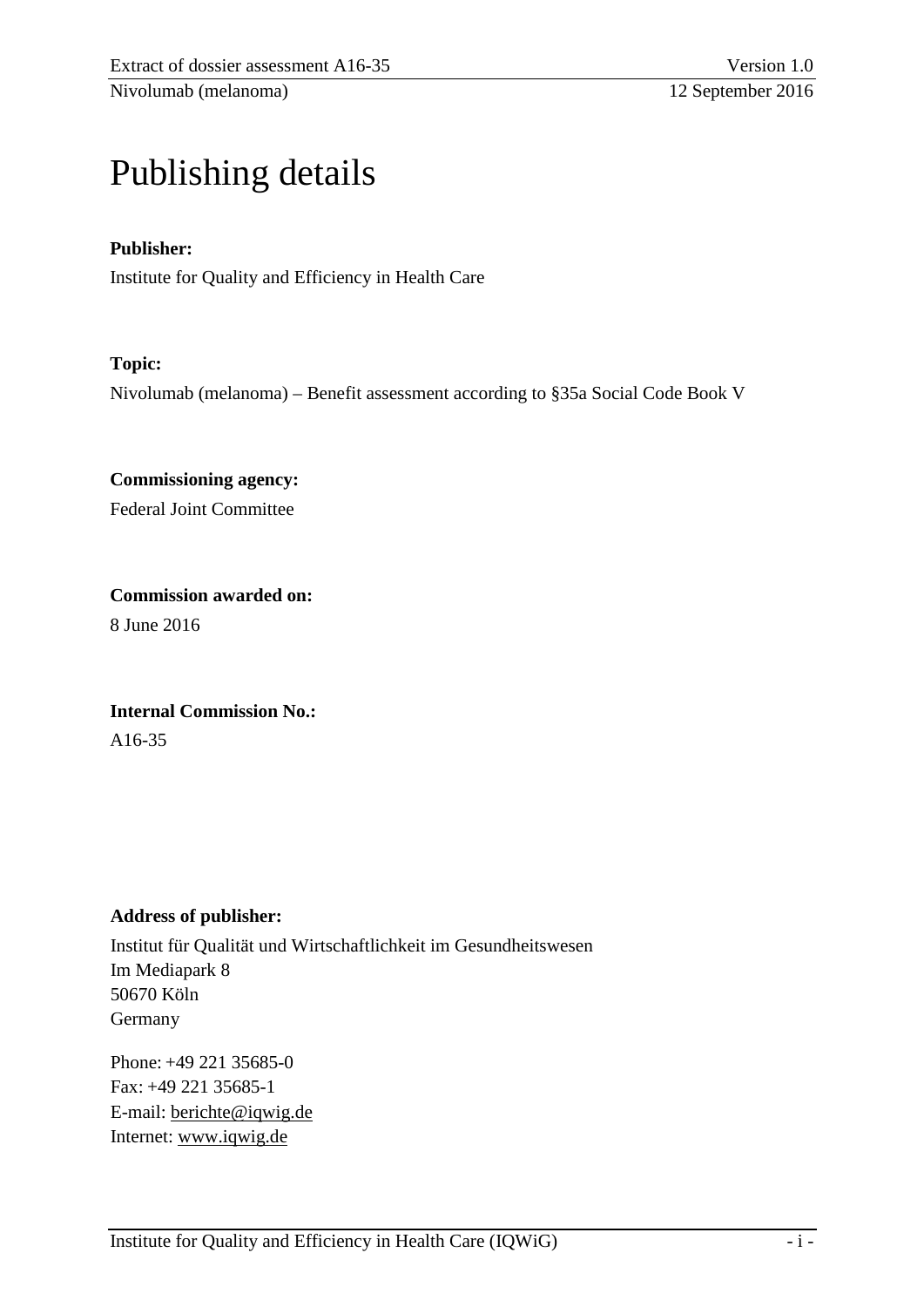# **Medical and scientific advice:**

Uwe Wollina, Hospital Dresden-Friedrichstadt, Dresden, Germany

IQWiG thanks the medical and scientific advisor for his contribution to the dossier assessment. However, the advisor was not involved in the actual preparation of the dossier assessment. The responsibility for the contents of the dossier assessment lies solely with IQWiG.

# **IQWiG employees involved in the dossier assessment[2](#page-2-0) :**

- **Javid Ali**
- Michaela Florina Kerekes
- **Anke Schulz**
- **Ulrike Seay**
- Corinna ten Thoren
- Siw Waffenschmidt
- **Beate Wieseler**
- Min Zhou

-

**Keywords:** nivolumab, ipilimumab, melanoma, benefit assessment

<span id="page-2-0"></span><sup>&</sup>lt;sup>2</sup> Due to legal data protection regulations, employees have the right not to be named.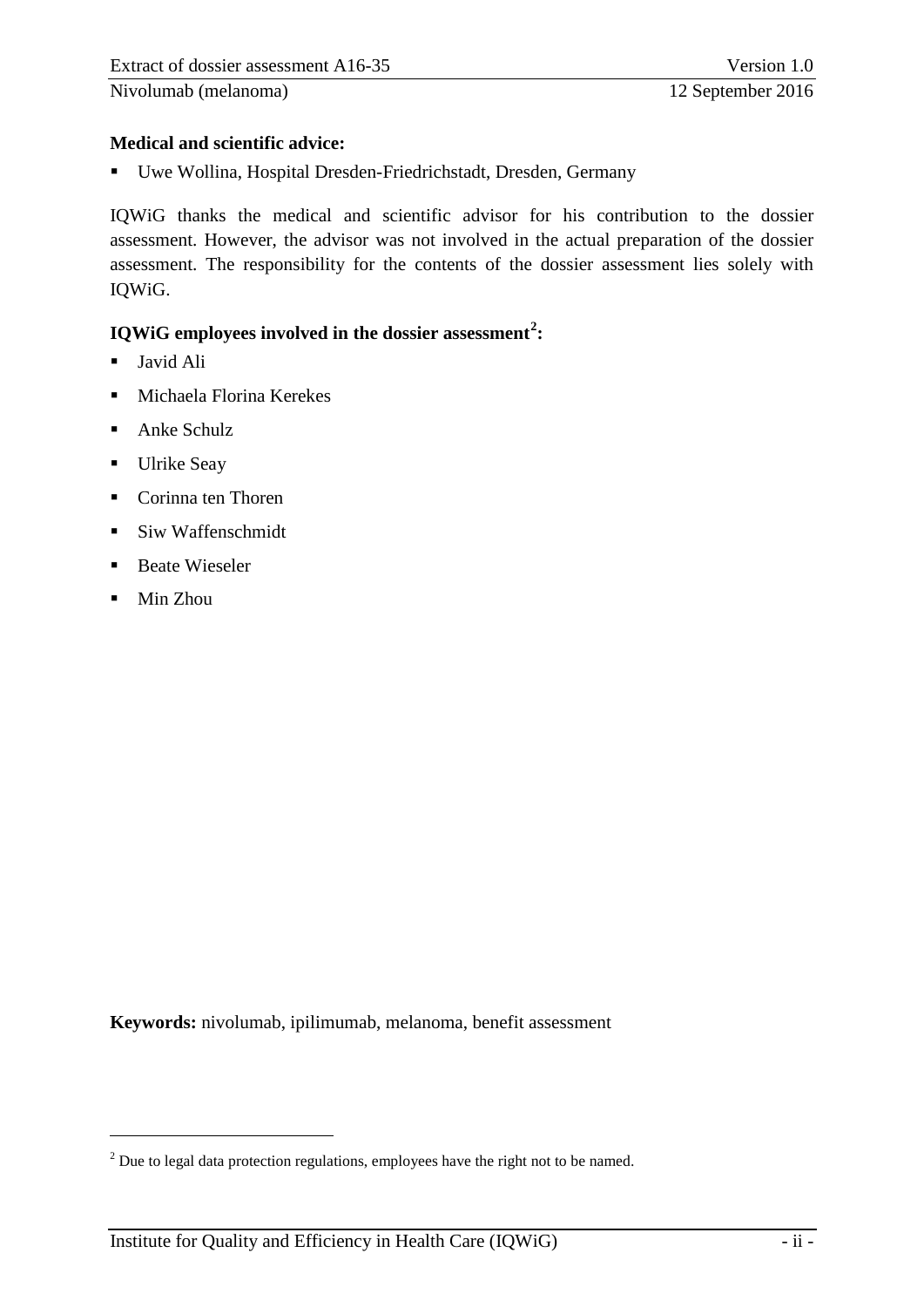# Table of contents

#### Page

| $\overline{2}$ |         |         |                                                                        |  |  |  |  |
|----------------|---------|---------|------------------------------------------------------------------------|--|--|--|--|
| 2.1            |         |         |                                                                        |  |  |  |  |
|                | 2.2     |         |                                                                        |  |  |  |  |
|                | 2.3     |         | Research question 1: treatment-naive patients with BRAF V600 mutant    |  |  |  |  |
|                |         |         |                                                                        |  |  |  |  |
|                | 2.3.1   |         |                                                                        |  |  |  |  |
|                | 2.3.2   |         |                                                                        |  |  |  |  |
|                | 2.3.3   |         |                                                                        |  |  |  |  |
|                | 2.3.4   |         |                                                                        |  |  |  |  |
|                | 2.4     |         | Research question 2: treatment-naive patients with BRAF V600 wild type |  |  |  |  |
|                |         |         |                                                                        |  |  |  |  |
|                | 2.4.1   |         |                                                                        |  |  |  |  |
|                |         | 2.4.1.1 |                                                                        |  |  |  |  |
|                |         | 2.4.1.2 |                                                                        |  |  |  |  |
|                |         |         |                                                                        |  |  |  |  |
|                |         |         |                                                                        |  |  |  |  |
|                |         | 2.4.2.3 |                                                                        |  |  |  |  |
|                |         |         |                                                                        |  |  |  |  |
|                | 2.4.3   |         |                                                                        |  |  |  |  |
|                |         | 2.4.3.1 |                                                                        |  |  |  |  |
|                |         |         |                                                                        |  |  |  |  |
|                |         |         |                                                                        |  |  |  |  |
|                | $2.5\,$ |         |                                                                        |  |  |  |  |
|                | 2.5.1   |         |                                                                        |  |  |  |  |
|                | 2.5.2   |         |                                                                        |  |  |  |  |
|                | 2.5.3   |         |                                                                        |  |  |  |  |
|                | 2.5.4   |         |                                                                        |  |  |  |  |
|                | 2.6     |         |                                                                        |  |  |  |  |
|                |         |         |                                                                        |  |  |  |  |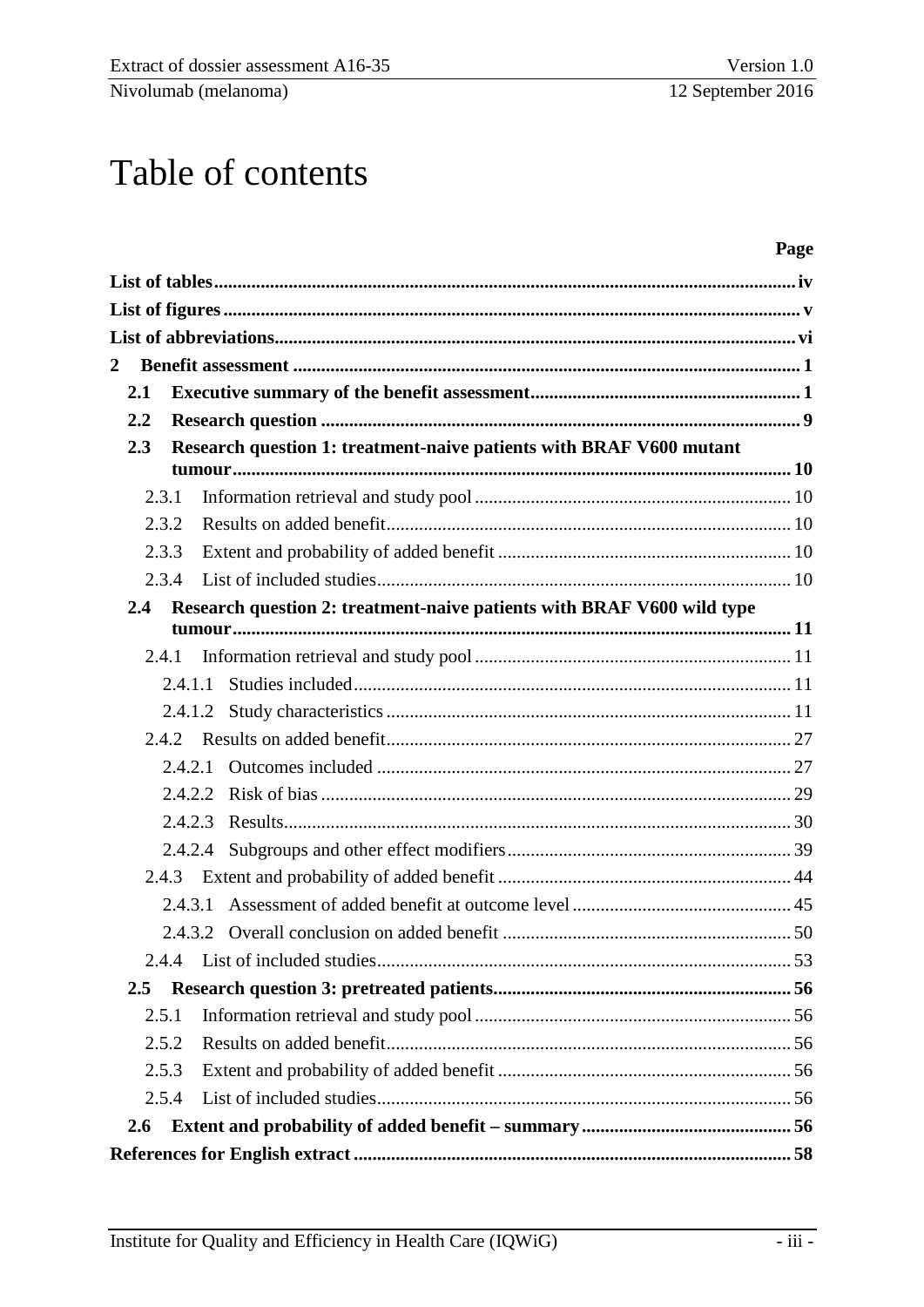# <span id="page-4-0"></span>**List of tables[3](#page-4-1)**

#### **Page**

| Table 4: Research questions of the benefit assessment of nivolumab + ipilimumab                                                                                                    |
|------------------------------------------------------------------------------------------------------------------------------------------------------------------------------------|
| Table 5: Study pool – RCT, direct comparison, treatment-naive patients with BRAF V600                                                                                              |
| Table 6: Characteristics of the studies included - RCT, direct comparison, treatment-<br>naive patients with BRAF V600 wt tumour: nivolumab + ipilimumab vs. ipilimumab 12         |
| Table 7: Characteristics of the interventions – RCT, direct comparison, treatment-naive<br>patients with BRAF V600 wt tumour: nivolumab + ipilimumab vs. ipilimumab 14             |
| Table 8: Planned duration of follow $up - RCT$ , direct comparison, treatment-naive<br>patients with BRAF V600 wt tumour: nivolumab + ipilimumab vs. ipilimumab 19                 |
| Table 9: Characteristics of the study populations – RCT, direct comparison, treatment-<br>naive patients with BRAF V600 wt tumour: nivolumab + ipilimumab vs. ipilimumab 21        |
| Table 10: Information on the course of the study $- RCT$ , direct comparison, treatment-<br>naive patients with BRAF V600 wt tumour: nivolumab + ipilimumab vs. ipilimumab 25      |
| Table 11: Risk of bias at study level – RCT, direct comparison, treatment-naive patients<br>26                                                                                     |
| Table 12: Matrix of outcomes – RCT, direct comparison, treatment-naive patients with                                                                                               |
| Table 13: Risk of bias at study and outcome level – RCT, direct comparison, treatment-<br>naive patients with BRAF V600 wt tumour: nivolumab + ipilimumab vs. ipilimumab 29        |
| Table 14: Results (mortality, morbidity, health-related quality of life, side effects) – RCT,<br>direct comparison, treatment-naive patients with BRAF V600 wt tumour: nivolumab + |
| Table 15: Results (morbidity health status) – RCT, direct comparison, treatment-naive<br>patients with BRAF V600 wt tumour: nivolumab + ipilimumab vs. ipilimumab 34               |
| Table 16: Results (specific AEs) – RCT, direct comparison, treatment-naive patients with                                                                                           |
| Table 17: Subgroups (mortality, morbidity; health-related quality of life, side effects) –<br>RCT, direct comparison, treatment-naive patients with BRAF V600 wt tumour:           |
| Table 18: Extent of added benefit at outcome level – treatment-naive patients with BRAF                                                                                            |
| Table 19: Positive and negative effects from the assessment of nivolumab + ipilimumab<br>in comparison with ipilimumab for treatment-naive patients with BRAF V600 wt tumour  51   |
| Table 20: Nivolumab + ipilimumab – extent and probability of added benefit 57                                                                                                      |

-

<span id="page-4-1"></span><sup>&</sup>lt;sup>3</sup> Table numbers start with "2" as numbering follows that of the full dossier assessment.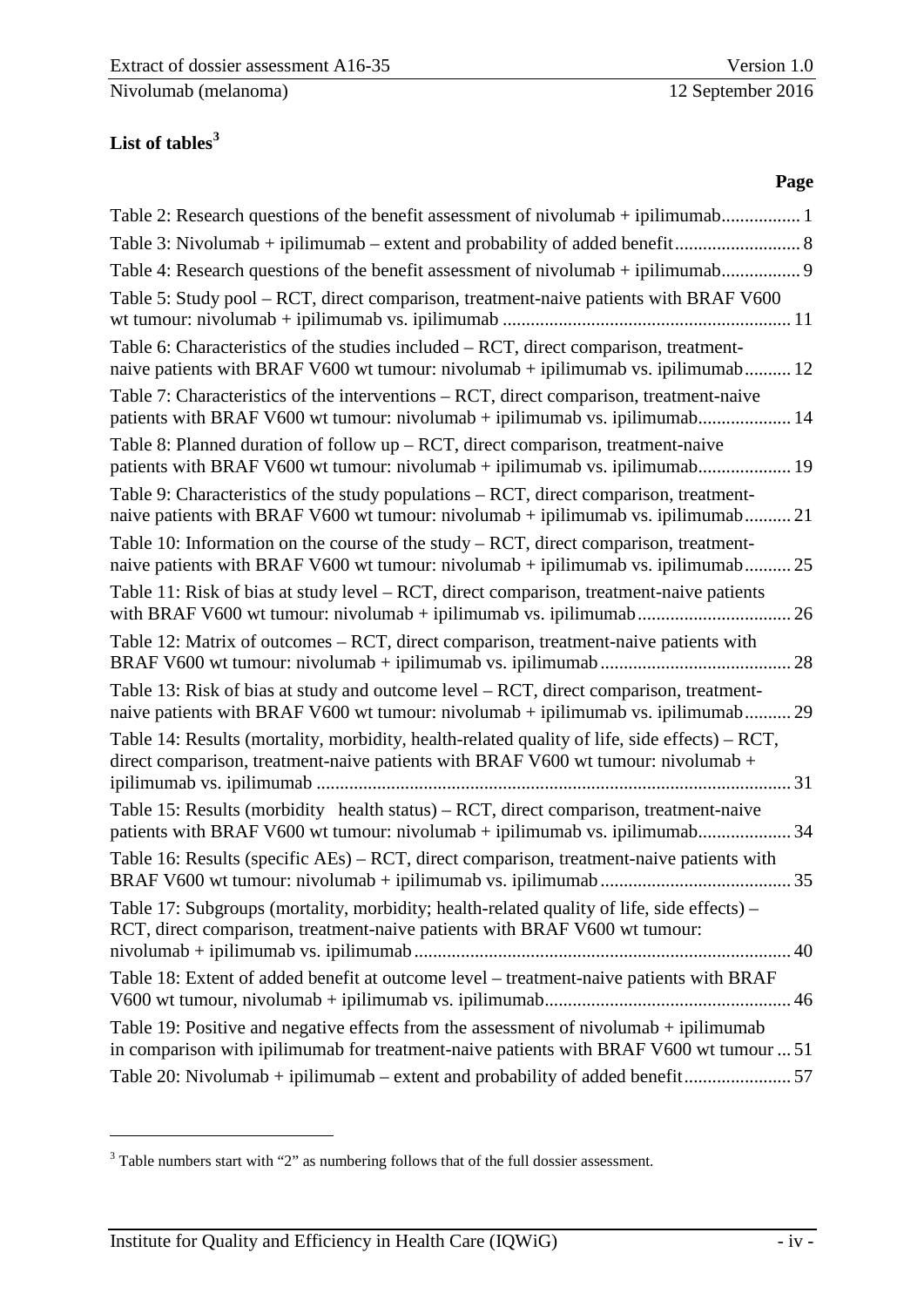# <span id="page-5-0"></span>**List of figures**

**Page**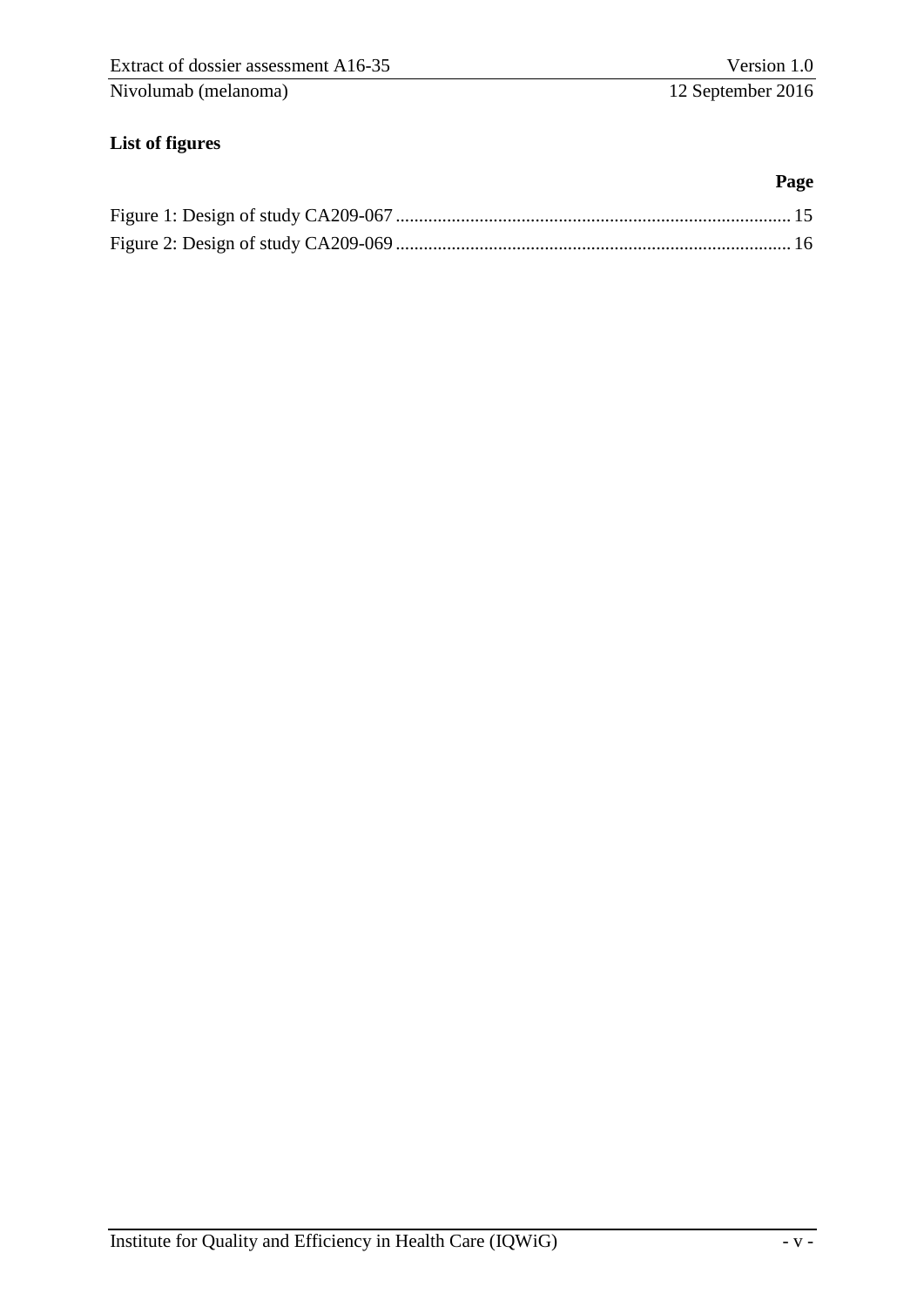#### <span id="page-6-0"></span>**List of abbreviations**

| <b>Abbreviation</b>  | <b>Meaning</b>                                                                                                            |  |  |
|----------------------|---------------------------------------------------------------------------------------------------------------------------|--|--|
| <b>ACT</b>           | appropriate comparator therapy                                                                                            |  |  |
| AE                   | adverse event                                                                                                             |  |  |
| <b>BRAF</b>          | rapidly accelerated fibrosarcoma – isoform B (serine/threonine-<br>protein kinase B-Raf)                                  |  |  |
| <b>BRAF V600 mut</b> | <b>BRAF V600 mutant</b>                                                                                                   |  |  |
| <b>BRAF V600 wt</b>  | BRAF V600 wild type                                                                                                       |  |  |
| <b>CSR</b>           | clinical study report                                                                                                     |  |  |
| <b>CTCAE</b>         | Common Terminology Criteria for Adverse Events                                                                            |  |  |
| <b>ECOG PS</b>       | Eastern Cooperative Oncology Group Performance Status                                                                     |  |  |
| <b>EMA</b>           | <b>European Medicines Agency</b>                                                                                          |  |  |
| <b>EORTC</b>         | European Organisation for Research and Treatment of Cancer                                                                |  |  |
| $EQ-5D$              | European Quality of Life-5 Dimensions                                                                                     |  |  |
| G-BA                 | Gemeinsamer Bundesausschuss (Federal Joint Committee)                                                                     |  |  |
| IQWiG                | Institut für Qualität und Wirtschaftlichkeit im Gesundheitswesen<br>(Institute for Quality and Efficiency in Health Care) |  |  |
| <b>ITT</b>           | intention to treat                                                                                                        |  |  |
| IV                   | intravenous                                                                                                               |  |  |
| <b>LDH</b>           | lactate dehydrogenase                                                                                                     |  |  |
| <b>ORR</b>           | objective response rate                                                                                                   |  |  |
| PD-L1                | programmed cell death ligand 1                                                                                            |  |  |
| <b>PFS</b>           | progression-free survival                                                                                                 |  |  |
| PT                   | Preferred Term                                                                                                            |  |  |
| QLQ-C30              | Quality of Life Questionnaire-Core 30                                                                                     |  |  |
| <b>SAE</b>           | serious adverse event                                                                                                     |  |  |
| <b>SGB</b>           | Sozialgesetzbuch (Social Code Book)                                                                                       |  |  |
| <b>SOC</b>           | <b>System Organ Class</b>                                                                                                 |  |  |
| <b>SPC</b>           | <b>Summary of Product Characteristics</b>                                                                                 |  |  |
| <b>ULN</b>           | upper limit of normal                                                                                                     |  |  |
| <b>VAS</b>           | visual analogue scale                                                                                                     |  |  |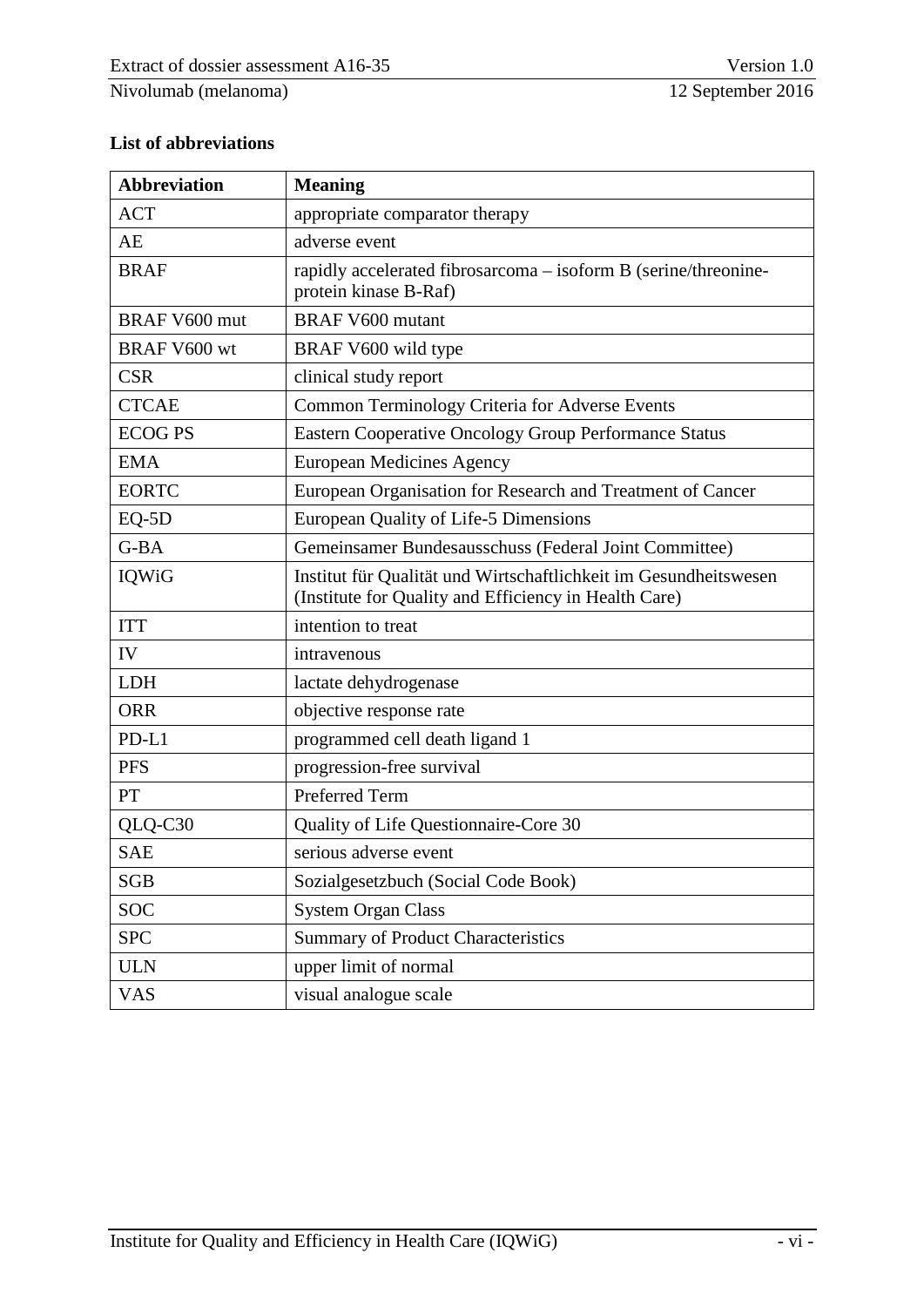#### <span id="page-7-0"></span>**2 Benefit assessment**

#### <span id="page-7-1"></span>**2.1 Executive summary of the benefit assessment**

#### **Background**

In accordance with §35a Social Code Book (SGB) V, the Federal Joint Committee (G-BA) commissioned the Institute for Quality and Efficiency in Health Care (IQWiG) to assess the benefit of the drug nivolumab. The assessment was based on a dossier compiled by the pharmaceutical company (hereinafter referred to as "the company"). The dossier was sent to IQWiG on 8 June 2016.

#### **Research questions**

The aim of this report was to assess the added benefit of nivolumab in combination with ipilimumab (hereinafter referred to as "nivolumab + ipilimumab") in adult patients with advanced (unresectable or metastatic) melanoma. The research questions shown in [Table 2](#page-7-3) resulted from the appropriate comparator therapy (ACT) specified by the G-BA.

| <b>Research</b><br>question                                                                                                                                           | <b>Therapeutic indication</b>                               | Appropriate comparator therapy <sup>a</sup>                                                                                                |  |  |  |
|-----------------------------------------------------------------------------------------------------------------------------------------------------------------------|-------------------------------------------------------------|--------------------------------------------------------------------------------------------------------------------------------------------|--|--|--|
|                                                                                                                                                                       | Treatment-naive patients with BRAF V600<br>mutant tumour    | Vemurafenib                                                                                                                                |  |  |  |
|                                                                                                                                                                       | Treatment-naive patients with BRAF V600<br>wild type tumour | Ipilimumab                                                                                                                                 |  |  |  |
|                                                                                                                                                                       | Pretreated patients                                         | Individual treatment specified by the treating<br>physician under consideration of the approval<br>status and the respective prior therapy |  |  |  |
| a: Presentation of the respective ACT specified by the G-BA.<br>ACT: appropriate comparator therapy; BRAF: serine/threonine-protein kinase B-Raf (rapidly accelerated |                                                             |                                                                                                                                            |  |  |  |

<span id="page-7-3"></span><span id="page-7-2"></span>

| Table 2: Research questions of the benefit assessment of nivolumab $+$ ipilimumab |  |  |  |  |  |
|-----------------------------------------------------------------------------------|--|--|--|--|--|
|-----------------------------------------------------------------------------------|--|--|--|--|--|

Deviating from the ACT specified by the G-BA, the company defined ipilimumab as comparator therapy for all patients in the therapeutic indication (adult patients with advanced [unresectable or metastatic] melanoma) irrespective of their BRAF V600 mutation status and pretreatment status.

It additionally also investigated the research questions of the present benefit assessment based on the respective ACT specified by the G-BA.

The present assessment was conducted in comparison with the ACT specified by the G-BA.

The assessment was conducted based on patient-relevant outcomes and on the data provided by the company in the dossier.

fibrosarcoma – isoform B); G-BA: Federal Joint Committee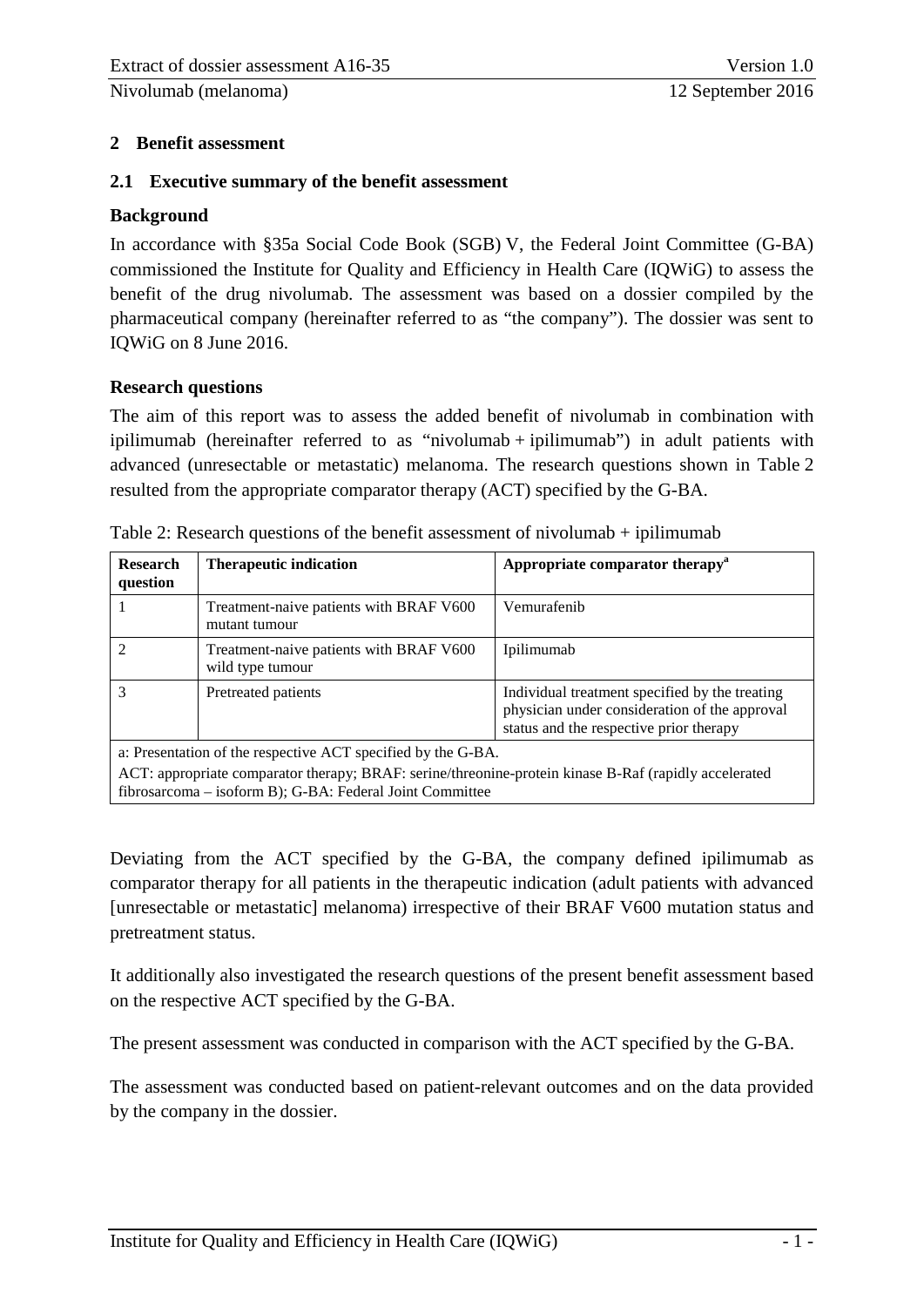#### **Result for research question 1: treatment-naive patients with BRAF V600 mutant tumour**

There were no data on the comparison with the ACT specified by the G-BA for the assessment of the added benefit of nivolumab  $+$  ipilimumab in the treatment of treatmentnaive patients with BRAF V600 mutant (mut) tumour. Hence there was no hint of an added benefit of nivolumab + ipilimumab in comparison with the ACT vemurafenib; an added benefit is therefore not proven.

# **Result for research question 2: treatment-naive patients with BRAF V600 wild type tumour**

#### *Study pool and study characteristics*

The 2 studies CA209-067 and CA209-069 were available for the benefit assessment.

Both studies were randomized, double-blind, active-controlled, parallel-group studies. Both studies included treatment-naive patients with unresectable or metastatic BRAF V600 wild type (wt) or BRAF V600 mut melanoma (stage III or IV). Patients had to be in good general condition (corresponding to an Eastern Cooperative Oncology Group Performance Status [ECOG PS] of 0 or 1).

In the CA209-067 study, 314 patients were randomized to the nivolumab + ipilimumab arm and 315 patients to the ipilimumab arm. In this research question, only patients with BRAF V600 wt tumour were relevant for the benefit assessment. These were 213 patients in the nivolumab + ipilimumab arm and 218 patients in the ipilimumab arm. The company presented analyses of the patients with BRAF V600 wt tumour. The patients included in these analyses are an adequate representation of the subpopulation relevant for research question 2 and were used for the benefit assessment.

In the CA209-069 study, 95 patients were randomized to the nivolumab + ipilimumab arm and 47 patients to the ipilimumab arm. The subpopulation relevant for the research question in this research question comprised patients with a BRAF V600 wt tumour. These were  $72$  patients in the nivolumab + ipilimumab arm and  $37$  patients in the ipilimumab arm. The company presented analyses of the patients with BRAF V600 wt tumour. The patients included in these analyses are an adequate representation of the subpopulation relevant for research question 2 and were used for the benefit assessment.

In the first 12 weeks, the patients in the nivolumab  $+$  ipilimumab arm of both studies received 1 mg/kg body weight nivolumab intravenously (IV) every 3 weeks and additionally 3 mg/kg body weight ipilimumab every 3 weeks for 4 doses in total. Subsequently, nivolumab at a dose of 3 mg/kg body weight every 2 weeks was continued until the end of the randomized study treatment.

The patients in the ipilimumab arm of both studies received 3 mg/kg body weight ipilimumab IV every 3 weeks for 4 doses in the first 12 weeks. Placebo for nivolumab was additionally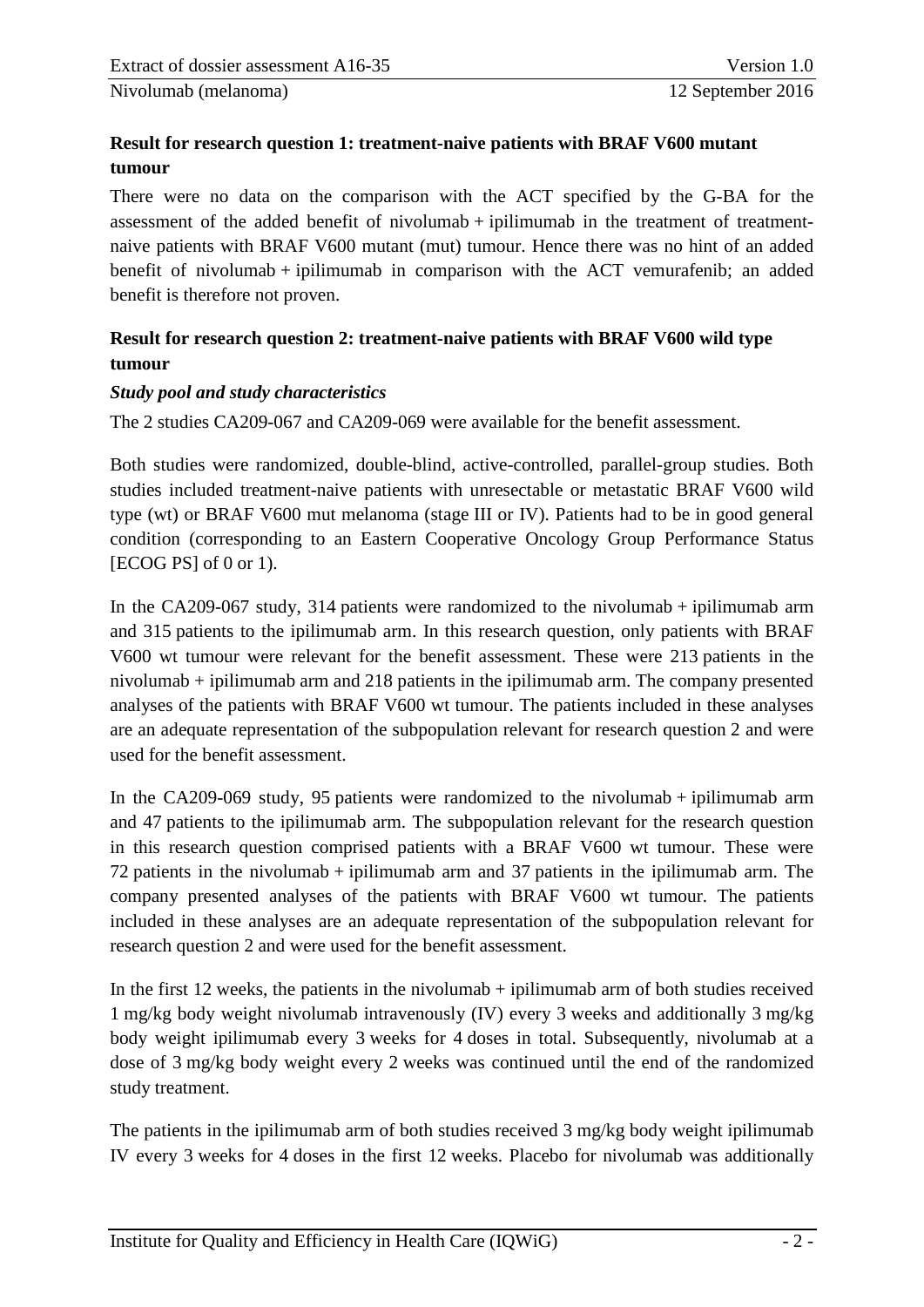administered. After the first study phase, placebo for nivolumab every 2 weeks was continued until the end of the randomized study treatment.

Overall survival and progression-free survival (PFS) were the primary outcomes of the study of the CA209-067 study; objective response rate (ORR) was the primary outcome of the CA209-069 study.

#### *Analysis and data cut-offs*

For the CA209-067 study, the planned analysis of the PFS was conducted at the database closure on 17 February 2015, after all patients had been observed for at least 9 months. Except overall survival, the results available for the benefit assessment were based on this data cut-off. For overall survival, results were available on the data cut-off on 10 November 2015, after all patients had been observed for at least 18 months. No data were available for further outcomes at this data cut-off.

For the CA209-069 study, the planned analysis for the ORR was conducted with the data cutoff on 4 September 2014, after all patients had been observed for at least 6 months. Except overall survival, the results available for the benefit assessment were based on this data cutoff. For overall survival, results from the data cut-off on 30 January 2015 (minimum observation period of 12 months for all patients) and from the data cut-off on 25 February 2016 (minimum observation period of 24 months for all patients) were available. No data were available for further outcomes at these later data cut-offs.

# *Risk of bias*

The risk of bias at study level was rated as low for the 2 studies CA209-067 and CA209-069.

The risk of bias for the outcome "overall survival" was rated as low.

For the outcomes "symptoms", "health status" and "health-related quality of life", usable data were only available from the CA209-067 study. Due to potentially informative censoring and the inadequate implementation of the intention-to-treat (ITT) principle, the risk of bias for these outcomes was rated as high.

The risk of bias for the outcomes "serious adverse events (SAEs)", "severe adverse events (AEs)" (Common Terminology Criteria for Adverse Events [CTCAE] grade 3-4) and "discontinuation due to AEs" was also rated as high due to potentially informative censoring.

Only the CA209-069 study provided data for the following outcomes: eye disorders, skin and subcutaneous tissue disorders and colitis. The risk of bias was rated as high due to the different proportions of patients who discontinued and the different reasons for discontinuation.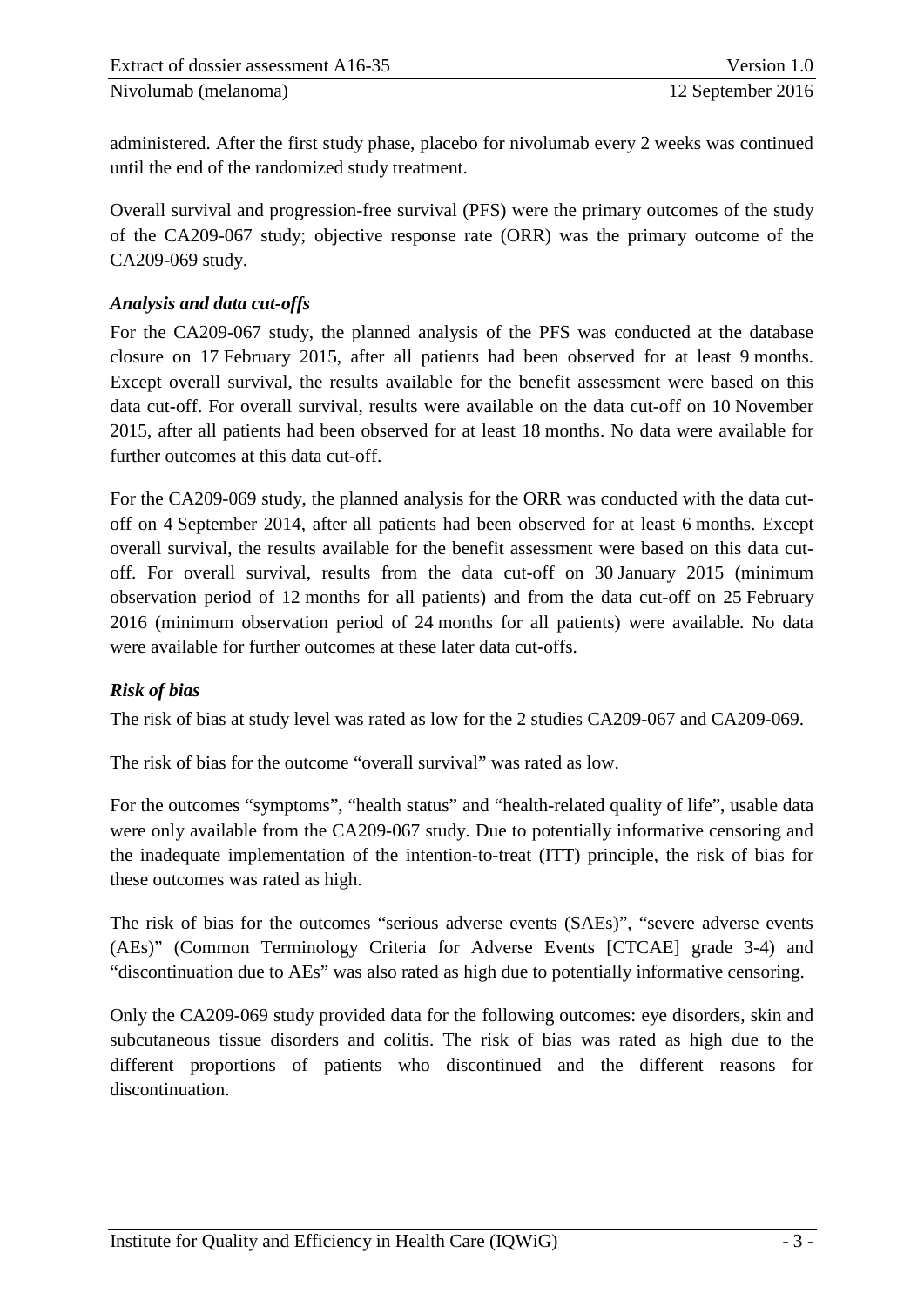# **Results**

# *Mortality*

The meta-analysis of both studies showed a statistically significant difference in favour of nivolumab + ipilimumab for the outcome "overall survival".

In addition, there was an indication of an effect modification by the characteristic "sex" for this outcome. For women, there was an indication of added benefit of nivolumab + ipilimumab. For men, there was proof of added benefit of nivolumab + ipilimumab for the outcome "overall survival".

# *Morbidity*

Only the CA209-067 study provided usable data for the outcome "symptoms" measured with the symptom scales of the questionnaire European Organisation for Research and Treatment of Cancer Quality of Life Questionnaire-Core 30 (EORTC QLQ-C30).

No statistically significant difference between the treatment arms was shown for the following outcomes: **fatigue, pain, dyspnoea, insomnia, impaired appetite, constipation** and **diarrhoea**. Hence there was no hint of an added benefit of nivolumab + ipilimumab; an added benefit is therefore not proven.

No statistically significant difference between the treatment arms was shown for the outcome "**nausea** and **vomiting**". However, there was proof of an effect modification by the characteristic "metastasis stage at the start of the study" for this outcome. No statistically significant difference between the treatment arms was shown for patients with metastasis stage M1c. Hence there was no hint of an added benefit of nivolumab + ipilimumab; an added benefit is therefore not proven. For patients with metastasis stage M0/M1a/M1b, there was a statistically significant difference to the disadvantage of nivolumab + ipilimumab. This led to a hint of lesser benefit of nivolumab + ipilimumab.

# *Health status*

For the outcome "health status" (European Quality of Life-5 Dimensions visual analogue scale [EQ-5D VAS]), usable data were only available from the CA209-067 study.

There was no statistically significant difference between the treatment groups for the outcome "health status" (EQ-5D VAS). There was no hint of an added benefit of nivolumab + ipilimumab; an added benefit for the outcome "health status" is therefore not proven.

# *Health-related quality of life*

Only the CA209-067 study provided usable data for the outcome "health-related quality of life" measured with the functional scales of the EORTC QLQ-C30 questionnaire.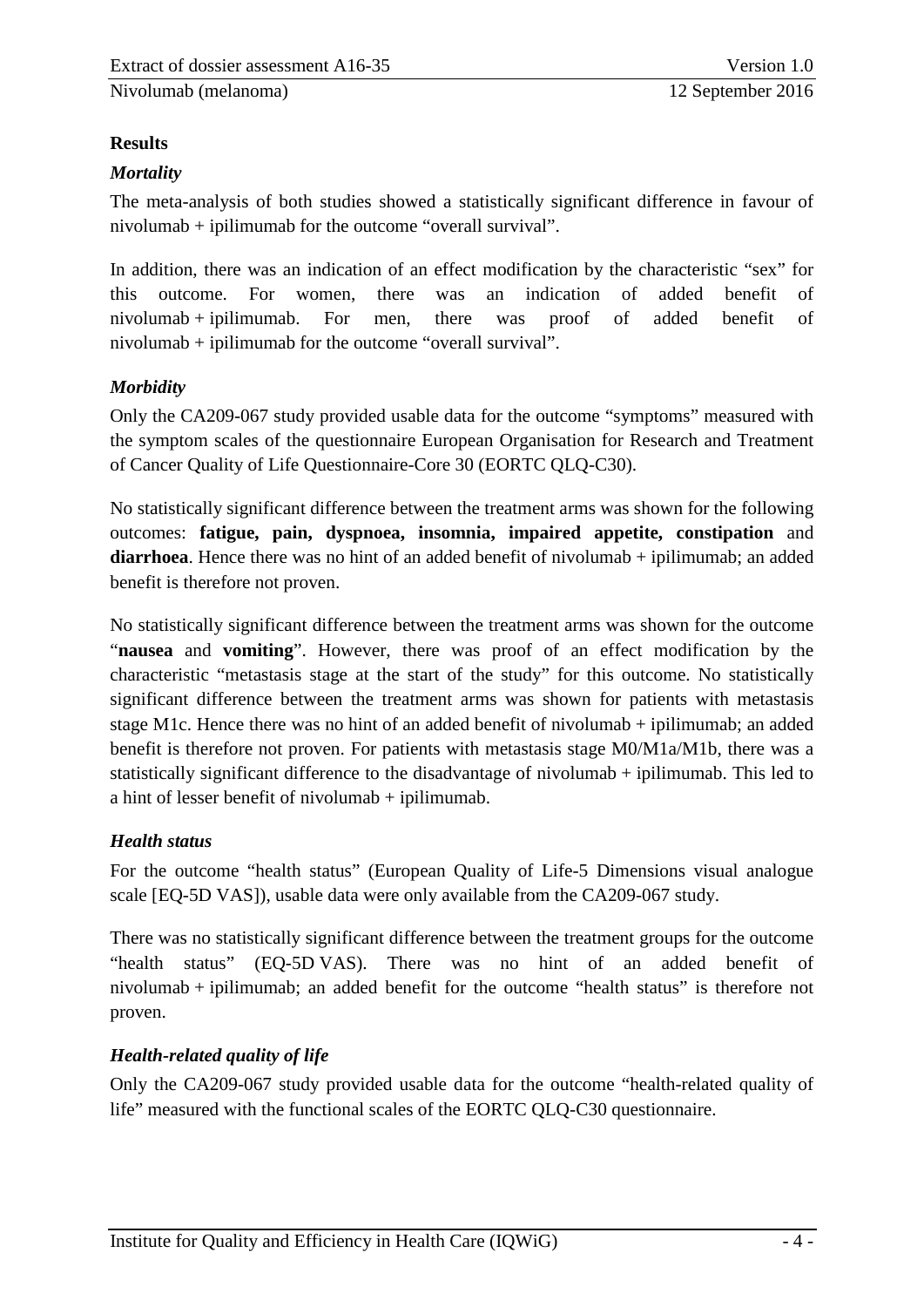No statistically significant difference between the treatment arms was shown for the outcomes **"role functioning", "emotional functioning"** and **"social functioning"**. Hence there was no hint of an added benefit of nivolumab + ipilimumab; an added benefit is therefore not proven.

For the outcome **"cognitive functioning"**, there was a statistically significant result to the disadvantage of nivolumab + ipilimumab. This led to a hint of lesser benefit of nivolumab + ipilimumab.

There was no statistically significant difference between the treatment groups for the outcome **"physical functioning"**. However, there was proof of an effect modification by the characteristic "metastasis stage at the start of the study" for this outcome. No statistically significant difference between the treatment arms was shown for patients with metastasis stage M0/M1a/M1b. Hence there was no hint of an added benefit of nivolumab + ipilimumab; an added benefit is therefore not proven. For patients with metastasis stage M1c, there was a statistically significant difference in favour of nivolumab + ipilimumab; hence there was a hint of an added benefit.

There was no statistically significant difference between the treatment groups for the outcome **"global health status"** from the EORTC. However, there was an indication of an effect modification by the characteristic "metastasis stage at the start of the study" for this outcome. No statistically significant difference between the treatment arms was shown for patients with metastasis stage M1c. Hence there was no hint of an added benefit of nivolumab + ipilimumab; an added benefit is therefore not proven. For patients with metastasis stage M0/M1a/M1b, there was a statistically significant difference to the disadvantage of nivolumab + ipilimumab. This led to a hint of lesser benefit of nivolumab + ipilimumab.

#### *Side effects*

#### *Serious adverse events*

The meta-analysis of both studies showed a statistically significant difference to the disadvantage of nivolumab + ipilimumab for the outcome "SAEs". This resulted in an indication of greater harm from nivolumab  $+$  ipilimumab in comparison with ipilimumab.

#### *Severe adverse events (CTCAE grade 3–4)*

The meta-analysis of both studies showed a statistically significant effect to the disadvantage of nivolumab + ipilimumab for the outcome "severe AEs" (CTCAE grade 3–4). In addition, there was proof of an effect modification by the characteristic "metastasis stage at the start of the study" for this outcome. No statistically significant difference between the treatment arms was shown for patients with metastasis stage M1c. Hence there was no hint of an added benefit of nivolumab + ipilimumab; an added benefit is therefore not proven. For patients with metastasis stage M0/M1a/M1b, there was a statistically significant difference to the disadvantage of nivolumab + ipilimumab. This resulted in an indication of greater harm from nivolumab + ipilimumab.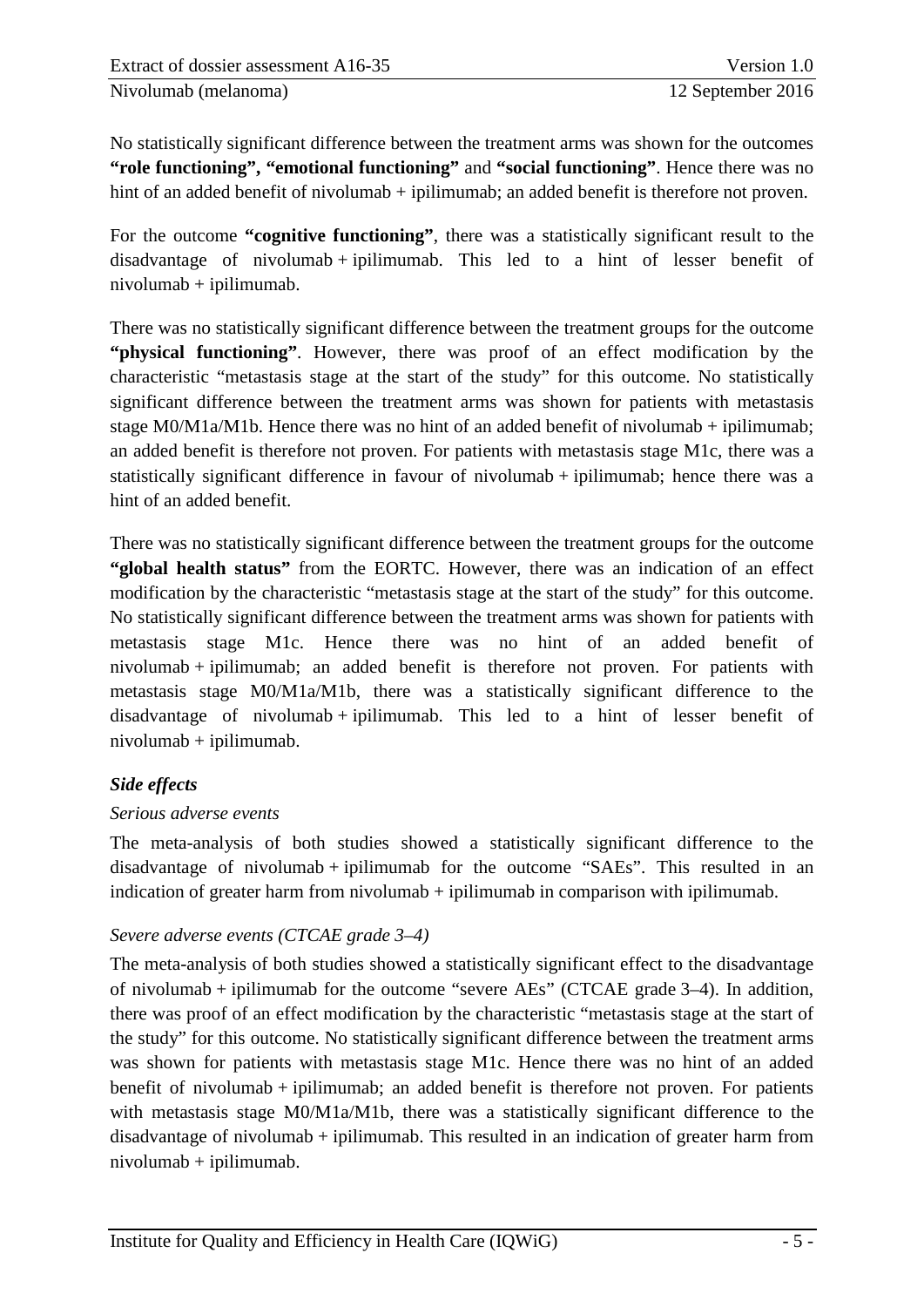#### *Discontinuation due to adverse events*

Each of the studies CA209-067 and CA209-069 showed a statistically significant effect to the disadvantage of nivolumab + ipilimumab for the outcome "discontinuation due to AEs". In spite of important heterogeneity, the results were clearly in the same direction. Hence there was an indication of greater harm.

#### *Eye disorders*

<u>.</u>

Only the CA209-069 study provided data for the outcome "eye disorders". A statistically significant difference to the disadvantage of nivolumab  $+$  ipilimumab, which was no more than marginal, was shown for the outcome. Hence there was no hint of an added benefit of nivolumab + ipilimumab; an added benefit for this outcome is not proven.

#### *Skin and subcutaneous tissue disorders (severe adverse events [CTCAE grade 3–4]) and colitis (discontinuation due to adverse events)*

Only the CA209-069 study provided data for the outcomes "skin and subcutaneous tissue disorders" (severe AEs [CTCAE grade 3–4]) and colitis (discontinuation due to AEs). A statistically significant difference to the disadvantage of nivolumab  $+$  ipilimumab was shown for these outcomes. There was a hint of greater harm from nivolumab  $+$  ipilimumab in each case.

#### **Result for research question 3: pretreated patients**

There were no data on the comparison with the ACT specified by the G-BA for the assessment of the added benefit of nivolumab  $+$  ipilimumab in the treatment of pretreated patients. Hence there was no hint of an added benefit of nivolumab + ipilimumab in comparison with the ACT individual treatment; an added benefit is therefore not proven.

#### **Extent and probability of added benefit, patient groups with therapeutically important added benefit[4](#page-12-0)**

On the basis of the results presented, the extent and probability of the added benefit of the drug nivolumab in combination with ipilimumab in comparison with the ACT are assessed as follows:

<span id="page-12-0"></span><sup>&</sup>lt;sup>4</sup> On the basis of the scientific data analysed, IQWiG draws conclusions on the (added) benefit or harm of an intervention for each patient-relevant outcome. Depending on the number of studies analysed, the certainty of their results, and the direction and statistical significance of treatment effects, conclusions on the probability of (added) benefit or harm are graded into 4 categories: (1) "proof", (2) "indication", (3) "hint", or (4) none of the first 3 categories applies (i.e., no data available or conclusions 1 to 3 cannot be drawn from the available data). The extent of added benefit or harm is graded into 3 categories: (1) major, (2) considerable, (3) minor (in addition, 3 further categories may apply: non-quantifiable extent of added benefit, no added benefit, or less benefit). For further details see [1,2].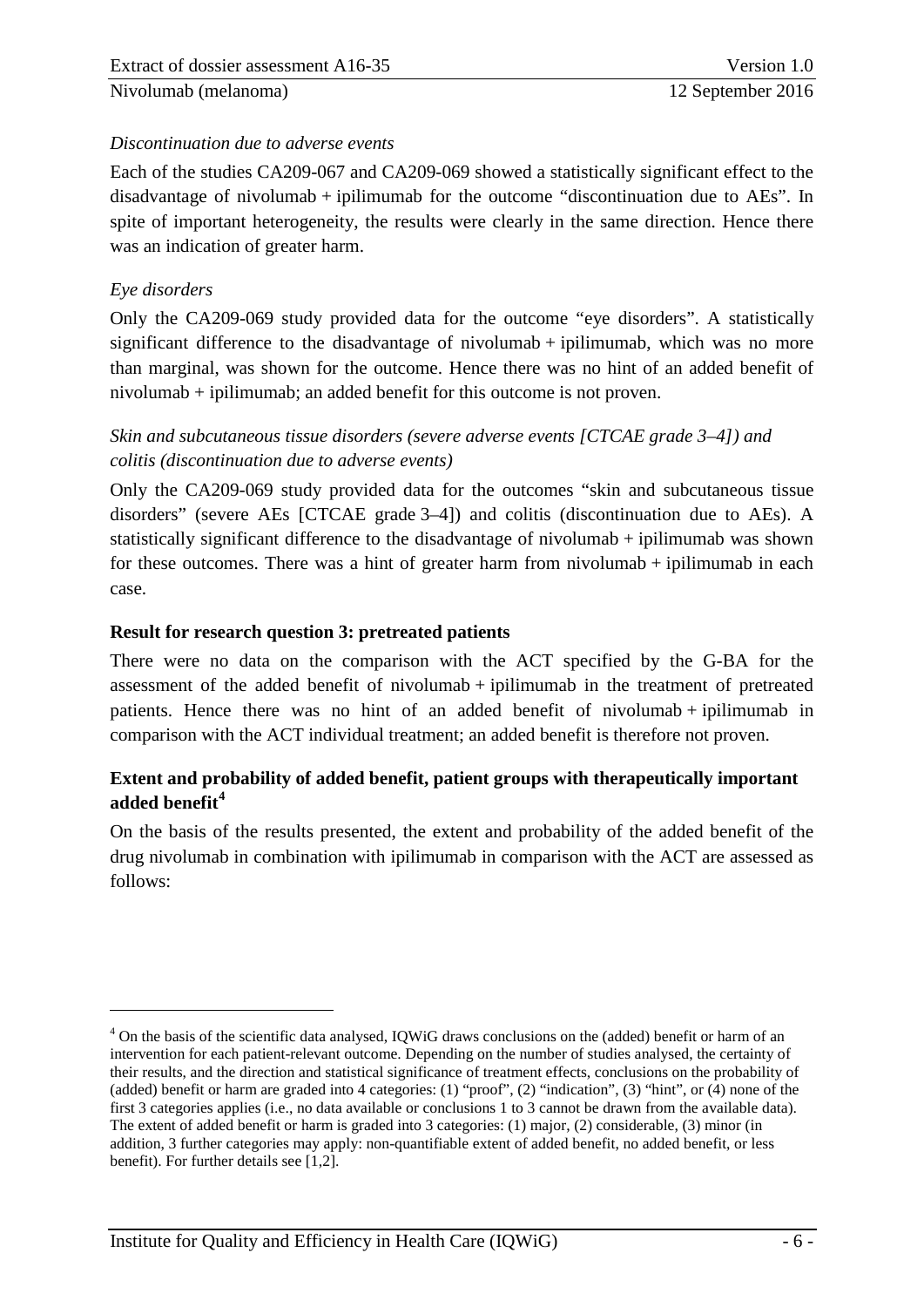#### **Research question 1: treatment-naive patients with BRAF V600 mutant tumour**

Since no data were available for the assessment of the added benefit of nivolumab + ipilimumab in treatment-naive patients with BRAF V600 mut tumour, an added benefit of nivolumab  $+$  ipilimumab is not proven.

#### **Research question 2: treatment-naive patients with BRAF V600 wild type tumour**

In the overall consideration, there were positive and negative effects for nivolumab + ipilimumab in comparison with ipilimumab. The negative effects were of major importance particularly in the category "side effects". Beyond that, the true extent of side effects remains unclear because the company presented only data on the early data cut-offs (9 months for the CA209-067 study; 6 months for the CA209-069 study). The results on overall survival were based on data cut-offs that were conducted much later (18 months for the CA209-067 study; 24 months for the CA209-069 study). It was not comprehensible that the company's dossier did not contain the results for the side effects at the later data cut-offs because the events were continued to be recorded. Hereinafter, the results on the added benefit are described separately for men and women.

For men, there was proof of major added benefit on the side of positive effects for the outcome "overall survival" and, in one subgroup, a hint of an added benefit in the category "health-related quality of life". The positive effects were accompanied by indications and hints of negative effects in the categories "health-related quality of life", "morbidity", "serious/severe side effects" and "non-serious/non-severe side effects". The negative effects varied in their extent and partly only applied to individual subgroups. For the total patient population, however, greater harm of major extent was shown for SAEs, attaining high rates of SAEs. Overall, the negative effects were not so large as to completely outweigh the survival advantage of nivolumab  $+$  ipilimumab. They resulted in a downgrading of the extent of added benefit from "major" to "considerable", however. In addition, the certainty of conclusions due to the uncertainty caused by the missing data on AEs at the data cut-offs used for the effects for overall survival was downgraded from "proof" to "indication". In summary, there is an indication of considerable added benefit for men with advanced (unresectable or metastatic) treatment-naive BRAF V600 wt melanoma.

For women, there is an indication of a non-quantifiable added benefit on the side of positive effects for the outcome "overall survival" and, in only one subgroup, a hint of an added benefit in the category "health-related quality of life". In contrast, there were indications and hints of negative effects in the categories "health-related quality of life", "serious/severe side effects" and "non-serious/non-severe side effects". The negative effects varied in their extent (at most "major") and partly only applied to individual subgroups. Overall, the negative effects were not so large as to completely outweigh the survival advantage of nivolumab + ipilimumab. They resulted in a downgrading of the possible extent of added benefit from at most "major" to at most "considerable", however. The certainty of conclusions due to the uncertainty caused by the missing data on AEs at the data cut-offs used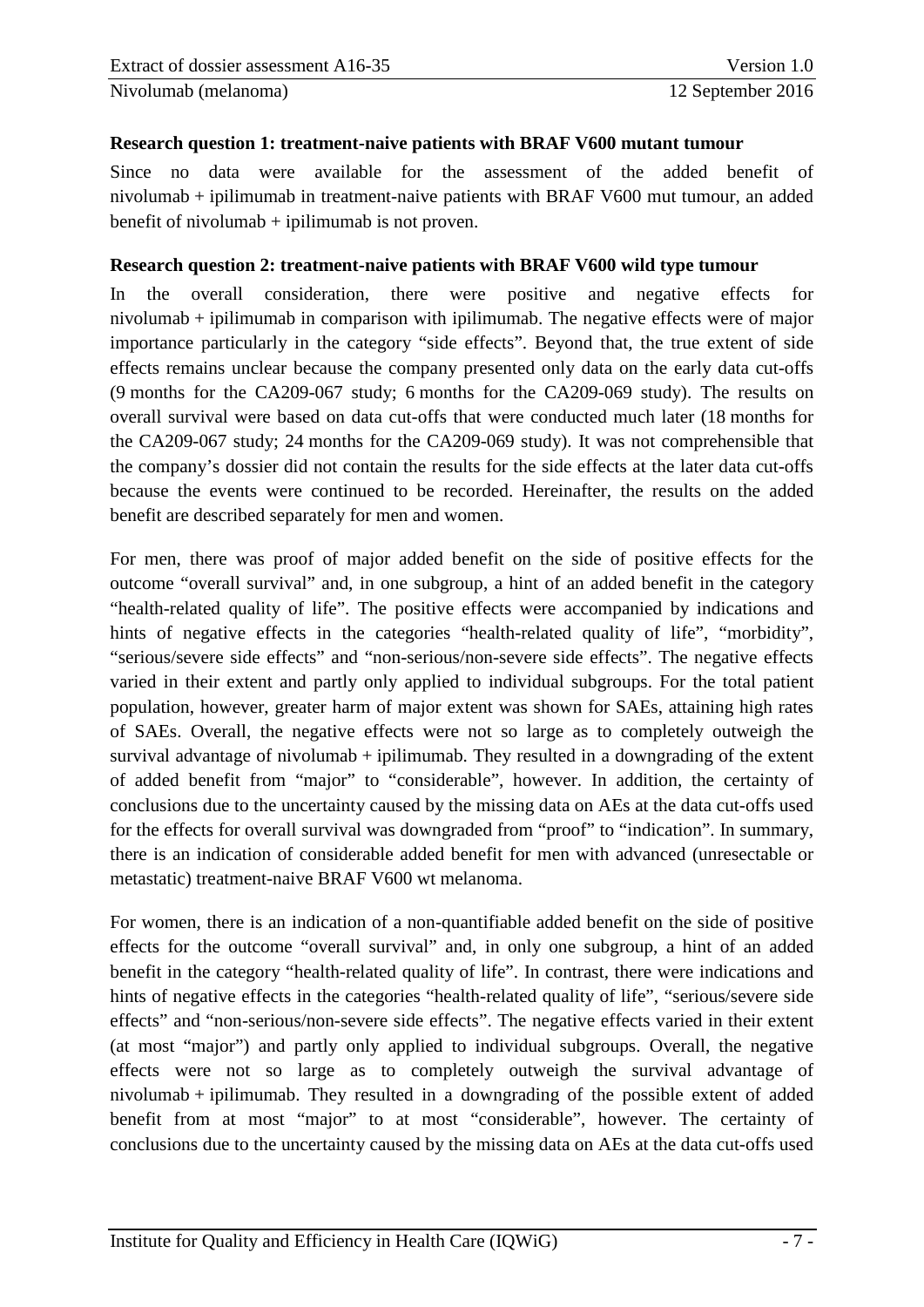for the effects for overall survival was downgraded from "indication" to "hint". In summary, there is a hint of a non-quantifiable added benefit, which can be at most "considerable", for women with advanced (unresectable or metastatic) treatment-naive BRAF V600 wt melanoma.

#### **Result for research question 3: pretreated patients**

Since no data were available for the assessment of the added benefit of nivolumab + ipilimumab in pretreated patients, an added benefit of nivolumab + ipilimumab is not proven.

[Table 3](#page-14-1) presents a summary of the extent and probability of the added benefit of nivolumab + ipilimumab.

| <b>Research</b><br>question                                                                                                                                                                                                       | <b>Therapeutic</b><br>indication                               | ACT <sup>a</sup>                                                                                                                                    | Subgroup                 | <b>Extent and probability of</b><br>added benefit                       |  |  |
|-----------------------------------------------------------------------------------------------------------------------------------------------------------------------------------------------------------------------------------|----------------------------------------------------------------|-----------------------------------------------------------------------------------------------------------------------------------------------------|--------------------------|-------------------------------------------------------------------------|--|--|
|                                                                                                                                                                                                                                   | Treatment-naive<br>patients with BRAF<br>V600 mutant<br>tumour | Vemurafenib                                                                                                                                         | Added benefit not proven |                                                                         |  |  |
| 2                                                                                                                                                                                                                                 | Treatment-naive<br>patients with BRAF                          | Ipilimumab                                                                                                                                          | Men                      | Indication of considerable<br>added benefit                             |  |  |
|                                                                                                                                                                                                                                   | V600 wild type<br>tumour                                       |                                                                                                                                                     | Women                    | Hint of a non-quantifiable<br>added benefit (at most<br>"considerable") |  |  |
| 3                                                                                                                                                                                                                                 | Pretreated patients                                            | Individual treatment<br>specified by the treating<br>physician under<br>consideration of the<br>approval status and the<br>respective prior therapy | Added benefit not proven |                                                                         |  |  |
| a: Presentation of the respective ACT specified by the G-BA.<br>ACT: appropriate comparator therapy; BRAF: serine/threonine-protein kinase B-Raf (rapidly accelerated<br>fibrosarcoma - isoform B); G-BA: Federal Joint Committee |                                                                |                                                                                                                                                     |                          |                                                                         |  |  |

<span id="page-14-1"></span><span id="page-14-0"></span>

The approach for deriving an overall conclusion on added benefit is a proposal by IQWiG. The G-BA decides on the added benefit.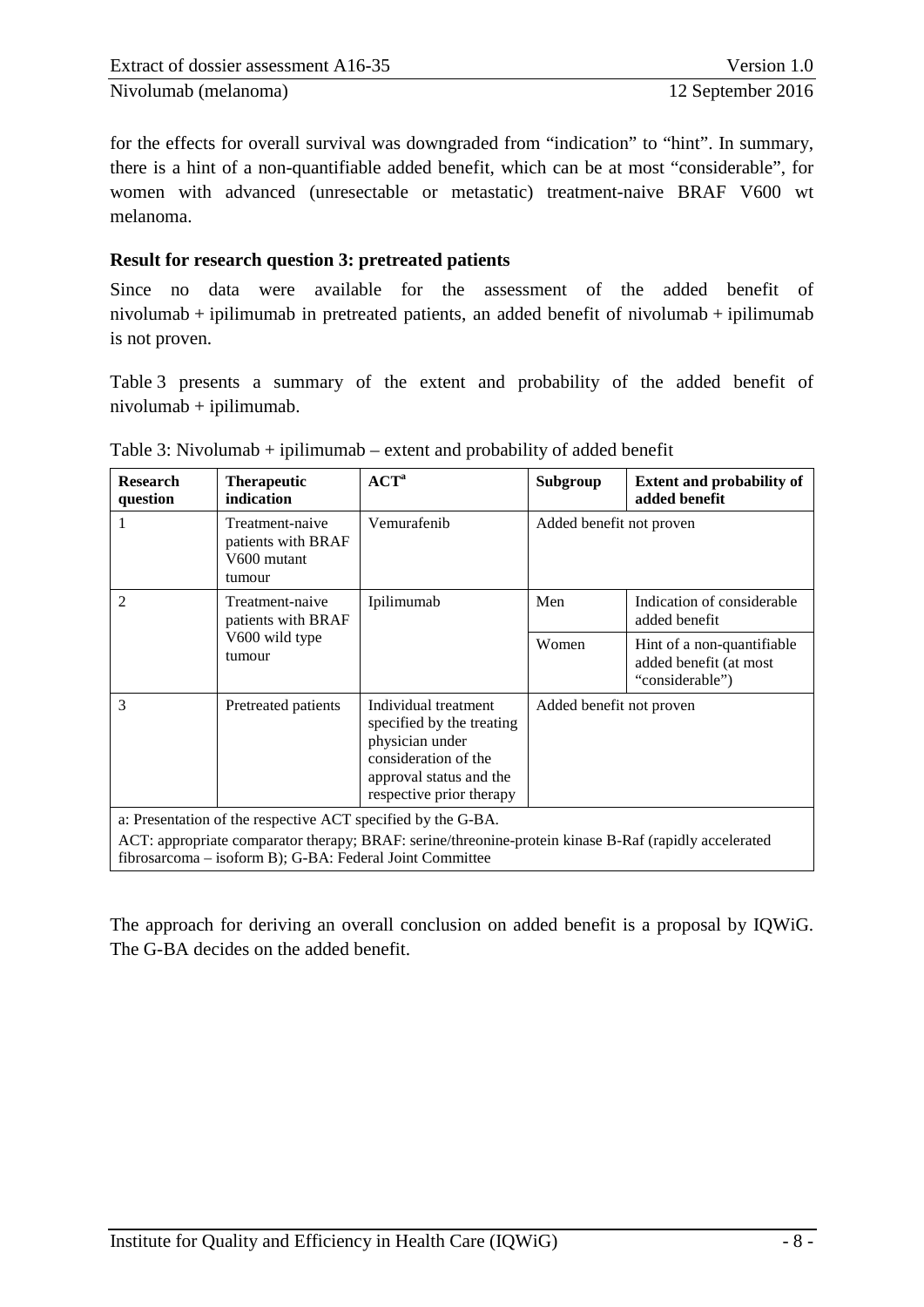#### <span id="page-15-0"></span>**2.2 Research question**

The aim of this report was to assess the added benefit of nivolumab in combination with ipilimumab (hereinafter referred to as "nivolumab + ipilimumab") in comparison with the ACT in adult patients with advanced (unresectable or metastatic) melanoma.

For the benefit assessment, the 3 research questions presented in [Table 4](#page-15-2) resulted from the ACT specified by the G-BA.

| <b>Research</b><br>question                                                                                                                                       | <b>Therapeutic indication</b>                               | Appropriate comparator therapy <sup>a</sup>                                                                                                |  |  |  |
|-------------------------------------------------------------------------------------------------------------------------------------------------------------------|-------------------------------------------------------------|--------------------------------------------------------------------------------------------------------------------------------------------|--|--|--|
|                                                                                                                                                                   | Treatment-naive patients with BRAF V600<br>mutant tumour    | Vemurafenih                                                                                                                                |  |  |  |
| $\mathfrak{D}$                                                                                                                                                    | Treatment-naive patients with BRAF V600<br>wild type tumour | Ipilimumab                                                                                                                                 |  |  |  |
| 3                                                                                                                                                                 | Pretreated patients                                         | Individual treatment specified by the treating<br>physician under consideration of the approval<br>status and the respective prior therapy |  |  |  |
| a: Presentation of the respective ACT specified by the G-BA.                                                                                                      |                                                             |                                                                                                                                            |  |  |  |
| ACT: appropriate comparator therapy; BRAF: serine/threonine-protein kinase B-Raf (rapidly accelerated<br>fibrosarcoma – isoform B); G-BA: Federal Joint Committee |                                                             |                                                                                                                                            |  |  |  |

<span id="page-15-2"></span><span id="page-15-1"></span>Table 4: Research questions of the benefit assessment of nivolumab + ipilimumab

Deviating from the ACT specified by the G-BA, the company defined ipilimumab as comparator therapy for all patients in the therapeutic indication (adult patients with advanced [unresectable or metastatic] melanoma) irrespective of their BRAF V600 mutation status and pretreatment status (see Section 2.7.1 of the full dossier assessment).

It additionally also investigated the research questions of the present benefit assessment based on the respective ACT specified by the G-BA.

The present assessment was conducted in comparison with the ACT specified by the G-BA.

The assessment was conducted based on patient-relevant outcomes and on the data provided by the company in the dossier.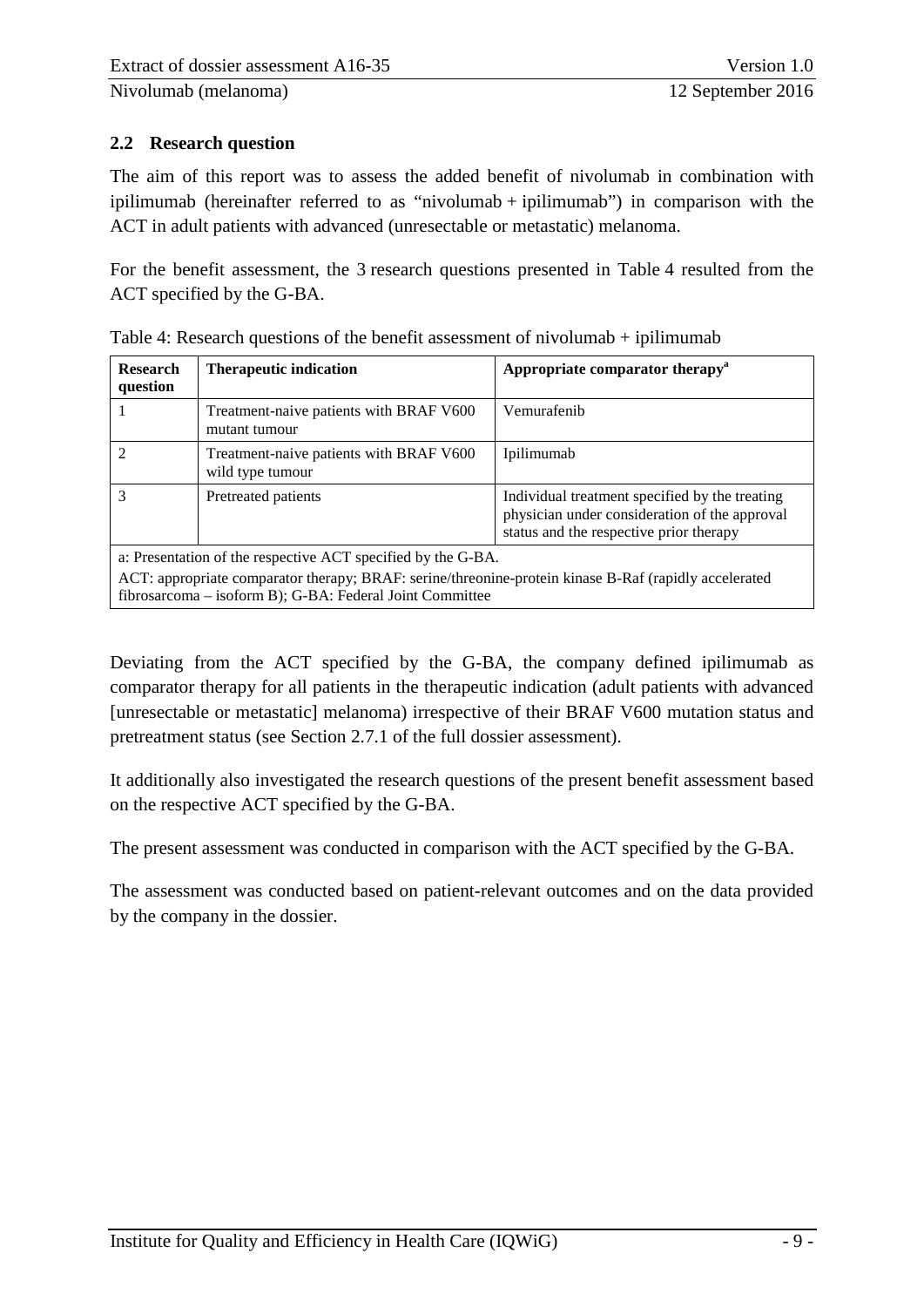#### <span id="page-16-0"></span>**2.3 Research question 1: treatment-naive patients with BRAF V600 mutant tumour**

#### <span id="page-16-1"></span>**2.3.1 Information retrieval and study pool**

The study pool of the assessment was compiled on the basis of the following information:

Sources of the company in the dossier:

- study list on nivolumab (status: 13 April 2016)
- bibliographical literature search on nivolumab  $+$  ipilimumab (last search on 5 April 2016)
- search in trial registries for studies on nivolumab  $+$  ipilimumab (last search on 6 April 2016)
- bibliographical literature search on the ACT (last search on 12 April 2016)
- search in trial registries for studies on the ACT (last search on 13 April 2016)

To check the completeness of the study pool:

- search in trial registries for studies on nivolumab (last search on 23 June 2016)
- search in trial registries for studies on the ACT (last search on 23 June 2016)

No additional study was identified from the check.

#### <span id="page-16-2"></span>**2.3.2 Results on added benefit**

There were no data on the comparison with the ACT specified by the G-BA for the assessment of the added benefit of nivolumab + ipilimumab in the treatment of treatmentnaive patients with BRAF V600 mut tumour. Hence there was no hint of an added benefit of nivolumab + ipilimumab in comparison with the ACT; an added benefit is therefore not proven.

#### <span id="page-16-3"></span>**2.3.3 Extent and probability of added benefit**

Since the company presented no data for the assessment of the added benefit of nivolumab + ipilimumab in treatment-naive patients with BRAF V600 mut tumour, an added benefit of nivolumab + ipilimumab in comparison with vemurafenib is not proven in these patients.

#### <span id="page-16-4"></span>**2.3.4 List of included studies**

Not applicable as no studies were included in the benefit assessment.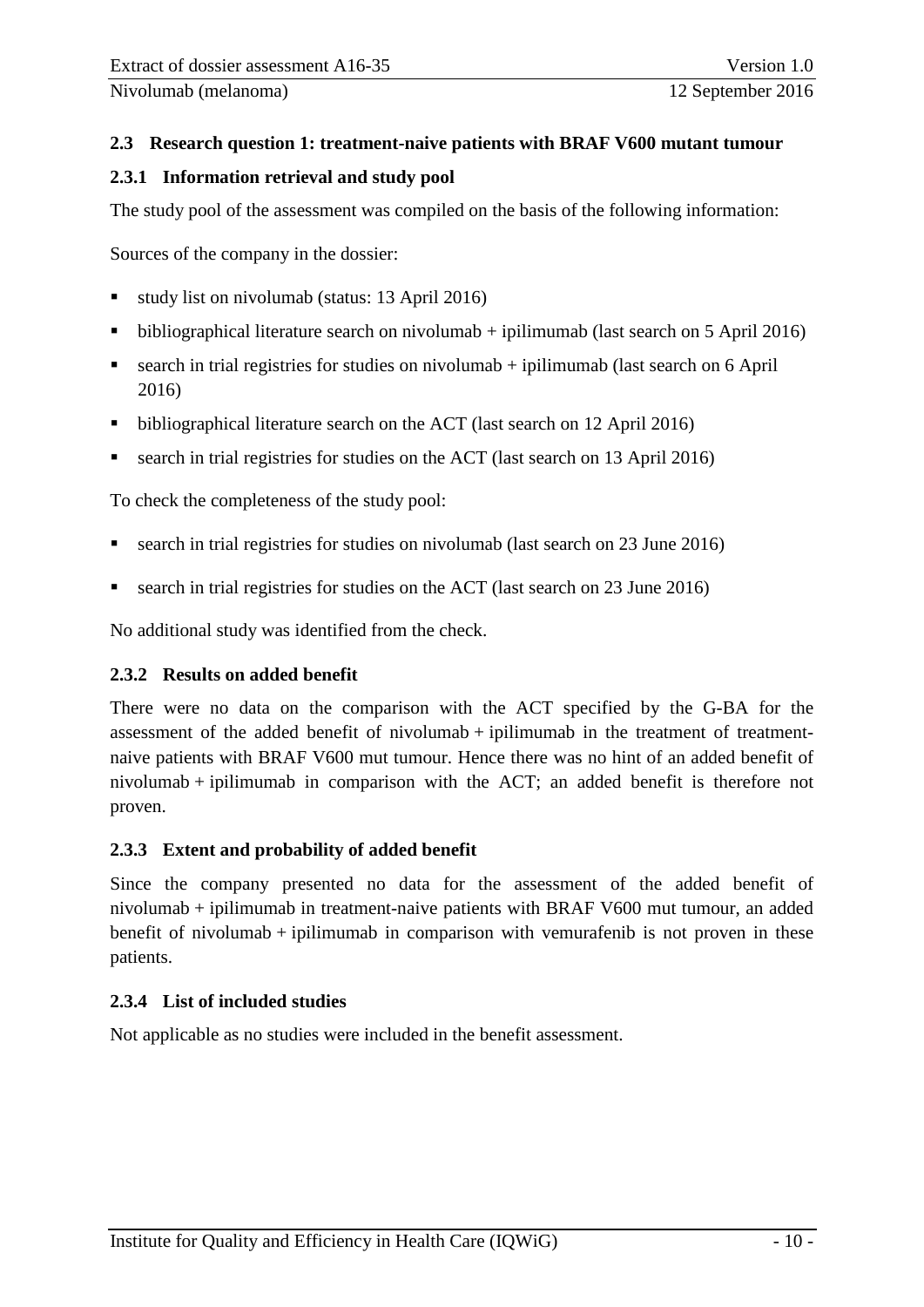#### <span id="page-17-0"></span>**2.4 Research question 2: treatment-naive patients with BRAF V600 wild type tumour**

#### <span id="page-17-1"></span>**2.4.1 Information retrieval and study pool**

The study pool of the assessment was compiled on the basis of the following information:

Sources of the company in the dossier:

- study list on nivolumab (status: 13 April 2016)
- bibliographical literature search on nivolumab  $+$  ipilimumab (last search on 5 April 2016)
- search in trial registries for studies on nivolumab  $+$  ipilimumab (last search on 6 April 2016)

To check the completeness of the study pool:

search in trial registries for studies on nivolumab (last search on 23 June 2016)

No additional relevant study was identified from the check.

#### <span id="page-17-2"></span>**2.4.1.1 Studies included**

The studies listed in the following [Table 5](#page-17-5) were included in the benefit assessment.

<span id="page-17-5"></span><span id="page-17-4"></span>Table 5: Study pool – RCT, direct comparison, treatment-naive patients with BRAF V600 wt  $tumour: nivolumab + ipilimumab vs. ipilimumab$ 

| <b>Study</b>          | <b>Study category</b>                            |                              |                   |  |  |
|-----------------------|--------------------------------------------------|------------------------------|-------------------|--|--|
|                       | Study for approval of the<br>drug to be assessed | Sponsored study <sup>a</sup> | Third-party study |  |  |
|                       | (yes/no)                                         | (yes/no)                     | (yes/no)          |  |  |
| CA209-067             | Yes                                              | Yes                          | No                |  |  |
| CA209-069             | Yes                                              | Yes                          | No                |  |  |
| $C_1$ 1 $C_2$ 1 1 1 1 |                                                  |                              |                   |  |  |

a: Study for which the company was sponsor.

BRAF: serine/threonine-protein kinase B-Raf (rapidly accelerated fibrosarcoma – isoform B); BRAF V600 wt: BRAF V600 wild type; RCT: randomized controlled trial; vs.: versus

The study pool for the benefit assessment of nivolumab  $+$  ipilimumab in comparison with ipilimumab in treatment-naive patients with BRAF V600 wt tumour consisted of the studies CA209-067 and CA209-069 and concurred with that of the company.

Section [2.4.4](#page-59-1) contains a reference list for the studies included.

#### <span id="page-17-3"></span>**2.4.1.2 Study characteristics**

[Table 6](#page-18-1) and [Table 7](#page-20-1) describe the studies used for the benefit assessment.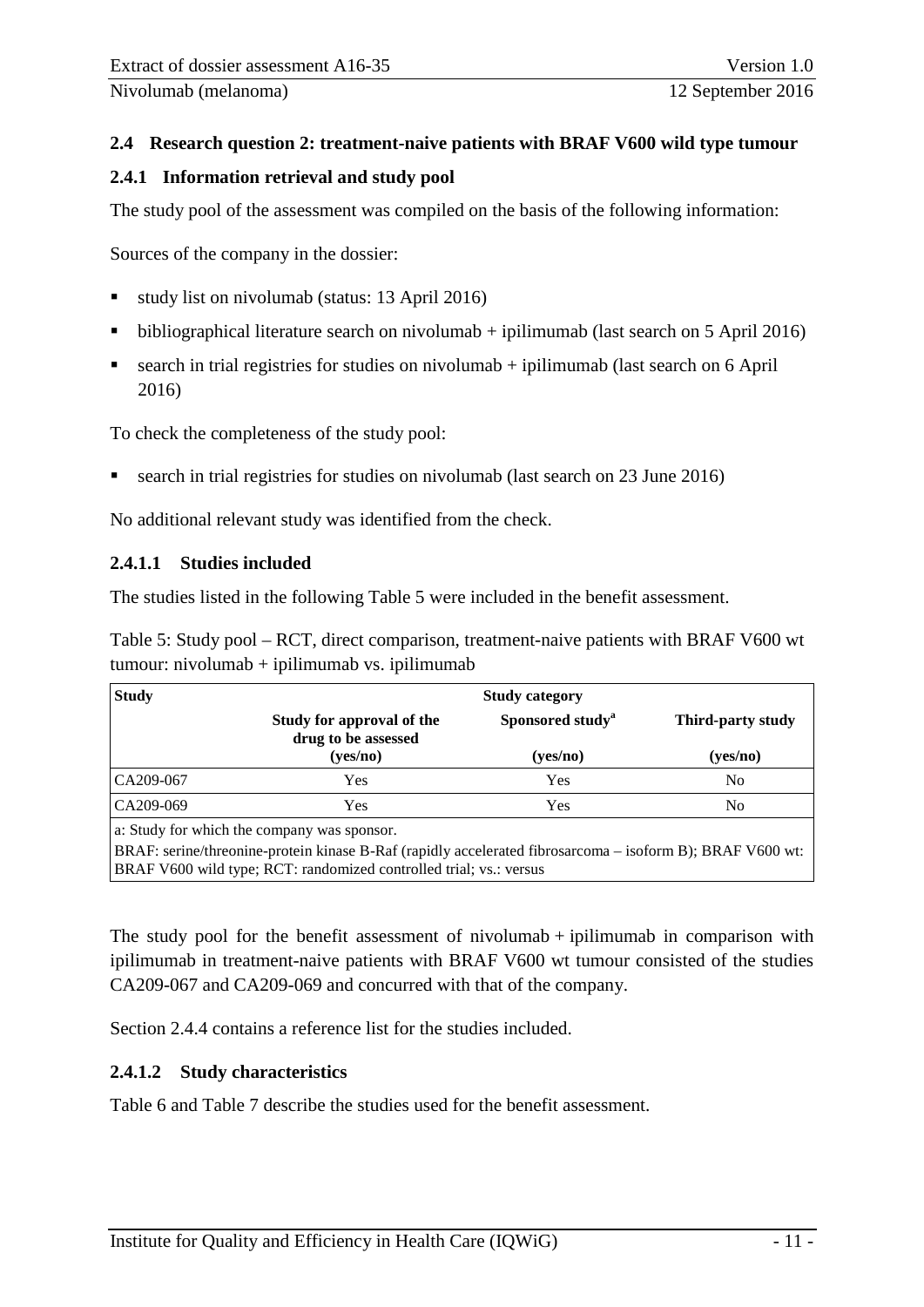Extract of dossier assessment A16-35 Version 1.0

Nivolumab [\(melanoma\)](#page-0-3) 12 September 2016

<span id="page-18-2"></span>Table 6: Characteristics of the studies included – RCT, direct comparison, treatment-naive patients with BRAF V600 wt tumour: nivolumab + ipilimumab vs. ipilimumab

<span id="page-18-1"></span><span id="page-18-0"></span>

| <b>Study</b> | <b>Study design</b>             | <b>Population</b>                                                                                                                                                                                              | <b>Interventions</b><br>(number of<br>randomized patients)                                                                                                                                                                                    | <b>Study duration</b>                                                                                                                                                                                                                                                                                                                                                                                                                                         | <b>Location and period of</b><br>study                                                                                                                                                                                                                                                                                                                                                               | <b>Primary outcome;</b><br>secondary outcomes <sup>a</sup>                                                     |
|--------------|---------------------------------|----------------------------------------------------------------------------------------------------------------------------------------------------------------------------------------------------------------|-----------------------------------------------------------------------------------------------------------------------------------------------------------------------------------------------------------------------------------------------|---------------------------------------------------------------------------------------------------------------------------------------------------------------------------------------------------------------------------------------------------------------------------------------------------------------------------------------------------------------------------------------------------------------------------------------------------------------|------------------------------------------------------------------------------------------------------------------------------------------------------------------------------------------------------------------------------------------------------------------------------------------------------------------------------------------------------------------------------------------------------|----------------------------------------------------------------------------------------------------------------|
| CA209-067    | RCT, double-<br>blind, parallel | Treatment-naive<br>adults with<br>unresectable or<br>metastatic<br><b>(BRAF V600)</b><br>mut or BRAF<br>$V600$ wt)<br>melanoma,<br>stage III or<br>stage IV<br>according to the<br>AJCC, ECOG<br>status 0 or 1 | Nivolumab $+$<br>ipilimumab ( $N = 314$ )<br>ipilimumab ( $N = 315$ )<br>nivolumab ( $N = 316$ ) <sup>b</sup><br>Relevant<br>subpopulation<br>thereof $\mathrm{c}$ :<br>$nivolumab +$<br>ipilimumab ( $N = 213$ )<br>ipilimumab ( $N = 218$ ) | Screening: within 28 days before<br>randomization<br>Treatment:<br>$\blacksquare$ Nivolumab + ipilimumab:<br>4 doses, then nivolumab until<br>progression (or after progression<br>for as long as the investigator<br>considers the treatment to be.<br>beneficial to the patient) or until<br>intolerance<br>$\blacksquare$ Ipilimumab: 4 doses (12 weeks)<br>Follow-up: until death or<br>discontinuation of study<br>participation (at most up to 5 years) | 137 centres in Australia.<br>Austria, Belgium, Canada,<br>Czech Republic, Denmark,<br>Finland, France, Germany,<br>Ireland, Israel, Italy,<br>Netherlands, New Zealand,<br>Norway, Poland, Spain,<br>Sweden, Switzerland, United<br>Kingdom, USA<br>$6/2013$ -ongoing<br>Data cut-off 18 months for<br>overall survival: 10 Nov 2015<br>Data cut-off for other<br>outcomes: 31 Dec 2014 <sup>d</sup> | Primary: PFS, overall<br>survival<br>Secondary:<br>symptoms, health-<br>related quality of life,<br><b>AEs</b> |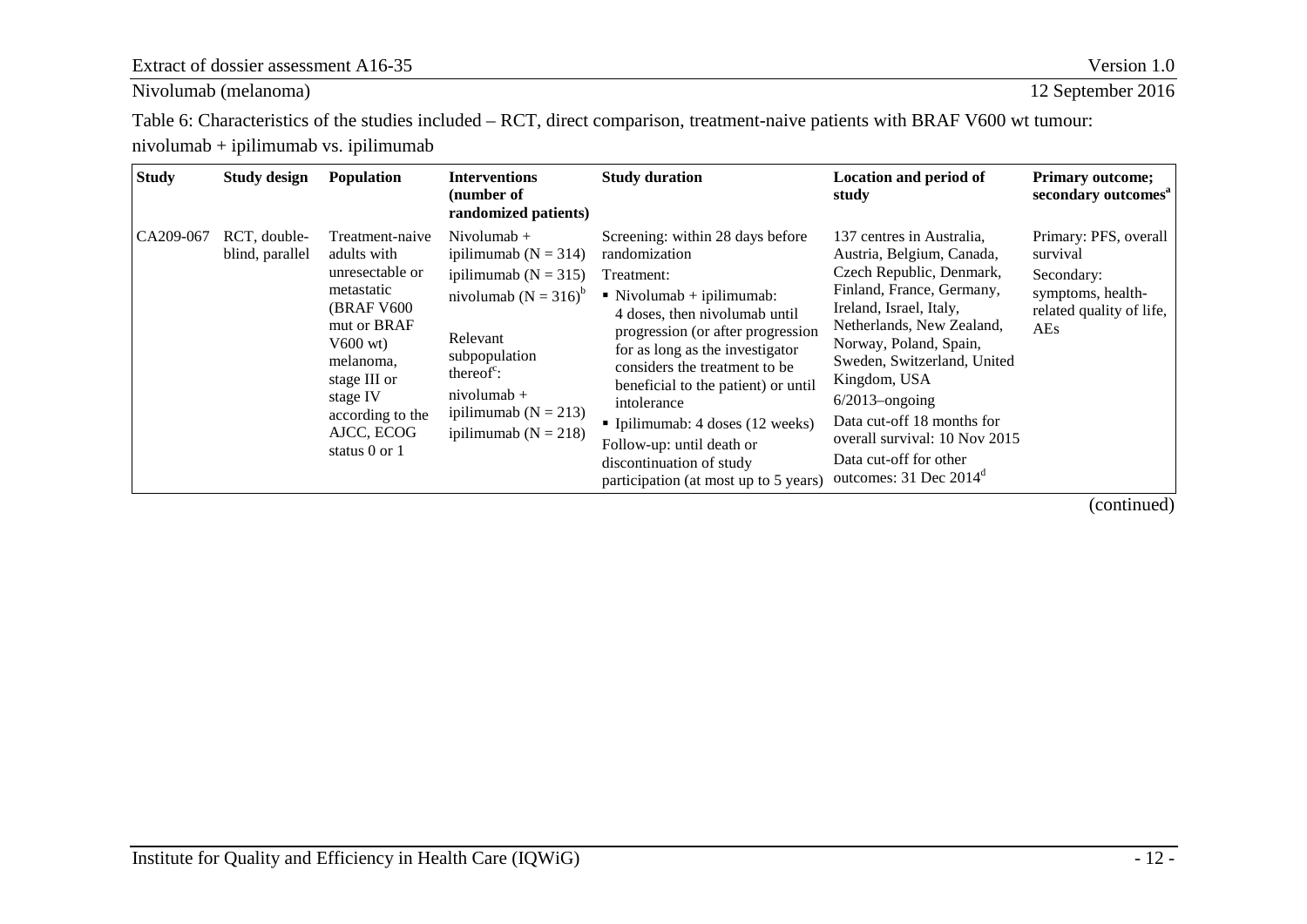Nivolumab [\(melanoma\)](#page-0-3) 12 September 2016

[Table 6: Characteristics of the studies included – RCT, direct comparison, treatment-naive patients with BRAF V600 wt tumour:](#page-18-2)  [nivolumab + ipilimumab vs. ipilimumab](#page-18-2) (continued)

| <b>Study</b> | Study design                    | <b>Population</b>                                                                                                                                                                                   | <b>Interventions</b><br>(number of<br>randomized patients)                                                                                                                                       | <b>Study duration</b>                                                                                                                                                                                                                                                                                                                                                                                                                                                | <b>Location and period of</b><br>study                                                                                                                                                             | <b>Primary outcome;</b><br>secondary outcomes <sup>a</sup>                                                                 |
|--------------|---------------------------------|-----------------------------------------------------------------------------------------------------------------------------------------------------------------------------------------------------|--------------------------------------------------------------------------------------------------------------------------------------------------------------------------------------------------|----------------------------------------------------------------------------------------------------------------------------------------------------------------------------------------------------------------------------------------------------------------------------------------------------------------------------------------------------------------------------------------------------------------------------------------------------------------------|----------------------------------------------------------------------------------------------------------------------------------------------------------------------------------------------------|----------------------------------------------------------------------------------------------------------------------------|
| CA209-069    | RCT, double-<br>blind, parallel | Treatment-naive<br>adults with<br>unresectable or<br>metastatic<br>(BRAF V600)<br>mut or BRAF<br>$V600$ wt)<br>melanoma,<br>stage III or<br>stage IV<br>according to the<br>AJCC, ECOG<br>PS 0 or 1 | Nivolumab $+$<br>ipilimumab ( $N = 95$ )<br>ipilimumab ( $N = 47$ )<br>Relevant<br>subpopulation<br>thereof $\epsilon$ :<br>$ni$ volumab +<br>ipilimumab ( $n = 72$ )<br>ipilimumab ( $n = 37$ ) | Screening: within 28 days before<br>randomization<br>Treatment:<br>$\blacksquare$ Nivolumab + ipilimumab:<br>4 doses, then nivolumab until<br>progression (or after progression<br>for as long as the investigator<br>considers the treatment to be.<br>beneficial to the patient) or until<br>intolerance<br>• Ipilimumab: $4 \text{ doses}^e (12 \text{ weeks})$<br>Follow-up: until death or<br>discontinuation of study<br>participation (at most up to 5 years) | 21 centres in France and USA<br>$8/2013$ -ongoing<br>Data cut-off 24 months for<br>overall survival: 25 Feb 2016<br>Data cut-off 12 months:<br>30 Jan 2015<br>Data cut-off 6 months:<br>4 Sep 2014 | Primary: objective<br>response rate<br>Secondary: overall<br>survival, symptoms,<br>health-related quality<br>of life, AEs |
|              |                                 | the relevant available outcomes for this benefit assessment.                                                                                                                                        | $\sim$ 1 $\sim$ 0 $\sim$ 1 $\sim$ 1 $\sim$ 1 $\sim$ 1 $\sim$ 11                                                                                                                                  | a: Primary outcomes contain information without consideration of its relevance for this benefit assessment. Secondary outcomes contain exclusively information on                                                                                                                                                                                                                                                                                                    |                                                                                                                                                                                                    |                                                                                                                            |

b: This study arm is not relevant for the assessment and is not shown in the next tables.

c: Patients with BRAF V600 wt tumour, information on tumour classification, as for randomization, using IVRS.

d: Date of the last observation, database closure on 17 February 2015.

e: After documented progression or discontinuation of study medication, the patients in the ipilimumab arm had the opportunity to switch to nivolumab monotherapy.

AE: adverse event; AJCC: American Joint Committee on Cancer; BRAF: serine/threonine-protein kinase B-Raf (rapidly accelerated fibrosarcoma – isoform B); BRAF V600 mut: BRAF V600 mutant; BRAF V600 wt: BRAF V600 wild type; ECOG PS: Eastern Cooperative Oncology Group Performance Status; IVRS: interactive voice response system; N: number of randomized patients; n: relevant subpopulation; PFS: progression-free survival; RCT: randomized controlled trial; vs.: versus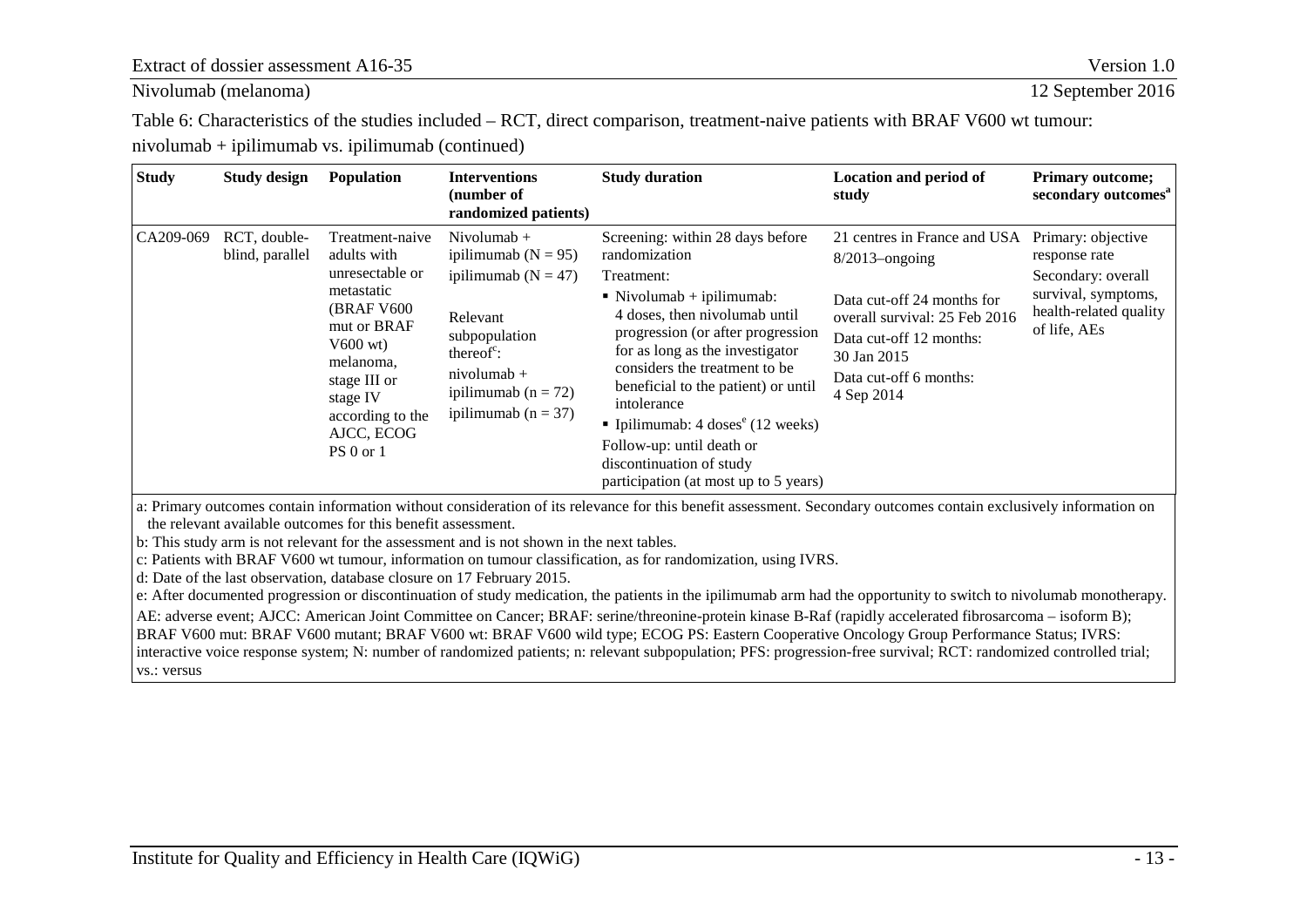<span id="page-20-1"></span><span id="page-20-0"></span>

| Table 7: Characteristics of the interventions $- RCT$ , direct comparison, treatment-naive |
|--------------------------------------------------------------------------------------------|
| patients with BRAF V600 wt tumour: nivolumab $+$ ipilimumab vs. ipilimumab                 |

| <b>Study</b>       | Intervention                                                                                              | Comparison                                                                             | Prior and concomitant medication                                                                                                                                                                                               |  |  |
|--------------------|-----------------------------------------------------------------------------------------------------------|----------------------------------------------------------------------------------------|--------------------------------------------------------------------------------------------------------------------------------------------------------------------------------------------------------------------------------|--|--|
| CA209-067          | Week 1-12:                                                                                                |                                                                                        | <b>Pretreatment</b>                                                                                                                                                                                                            |  |  |
|                    | nivolumab 1 mg/kg BW<br>$IV + ipilimumab$<br>3 mg/kg BW IV, every<br>3 weeks for 4 doses<br>From week 13: | ipilimumab 3 mg/kg BW<br>$IV + ni$ volumab placebo<br>IV, every 3 weeks for 4<br>doses | • no pretreatment with systemic treatment<br>in advanced stage (III or IV)<br>• adjuvant or neoadjuvant treatment in the<br>advanced stage (III or IV) had to be<br>completed at least 6 weeks before<br>randomization         |  |  |
|                    | nivolumab 3 mg/kg BW                                                                                      | placebo IV, every                                                                      | <b>Concomitant treatment</b>                                                                                                                                                                                                   |  |  |
|                    | IV, every 2 weeks<br>no dose adjustments allowed for nivolumab,                                           | 2 weeks                                                                                | · palliative radiotherapy or surgery if<br>progression had occurred and the<br>randomized study medication has been<br>continued beyond progression                                                                            |  |  |
|                    | ipilimumab and placebo                                                                                    |                                                                                        | Non-permitted concomitant treatment                                                                                                                                                                                            |  |  |
|                    |                                                                                                           |                                                                                        | • immunosuppressants (except for the<br>treatment of an AE)                                                                                                                                                                    |  |  |
|                    |                                                                                                           |                                                                                        | ■ systemic corticosteroids > 10 mg/day<br>prednisone equivalent (except for the<br>treatment of an AE); corticosteroids with<br>minimal systemic absorption were<br>allowed                                                    |  |  |
|                    |                                                                                                           |                                                                                        | • other antineoplastic treatment                                                                                                                                                                                               |  |  |
| CA209-069          | Weeks $1-12$ :                                                                                            |                                                                                        | <b>Pretreatment</b>                                                                                                                                                                                                            |  |  |
|                    | nivolumab 1 mg/kg BW<br>$IV + ipilimumab$<br>3 mg/kg BW IV, every<br>3 weeks for 4 doses<br>From week 13: | ipilimumab 3 mg/kg BW<br>$IV + ni$ volumab placebo<br>IV, every 3 weeks for 4<br>doses | • no pretreatment with systemic therapy for<br>unresectable or metastatic melanoma<br>• adjuvant or neoadjuvant treatment in the<br>advanced stage (III or IV) had to be<br>completed at least 6 weeks before<br>randomization |  |  |
|                    |                                                                                                           |                                                                                        | <b>Concomitant treatment</b>                                                                                                                                                                                                   |  |  |
|                    | nivolumab 3 mg/kg BW<br>IV, every 2 weeks                                                                 | placebo IV, every<br>2 weeks                                                           | • palliative radiotherapy or surgery if<br>progression had occurred and the<br>randomized study medication has been<br>continued beyond progression                                                                            |  |  |
|                    |                                                                                                           |                                                                                        | Non-permitted concomitant treatment                                                                                                                                                                                            |  |  |
|                    |                                                                                                           |                                                                                        | · immunosuppressants (except for the<br>treatment of an AE)                                                                                                                                                                    |  |  |
|                    |                                                                                                           |                                                                                        | systemic corticosteroids $> 10$ mg/day<br>prednisone equivalent; corticosteroids<br>with minimal systemic absorption were<br>allowed                                                                                           |  |  |
|                    |                                                                                                           |                                                                                        | • other antineoplastic treatment                                                                                                                                                                                               |  |  |
| trial; vs.: versus |                                                                                                           |                                                                                        | AE: adverse event; BRAF: serine/threonine-protein kinase B-Raf (rapidly accelerated fibrosarcoma - isoform<br>B); BRAF V600 wt: BRAF V600 wild type; BW: body weight; IV: intravenous; RCT: randomized controlled              |  |  |

The CA209-067 study was a randomized, double-blind, active-controlled, 3-arm parallel group study. It was conducted in Australia/New Zealand, Europe, Israel and North America.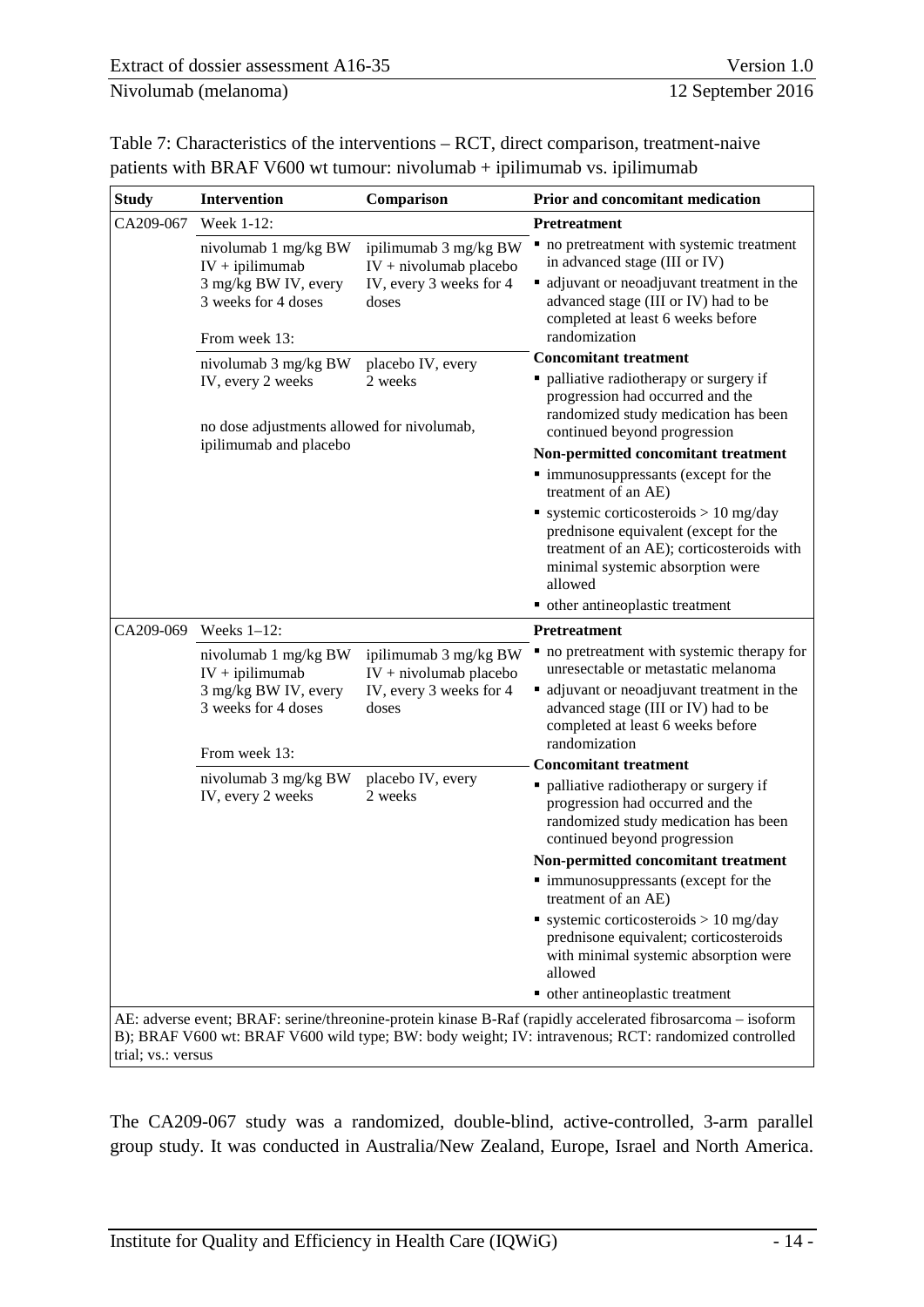The study included treatment-naive patients with unresectable or metastatic BRAF V600 wt or BRAF V600 mut melanoma (stage III or IV). Patients had to be in good general condition (corresponding to an ECOG PS of 0 or 1).

Randomization of the patients was stratified by programmed cell death ligand 1 (PD-L1) status, BRAF mutation status and metastasis stage. 314 patients were randomized to the nivolumab + ipilimumab arm and 315 patients to the ipilimumab arm. Only patients with BRAF V600 wt tumour were relevant for the benefit assessment. These were 213 patients in the nivolumab  $+$  ipilimumab arm and 218 patients in the ipilimumab arm. The company presented analyses of the patients with BRAF V600 wt tumour. The patients included in these analyses are an adequate representation of the subpopulation relevant for research question 2 and were used for the benefit assessment. [Figure 1](#page-21-0) shows the design of study CA209-067.



<span id="page-21-0"></span>Figure 1: Design of study CA209-067

The CA209-069 study was a randomized, double-blind, active-controlled parallel group study. It was conducted in France and the USA. The study included treatment-naive patients with unresectable or metastatic BRAF V600 wt or BRAF V600 mut melanoma (stage III or IV). Randomization of the patients was stratified by BRAF mutation status.

The patients were randomized in a ratio of 2:1, 95 patients to the nivolumab + ipilimumab arm and 47 patients to the ipilimumab arm. The subpopulation relevant for the research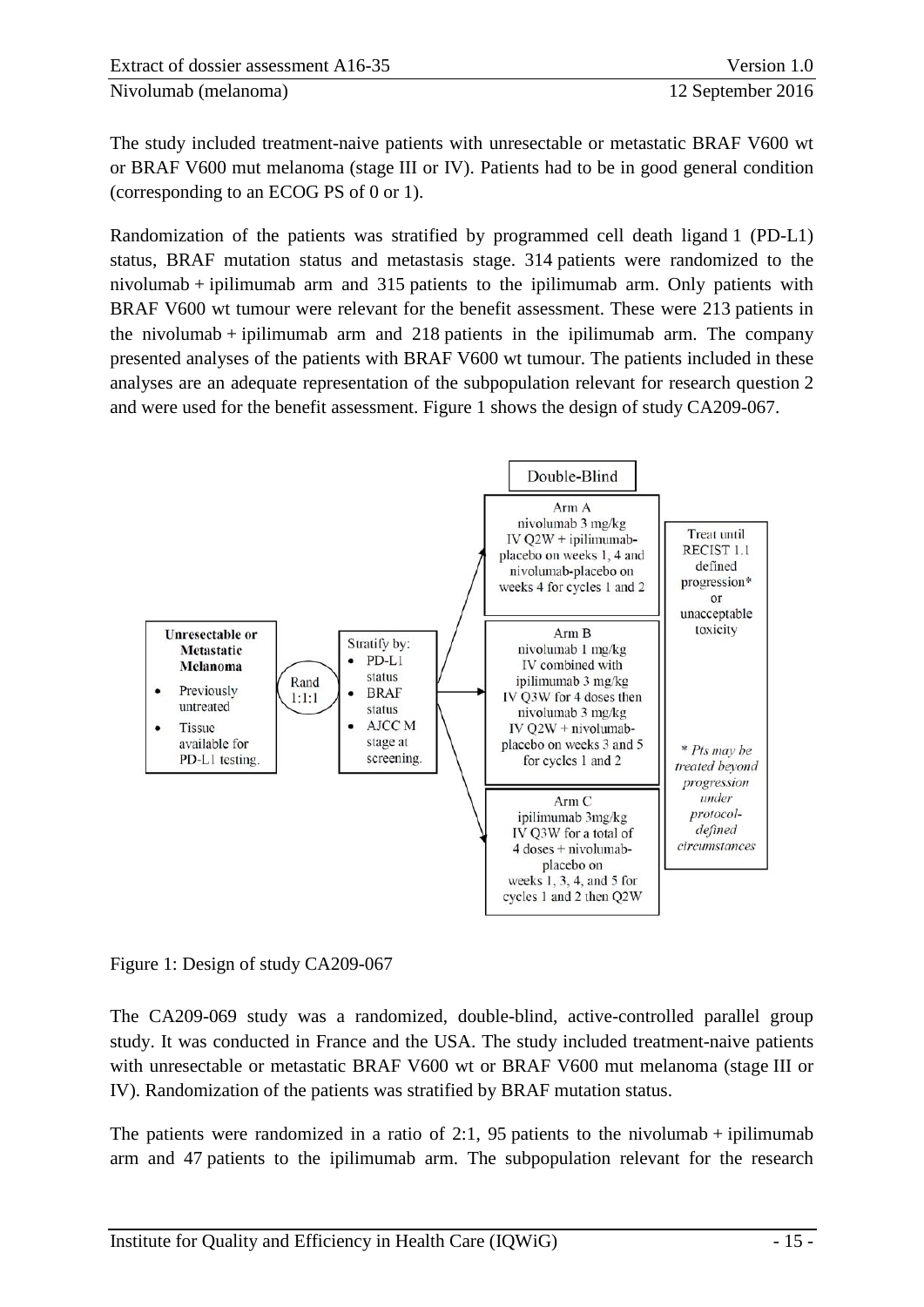question comprised patients with a BRAF V600 wt tumour. These were 72 patients in the nivolumab + ipilimumab arm and 37 patients in the ipilimumab arm. The company presented analyses of the patients with BRAF V600 wt tumour. The patients included in these analyses are an adequate representation of the subpopulation relevant for research question 2 and were used for the benefit assessment. [Figure 2](#page-22-0) shows the design of study CA209-069.



<span id="page-22-0"></span>Figure 2: Design of study CA209-069

In the first  $12$  weeks, the patients in the nivolumab  $+$  ipilimumab arm of both studies received 1 mg/kg body weight nivolumab IV every 3 weeks and additionally 3 mg/kg body weight ipilimumab every 3 weeks for 4 doses in total. Subsequently, nivolumab at a dose of 3 mg/kg body weight every 2 weeks was continued until the end of the randomized study treatment. This concurs with the requirements of the Summary of Product Characteristics (SPC) [3].

The patients in the ipilimumab arm of both studies received 3 mg/kg body weight ipilimumab IV every 3 weeks for 4 doses in the first 12 weeks. Placebo for nivolumab was additionally administered. The use of ipilimumab concurred with the requirements of the SPC [4]. After the first study phase, placebo for nivolumab every 2 weeks was continued until the end of the randomized study treatment.

In both studies, no dose adjustments were allowed in the intervention or in the comparator arm.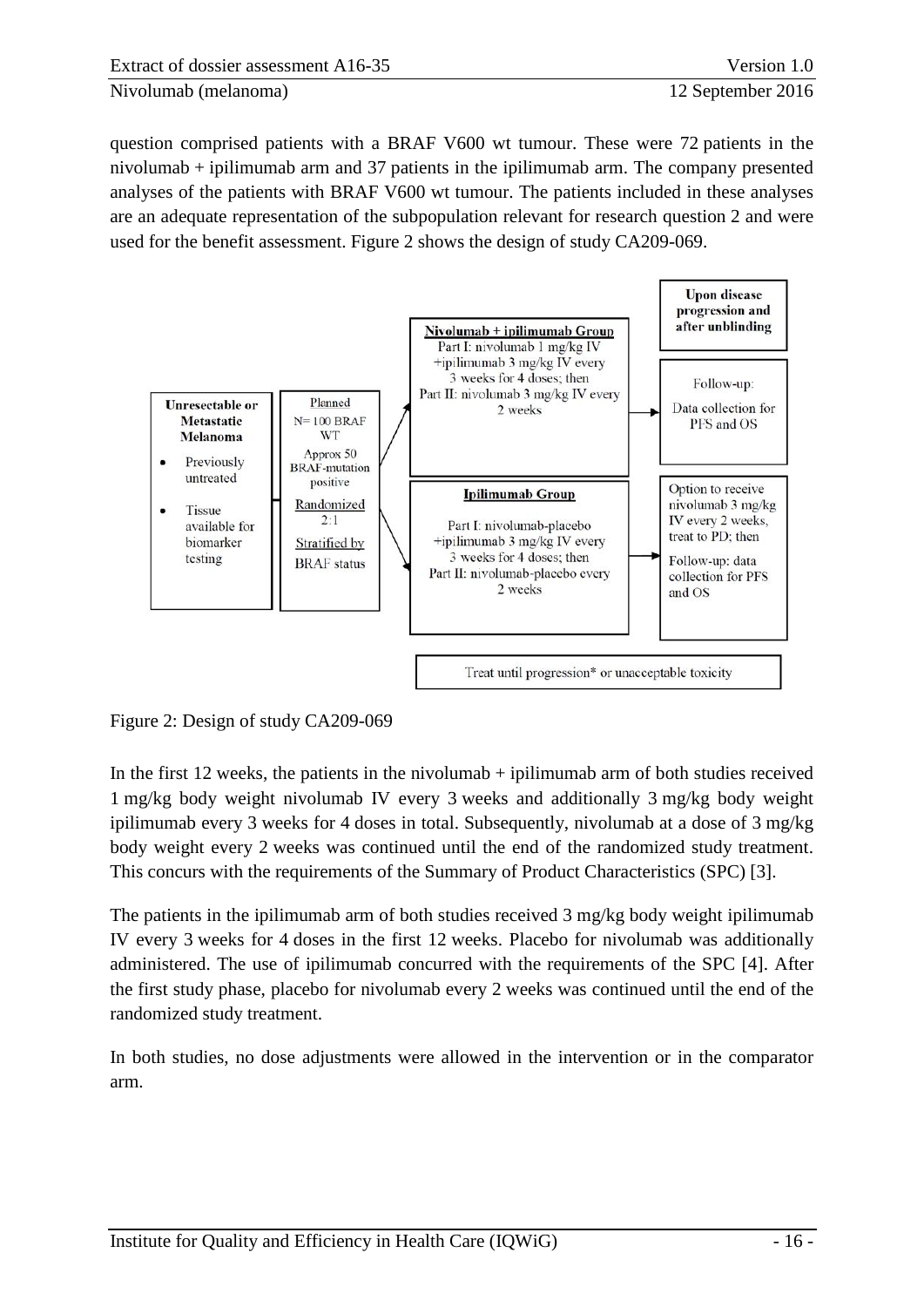The patients in both studies could receive concomitant treatments in addition to the study medication. Immunosuppressants, systemic corticosteroids and other antineoplastic treatments were not allowed.

In both studies, the randomized study treatment was continued until at least one of the following stopping criteria occurred:

- withdrawal of the patient's consent or patient's request to discontinue the randomized study treatment
- safety concerns (e.g. non-acceptable toxicity)
- occurrence of progression; however, the randomized study treatment could be continued after progression occurred if the patient tolerated this treatment and the investigator considered this treatment to be beneficial for the patient

On occurrence of progression and at the end of the study treatment, patient and investigator were unblinded in both studies.

In study CA209-067, there were no restrictions regarding the subsequent therapies after completion of the randomized treatment phase. Treatment switching from the ipilimumab arm to the nivolumab + ipilimumab arm was not allowed.  $17.8\%$  of the patients in the nivolumab  $+$  ipilimumab arm and 49.1% of the patients in the ipilimumab arm received subsequent systemic therapy after progression. None of the patients in the relevant subpopulation from the ipilimumab arm received nivolumab as subsequent systemic therapy.

In study CA209-069, there was also no restriction regarding the subsequent therapies after completion of the randomized treatment phase. Treatment switching from the ipilimumab arm to the nivolumab + ipilimumab arm was not allowed. However, patients were allowed to switch from the ipilimumab arm to nivolumab monotherapy after disease progression. At the 24-month data cut-off from 25 February 2016, 54% of the patients from the ipilimumab arm were receiving treatment with nivolumab.

Overall survival and PFS were the primary outcomes of the study of the CA209-067 study; ORR was the primary outcome of the CA209-069 study.

#### **Analysis and data cut-offs**

# *CA209-067*

For the CA209-067 study, the company had planned separate time points of analysis for both primary outcomes. PFS was to be analysed after all patients had been observed for at least 9 months. The primary analysis of PFS was conducted at the database closure on 17 February 2015. Except overall survival, the results available for the benefit assessment were based on this data cut-off. Originally, overall survival was to be analysed only after all patients had been observed for at least 28 months. An earlier data cut-off from 10 November 2015 available for the benefit assessment resulted from an unplanned interim analysis requested by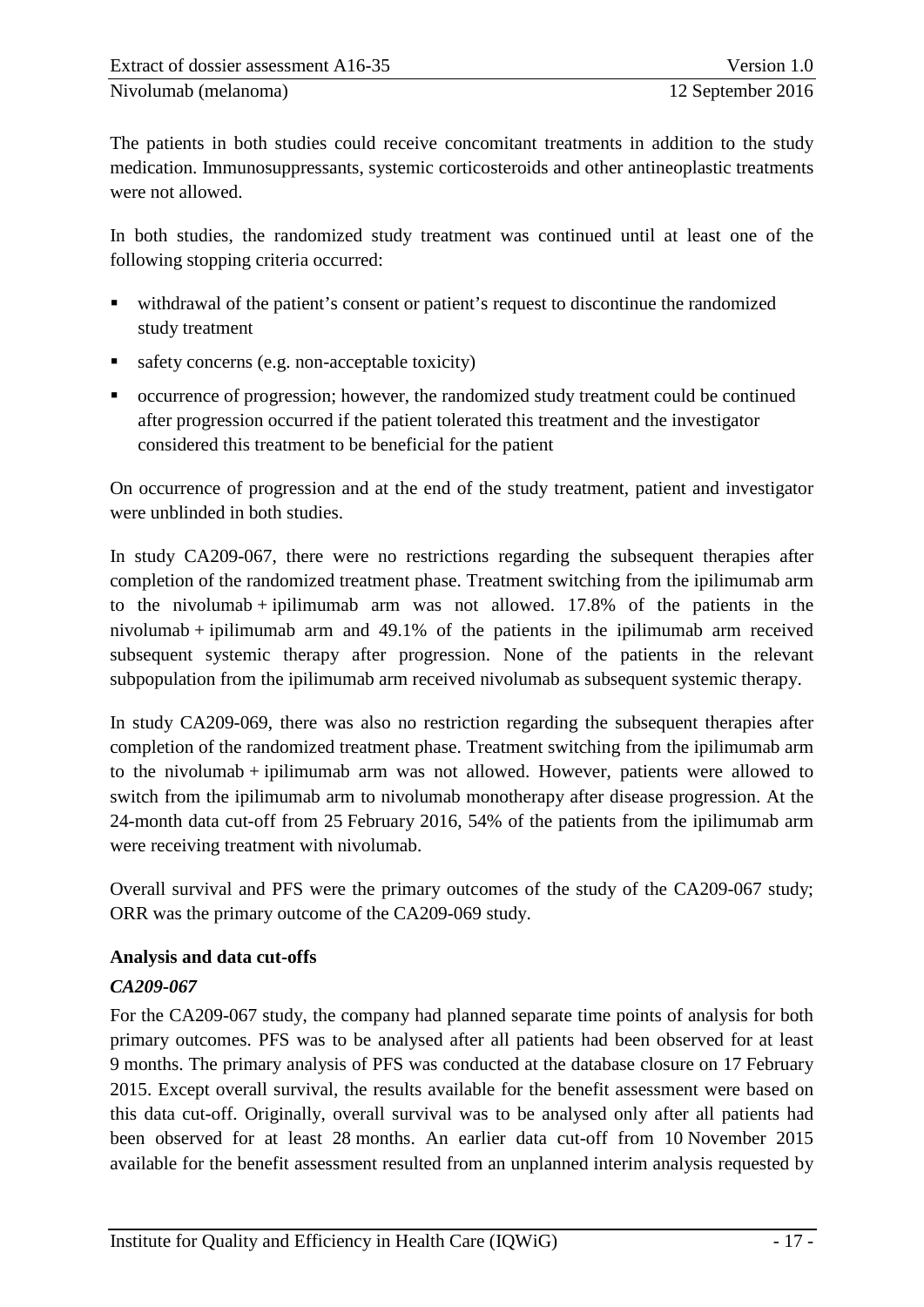the European Medicines Agency (EMA) in the framework of the approval process of nivolumab + ipilimumab. At this time point, the company presented results on overall survival after all patients had been observed for at least 18 months. No data were available for other outcomes at this data cut-off.

The time point for the primarily planned analysis of overall survival after 28 months has not been reached yet.

# *CA209-069*

The preplanned final analysis for the ORR with data cut-off on 4 September 2014 was planned for the time point after all patients had been observed for at least 6 months. At this time point, the company presented also data for all other outcomes.

In addition, the company presented results on overall survival at the data cut-off on 30 January 2015. This derived from an addendum to the final clinical study report (CSR). At this time point, all patients had been observed for at least 12 months. The company additionally presented further results on overall survival at the data cut-off 25 February 2016; all patients had been observed for at least 24 months at this time point. These 2 data cut-offs had not been prespecified in the protocol.

# **Planned duration of follow-up**

[Table 8](#page-25-0) shows the planned duration of follow-up of the patients for the individual outcomes.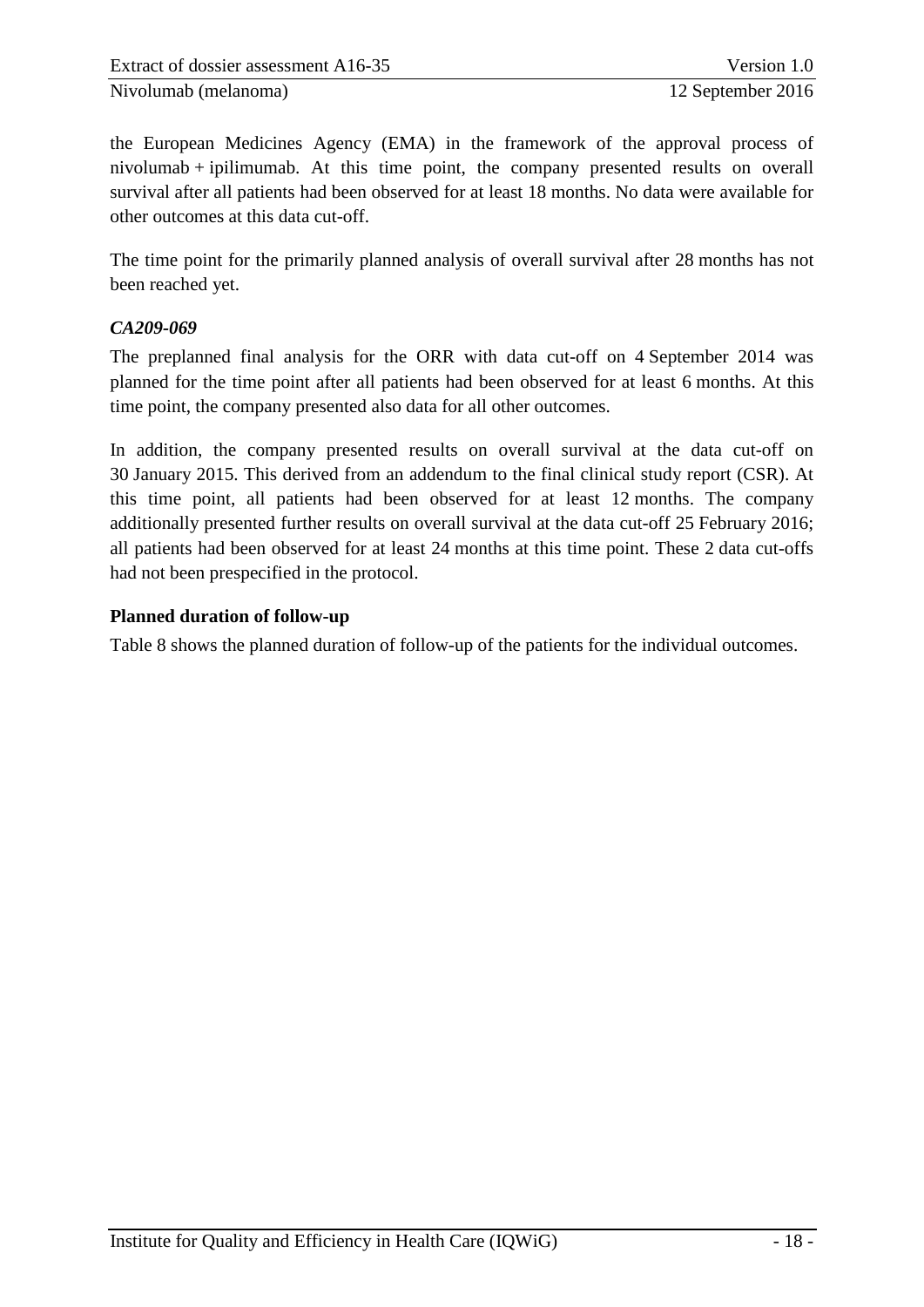<span id="page-25-0"></span>

| Table 8: Planned duration of follow $up - RCT$ , direct comparison, treatment-naive patients |
|----------------------------------------------------------------------------------------------|
| with BRAF V600 wt tumour: nivolumab $+$ ipilimumab vs. ipilimumab                            |

| <b>Study</b>                                                | <b>Planned follow-up</b>                                                                                                                                                                                                                                                                                                                                                                                                                                                                                                                                                                                                                                                                                                                                                                                             |
|-------------------------------------------------------------|----------------------------------------------------------------------------------------------------------------------------------------------------------------------------------------------------------------------------------------------------------------------------------------------------------------------------------------------------------------------------------------------------------------------------------------------------------------------------------------------------------------------------------------------------------------------------------------------------------------------------------------------------------------------------------------------------------------------------------------------------------------------------------------------------------------------|
| <b>Outcome category</b>                                     |                                                                                                                                                                                                                                                                                                                                                                                                                                                                                                                                                                                                                                                                                                                                                                                                                      |
| <b>Outcome</b>                                              |                                                                                                                                                                                                                                                                                                                                                                                                                                                                                                                                                                                                                                                                                                                                                                                                                      |
| CA209-067                                                   |                                                                                                                                                                                                                                                                                                                                                                                                                                                                                                                                                                                                                                                                                                                                                                                                                      |
| Overall survival                                            | Until death, discontinuation of participation in the study or end of study <sup>a</sup>                                                                                                                                                                                                                                                                                                                                                                                                                                                                                                                                                                                                                                                                                                                              |
| Morbidity                                                   |                                                                                                                                                                                                                                                                                                                                                                                                                                                                                                                                                                                                                                                                                                                                                                                                                      |
| <b>EORTC QLQ-C30</b><br>$(symptom scales)^b$                | First follow-up visit: $30 \pm 7$ days after end of treatment <sup>c</sup><br>Second follow-up visit: 70 to 84 days after the first follow-up visit                                                                                                                                                                                                                                                                                                                                                                                                                                                                                                                                                                                                                                                                  |
| EQ-5D VAS                                                   | First and second follow-up visit, then every 3 months for one year, and then every<br>6 months until death, discontinuation of participation in the study or end of study                                                                                                                                                                                                                                                                                                                                                                                                                                                                                                                                                                                                                                            |
| Health-related quality of life                              |                                                                                                                                                                                                                                                                                                                                                                                                                                                                                                                                                                                                                                                                                                                                                                                                                      |
| <b>EORTC QLQ-C30</b><br>(functional scales) $d$             | First follow-up visit: $30 \pm 7$ days after end of treatment <sup>c</sup><br>Second follow-up visit: 70 to 84 days after the first follow-up visit                                                                                                                                                                                                                                                                                                                                                                                                                                                                                                                                                                                                                                                                  |
| Side effects                                                | First follow-up visit: $30 \pm 7$ days after treatment discontinuation<br>Second follow-up visit: 70 to 84 days after the first follow-up visited                                                                                                                                                                                                                                                                                                                                                                                                                                                                                                                                                                                                                                                                    |
| CA209-069                                                   |                                                                                                                                                                                                                                                                                                                                                                                                                                                                                                                                                                                                                                                                                                                                                                                                                      |
| Mortality                                                   |                                                                                                                                                                                                                                                                                                                                                                                                                                                                                                                                                                                                                                                                                                                                                                                                                      |
| Overall survival                                            | Until death, discontinuation of participation in the study or end of study <sup>t</sup>                                                                                                                                                                                                                                                                                                                                                                                                                                                                                                                                                                                                                                                                                                                              |
| Morbidity                                                   |                                                                                                                                                                                                                                                                                                                                                                                                                                                                                                                                                                                                                                                                                                                                                                                                                      |
| <b>EORTC QLQ-C30</b><br>(symptom scales) <sup>b</sup>       | Recorded only in the first 6 months after the start of treatment                                                                                                                                                                                                                                                                                                                                                                                                                                                                                                                                                                                                                                                                                                                                                     |
| EQ-5D VAS                                                   | Recorded only in the first 6 months after the start of treatment                                                                                                                                                                                                                                                                                                                                                                                                                                                                                                                                                                                                                                                                                                                                                     |
| Health-related quality<br>of life                           |                                                                                                                                                                                                                                                                                                                                                                                                                                                                                                                                                                                                                                                                                                                                                                                                                      |
| <b>EORTC QLQ-C30</b><br>(functional scales) $d$             | Recorded only in the first 6 months after the start of treatment                                                                                                                                                                                                                                                                                                                                                                                                                                                                                                                                                                                                                                                                                                                                                     |
| Side effects                                                | First follow-up visit: $30 \pm 7$ days after treatment discontinuation                                                                                                                                                                                                                                                                                                                                                                                                                                                                                                                                                                                                                                                                                                                                               |
|                                                             | Second follow-up visit: 70 to 84 days after the first follow-up visited                                                                                                                                                                                                                                                                                                                                                                                                                                                                                                                                                                                                                                                                                                                                              |
| was $\geq$ 37 days after the last dose.<br>primary outcome. | a: The follow-up observation for overall survival can be conducted up to 5 years after the first analysis of<br>survival. The study ends with the final analysis of overall survival.<br>b: Measured with the symptom scales of the EORTC QLQ-C30 questionnaire version 3.0.<br>c: $30 \pm 7$ days after the last dose of the study medication or on the day of study discontinuation $\pm 7$ days if this<br>d: Measured with the functional scales of the EORTC QLQ-C30 questionnaire version 3.0.<br>e: Later toxicities were documented also beyond the second follow-up visit.<br>f: The follow-up observation for overall survival can be conducted up to 5 years after the final analysis of the<br>BRAF: serine/threonine-protein kinase B-Raf (rapidly accelerated fibrosarcoma – isoform B); BRAF V600 wt: |
|                                                             | BRAF V600 wild type; EORTC: European Organisation for Research and Treatment of Cancer; EQ-5D:<br>European Quality of Life-5 Dimensions; QLQ-C30: Quality of Life Questionnaire Core-30; RCT: randomized                                                                                                                                                                                                                                                                                                                                                                                                                                                                                                                                                                                                             |

controlled trial; VAS: visual analogue scale; vs.: versus

The studies CA209-067 and CA209-069 differed in some aspects regarding the planned duration of follow-up for the outcomes of the category "morbidity and health-related quality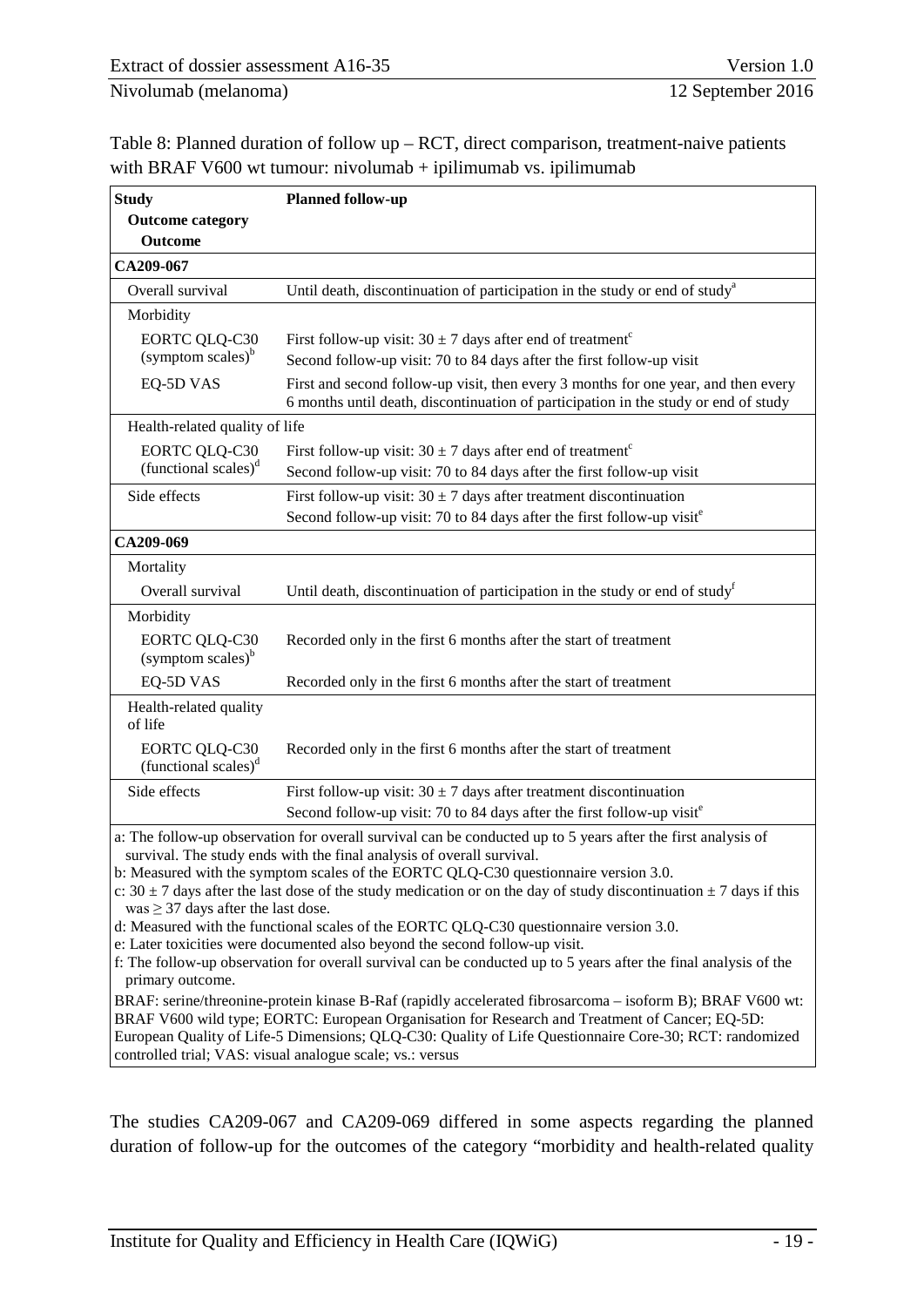of life". In the CA209-069 study, the outcomes from the questionnaires EORTC QLQ-C30 and EQ-5D (VAS) were only recorded within the first 6 months after the start of treatment, whereas in the CA209-067 study, data were continued to be recorded during the entire study treatment and also after the first follow-up visit (about 30 days).

[Table 9](#page-27-0) shows the characteristics of the patients in the studies included.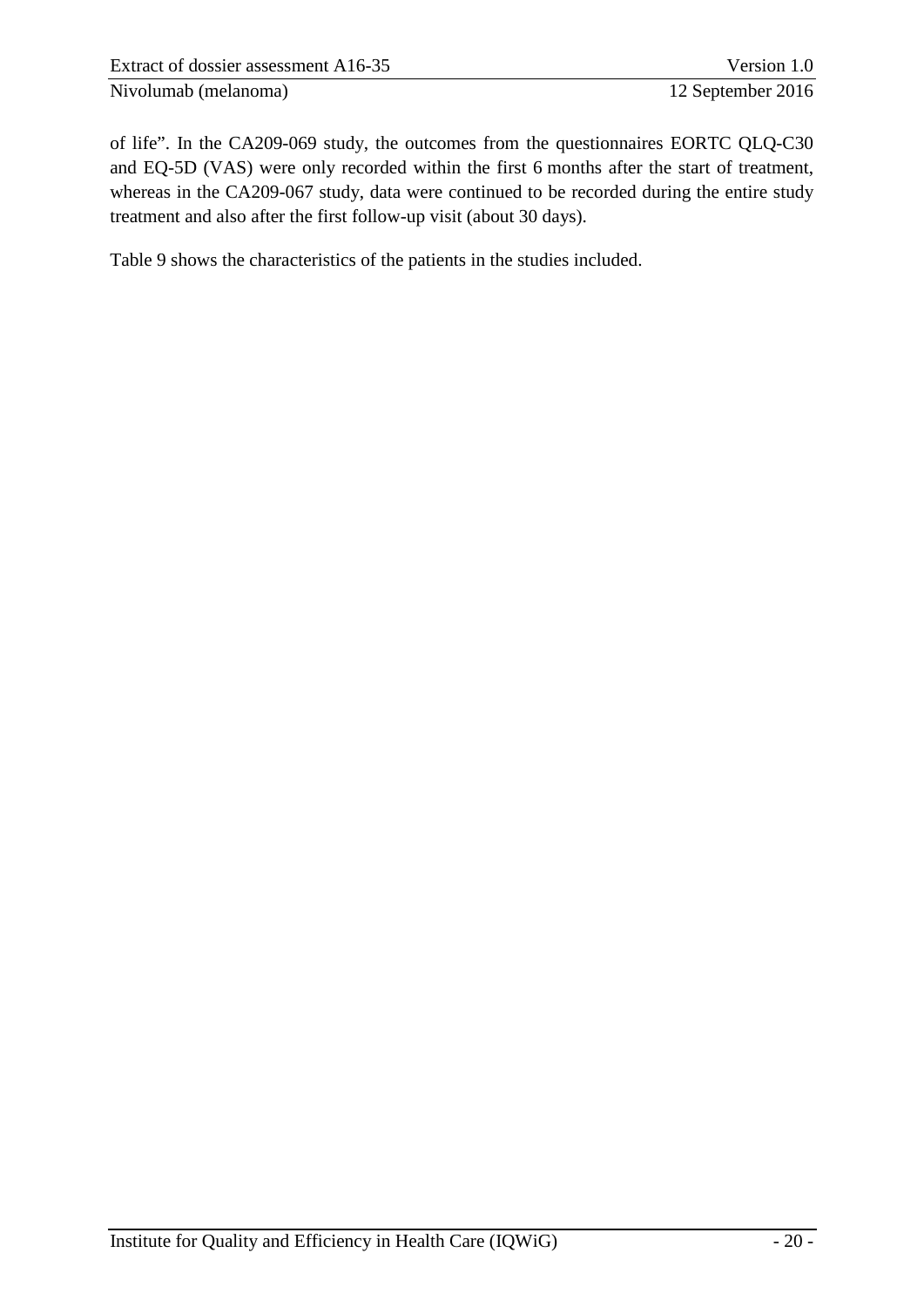| <b>Study</b>                                                              | Nivolumab +    | Ipilimumab     |
|---------------------------------------------------------------------------|----------------|----------------|
| <b>Characteristics</b>                                                    | ipilimumab     |                |
| Category                                                                  |                |                |
| CA209-067                                                                 | $N = 213$      | $N = 218$      |
| Age [years], mean (SD)                                                    | 61(14)         | 63 (12)        |
| Sex [F/M], %                                                              | 33/67          | 33/67          |
| Ethnicity, n (%)                                                          |                |                |
| White                                                                     | 211 (99.1)     | 208 (95.4)     |
| Other                                                                     | 2(0.9)         | $10(4.6^a)^b$  |
| Metastases at the start of the study, n (%)                               |                |                |
| M <sub>0</sub>                                                            | 7(3.3)         | 11(5.0)        |
| M1a                                                                       | 22(10.3)       | 23(10.6)       |
| M1b                                                                       | 57(26.8)       | 52 (23.9)      |
| M1c                                                                       | 127 (59.6)     | 132 (60.6)     |
| Extent of metastases (number of locations), n (%)                         |                |                |
| $<$ 3                                                                     | ND             | ND             |
| $\geq$ 3                                                                  | ND             | ND             |
| PD-L1 status with threshold value $\geq 5\%^{\circ}$ , n (%)              |                |                |
| Positive                                                                  | 44 (20.7)      | 44 $(20.2)^d$  |
| Negative/non-quantifiable                                                 | 169 $(79.3^a)$ | 174 $(79.8^a)$ |
| Time since first diagnosis [years], median [min; max]                     | <b>ND</b>      | <b>ND</b>      |
| Baseline LDH serum level, n (%)                                           |                |                |
| $\leq$ ULN                                                                | 130(61.0)      | 130 (59.6)     |
| $>$ ULN                                                                   | 82 (38.5)      | 83 (38.1)      |
| Not reported                                                              | 1(0.5)         | 5(2.3)         |
| History of brain metastases, n (%)                                        |                |                |
| Yes                                                                       | 9(4.2)         | 10(4.6)        |
| N <sub>o</sub>                                                            | 204 (95.8)     | 208 (95.4)     |
| ECOG Performance Status, n (%)                                            |                |                |
| $\boldsymbol{0}$                                                          | 151 (70.9)     | 150 (68.8)     |
| 1                                                                         | 61(28.6)       | 68 (31.2)      |
| $\overline{c}$                                                            | 0(0)           | 0(0)           |
| Not reported                                                              | 1(0.5)         | 0(0)           |
| Disease stage according to the AJCC at the start of the study,<br>$n$ (%) |                |                |
| Ш                                                                         | 10(4.7)        | 15(6.9)        |
| IV                                                                        | 203 (95.3)     | 203 (93.1)     |

<span id="page-27-0"></span>Table 9: Characteristics of the study populations – RCT, direct comparison, treatment-naive patients with BRAF V600 wt tumour: nivolumab + ipilimumab vs. ipilimumab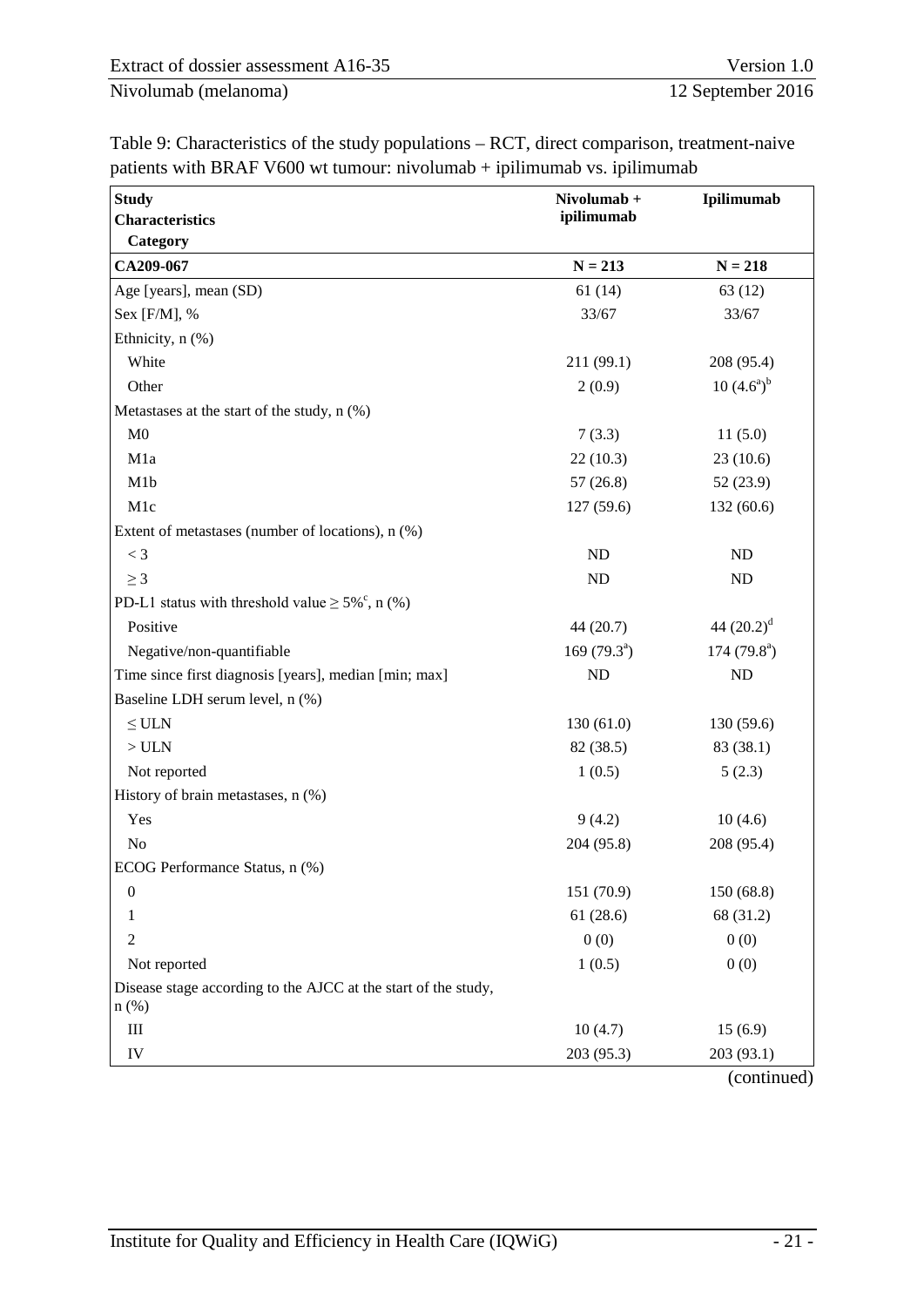| <b>Study</b>                                                 | Nivolumab +<br>ipilimumab | Ipilimumab                 |  |
|--------------------------------------------------------------|---------------------------|----------------------------|--|
| <b>Characteristics</b>                                       |                           |                            |  |
| Category<br>CA209-067                                        | $N = 213$                 | $N = 218$                  |  |
| 9-month data cut-off                                         |                           |                            |  |
| Study discontinuations, n (%)                                | ND                        | ND                         |  |
| Treatment discontinuations, n (%)                            | ND                        | ND                         |  |
| 18-month data cut-off                                        |                           |                            |  |
| Study discontinuations, n (%)                                | <b>ND</b>                 | ND                         |  |
| Treatment discontinuations, n (%)                            | <b>ND</b>                 | ND                         |  |
| CA209-069                                                    | $N = 72$                  | $N = 37$                   |  |
| Age [years], mean (SD)                                       | 65(10)                    | 67(9)                      |  |
| Sex [F/M], %                                                 | 33/67                     | 38/62                      |  |
| Ethnicity, n (%)                                             |                           |                            |  |
| White                                                        | 69 (95.8)                 | 37 (100)                   |  |
| Other                                                        | $3(4.2^a)$                | 0(0)                       |  |
| Metastases at the start of the study, $n$ (%)                |                           |                            |  |
| M <sub>0</sub>                                               | 6(8.3)                    | 5(13.5)                    |  |
| M1a                                                          | 9(12.5)                   | 7(18.9)                    |  |
| M1b                                                          | 22(30.6)                  | 8(21.6)                    |  |
| M1c                                                          | 34(47.2)                  | 16(43.2)                   |  |
| Not reported                                                 | 1(1.4)                    | 1(2.7)                     |  |
| Extent of metastases (number of locations), n (%)            |                           |                            |  |
| $<$ 3                                                        | 48 $(66.7)^a$             | 28 $(75.7)^a$              |  |
| $\geq$ 3                                                     | $24(33.3)^{a}$            | $9(24.3)^{a}$              |  |
| PD-L1 status with threshold value $\geq 5\%^{\circ}$ , n (%) |                           |                            |  |
| Positive                                                     | 19(26.4)                  | 8(21.6)                    |  |
| Negative/non-quantifiable                                    | 53 $(73.6^a)$             | 29 $(78.4)$ <sup>a</sup> ) |  |
| Time since first diagnosis [years], median [min; max]        | $1.71$ [0.1; 23.5]        | 1.40 $[0.1; 20.4]$         |  |
| Baseline LDH serum level, n (%)                              |                           |                            |  |
| $\leq$ ULN                                                   | 57 (79.2)                 | 30(81.1)                   |  |
| $>$ ULN                                                      | 15(20.8)                  | 7(18.9)                    |  |
| Not reported                                                 |                           |                            |  |
| History of brain metastases, n (%)                           |                           |                            |  |
| Yes                                                          | 4(5.6)                    | 0(0)                       |  |
| N <sub>o</sub>                                               | 67(93.1)                  | 37 (100)                   |  |
| Not reported                                                 | 1(1.4)                    | 0(0)                       |  |

[Table 9: Characteristics of the study populations – RCT, direct comparison, treatment-naive](#page-27-0)  [patients with BRAF V600 wt tumour: nivolumab + ipilimumab vs. ipilimumab](#page-27-0) (continued)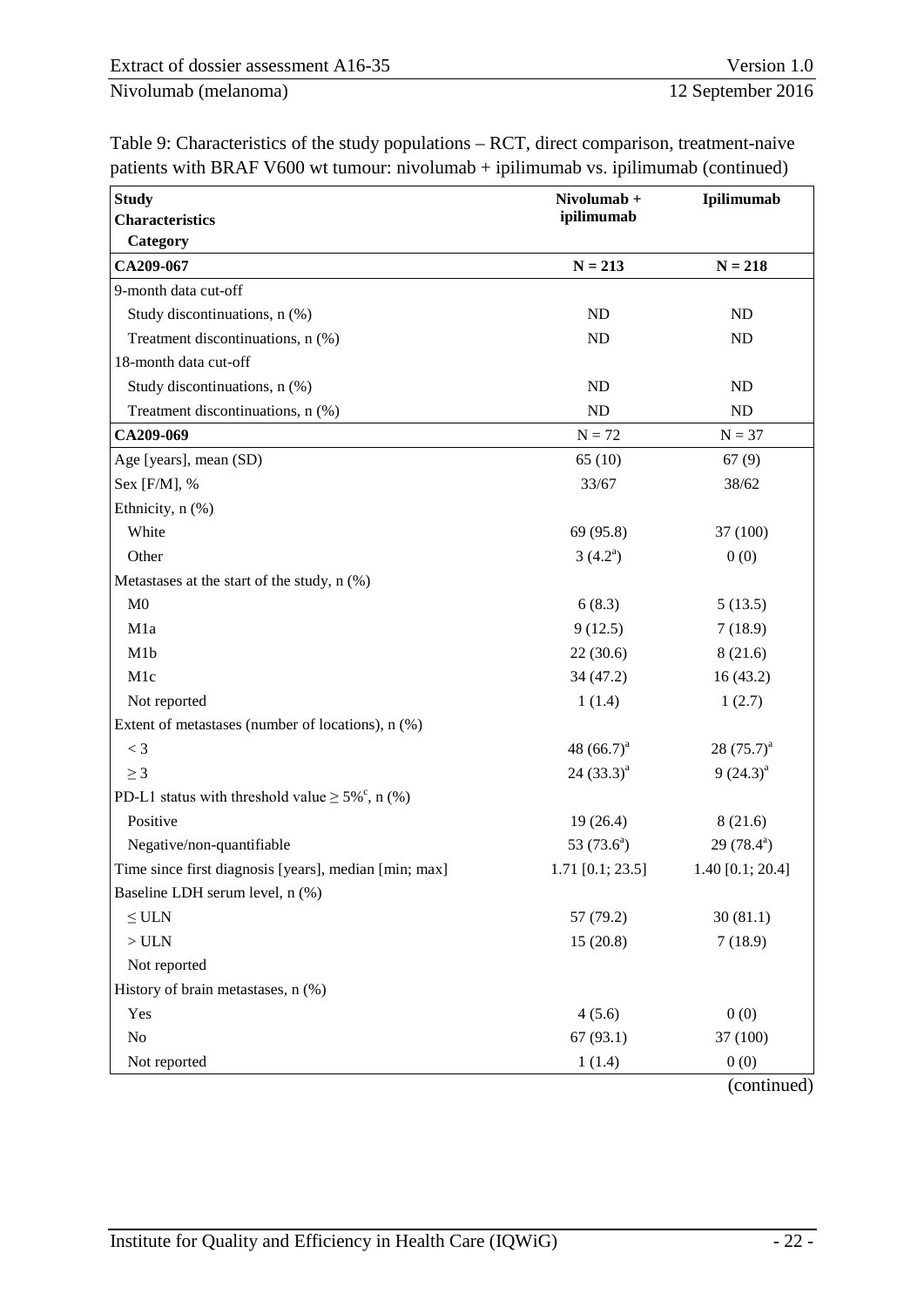| <b>Study</b>                                                             | Nivolumab +         | Ipilimumab |
|--------------------------------------------------------------------------|---------------------|------------|
| <b>Characteristics</b>                                                   | ipilimumab          |            |
| Category                                                                 |                     |            |
| CA209-069                                                                | $N = 72$            | $N = 37$   |
| ECOG Performance Status, n (%)                                           |                     |            |
| $\theta$                                                                 | 62(86.1)            | 30(81.1)   |
| 1                                                                        | 9(12.5)             | 7(18.9)    |
| 2                                                                        | 1(1.4)              | 0(0)       |
| Disease stage according to the AJCC at the start of the study, $n$ $%$ ) |                     |            |
| III                                                                      | 8(11.1)             | 8(21.6)    |
| IV                                                                       | 64 (88.9)           | 29 (78.4)  |
| 6-month data cut-off:                                                    |                     |            |
| Study discontinuations, n (%)                                            | $13(18.3^e)$        | 13(35.1)   |
| Treatment discontinuations, n (%)                                        | 54 $(76.1^{\circ})$ | 20(54.1)   |
| 12-month data cut-off:                                                   |                     |            |
| Study discontinuations, n (%)                                            | $15(21.1^{\circ})$  | 16(43.2)   |
| Treatment discontinuations, n (%)                                        | 57 $(80.3^{\circ})$ | 25(67.6)   |
| 24-month data cut-off:                                                   |                     |            |
| Study discontinuations, n (%)                                            | <b>ND</b>           | <b>ND</b>  |
| Treatment discontinuations, n (%)                                        | <b>ND</b>           | <b>ND</b>  |

[Table 9: Characteristics of the study populations – RCT, direct comparison, treatment-naive](#page-27-0)  patients with BRAF V600 wt tumour: nivolumab  $+$  ipilimumab vs. ipilimumab (continued)

a: Institute's calculation.

b: Includes one person with unreported ethnicity.

c: Proportion of PD-L1-positive cells.

d: Inconsistencies with the information provided in the dossier [5] on nivolumab monotherapy where a positive PD-L1 status was reported for 92 (42.8%) of the patients in the ipilimumab arm (BRAF V600 wt). In the total population (information provided in M5), the proportion in the nivolumab + ipilimumab and in the ipilimumab arms is also reported to be > 40%.

e: Percentage based on the number of randomized and treated patients:  $N = 71$ .

AJCC: American Joint Committee on Cancer; BRAF: serine/threonine-protein kinase B-Raf (rapidly accelerated fibrosarcoma – isoform B); BRAF V600 wt: BRAF V600 wild type; ECOG: Eastern Cooperative Oncology Group; F: female; LDH: lactate dehydrogenase; M: male; max: maximum; min: minimum; n: number of patients in the category; N: number of patients with BRAF V600 wt tumour; ND: no data; PD-L1: programmed cell death ligand 1; RCT: randomized controlled trial; SD: standard deviation; ULN: upper limit of normal; vs.: versus

The patient characteristics in both studies were largely comparable. In the CA209-067 study, the proportion of patients with metastasis stage M1c at the start of the study was somewhat higher (about 60%) than in the CA209-069 study (about 45%). In both studies, most patients had an ECOG PS of 0, and the vast majority of the patients had stage IV disease.

No data were available on the number of patients who discontinued the study or the treatment for the relevant subpopulation of study CA209-067. In the CA209-069 study, the number of patients who discontinued the study at the 6-month and 12-month data cut-offs was lower in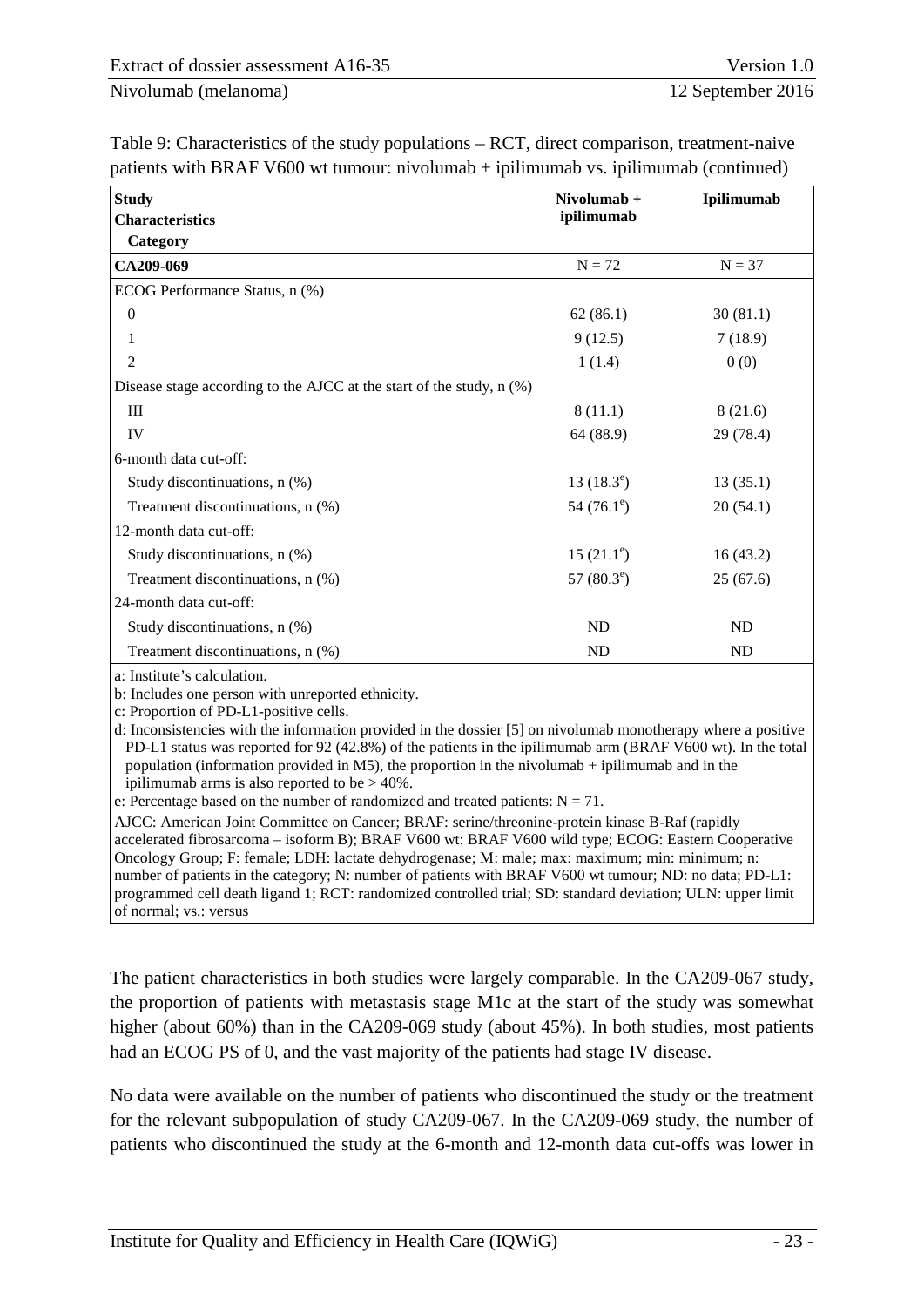the nivolumab  $+$  ipilimumab arm than in the ipilimumab arm. The number of treatment discontinuations, however, was higher in each case in the nivolumab + ipilimumab arm than in the ipilimumab arm.

[Table 10](#page-31-0) shows the mean/median treatment duration of the patients and the follow-up period for individual outcomes.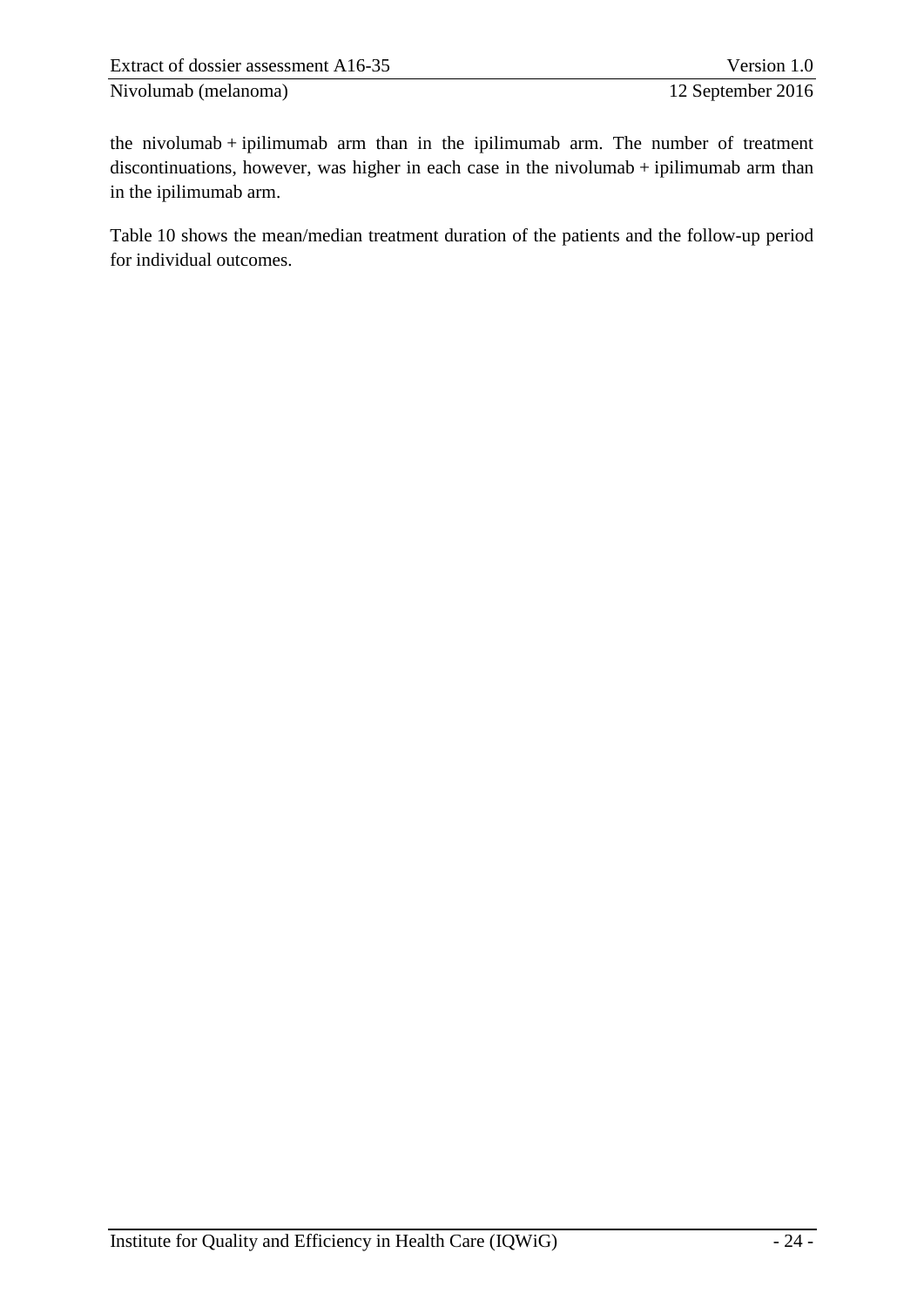<span id="page-31-0"></span>Table 10: Information on the course of the study – RCT, direct comparison, treatment-naive patients with BRAF V600 wt tumour: nivolumab + ipilimumab vs. ipilimumab

| <b>Study</b>                                               | $Nivolumab + ipilimumab$ | Ipilimumab              |
|------------------------------------------------------------|--------------------------|-------------------------|
| Data cut-off                                               |                          |                         |
| Duration of the study phase                                |                          |                         |
| <b>Outcome category</b>                                    |                          |                         |
| CA209-067                                                  | $N = 212$                | $N = 215$               |
| Data cut-off: 17 February 2015 (9 months <sup>a</sup> )    |                          |                         |
| Treatment duration [months]                                |                          |                         |
| Median [min; max]                                          | $2.8$ [ $< 0.1$ ; 18.8]  | $3.3$ [ $< 0.1$ ; 18.6] |
| Mean (SD)                                                  | 5.7(5.4)                 | 5.2(4.6)                |
| Observation period [months]                                |                          |                         |
| Overall survival                                           |                          |                         |
| Median [min; max]                                          | $12.4$ [ $< 0.1$ ; 18.8] | $12.2$ [0.3; 18.6]      |
| Mean (SD)                                                  | 11.0(4.5)                | 10.6(4.5)               |
| Morbidity, health-related quality<br>of life, side effects | <b>ND</b>                | <b>ND</b>               |
| Data cut-off: 10 November 2015 (18 months <sup>a</sup> )   |                          |                         |
| Treatment duration [months]                                | <b>ND</b>                | <b>ND</b>               |
| Observation period [months]                                | <b>ND</b>                | <b>ND</b>               |
| CA209-069                                                  | $N = 71$                 | $N = 37$                |
| Data cut-off: 4 September 2014 (6 months <sup>a</sup> )    |                          |                         |
| Treatment duration [months]                                | $ND^b$                   | $ND^b$                  |
| Observation period [months]                                | <b>ND</b>                | <b>ND</b>               |
| Data cut-off: 30 January 2015 (12 months <sup>a</sup> )    |                          |                         |
| Treatment duration [months]                                |                          |                         |
| Median [min; max]                                          | $2.1$ [ $< 0.1$ ; 10.2]  | $2.8$ [0.7; 8.8]        |
| Mean (SD)                                                  | 3.5(3.0)                 | 3.7(2.5)                |
| Observation period [months]                                |                          |                         |
| Overall survival                                           |                          |                         |
| Median [min; max]                                          | $7.6$ [0.2; 10.2]        | $6.9$ [1.3; 10.1]       |
| Mean (SD)                                                  | 6.9(2.3)                 | 6.6(2.2)                |
| Morbidity, health-related quality<br>of life, side effects | <b>ND</b>                | ND                      |
| Data cut-off: 25 February 2016 (24 months <sup>a</sup> )   |                          |                         |
| Treatment duration [months]                                | ND                       | ND                      |
| Observation period [months]                                | <b>ND</b>                | ND                      |
| or Minimum observation period for all perfonts             |                          |                         |

a: Minimum observation period for all patients.

b: Median time (months) until treatment discontinuation and 95% CI estimated from the Kaplan-Meier curve: 2.14 [2.07; 3.71] vs. 2.76 [2.07; 4.86].

BRAF: serine/threonine-protein kinase B-Raf (rapidly accelerated fibrosarcoma – isoform B); BRAF V600 wt: BRAF V600 wild type; CI: confidence interval; max: maximum; min: minimum; n: number of patients in the category; N: number of treated patients with BRAF V600 wt tumour; ND: no data; RCT: randomized controlled trial; SD: standard deviation; vs.: versus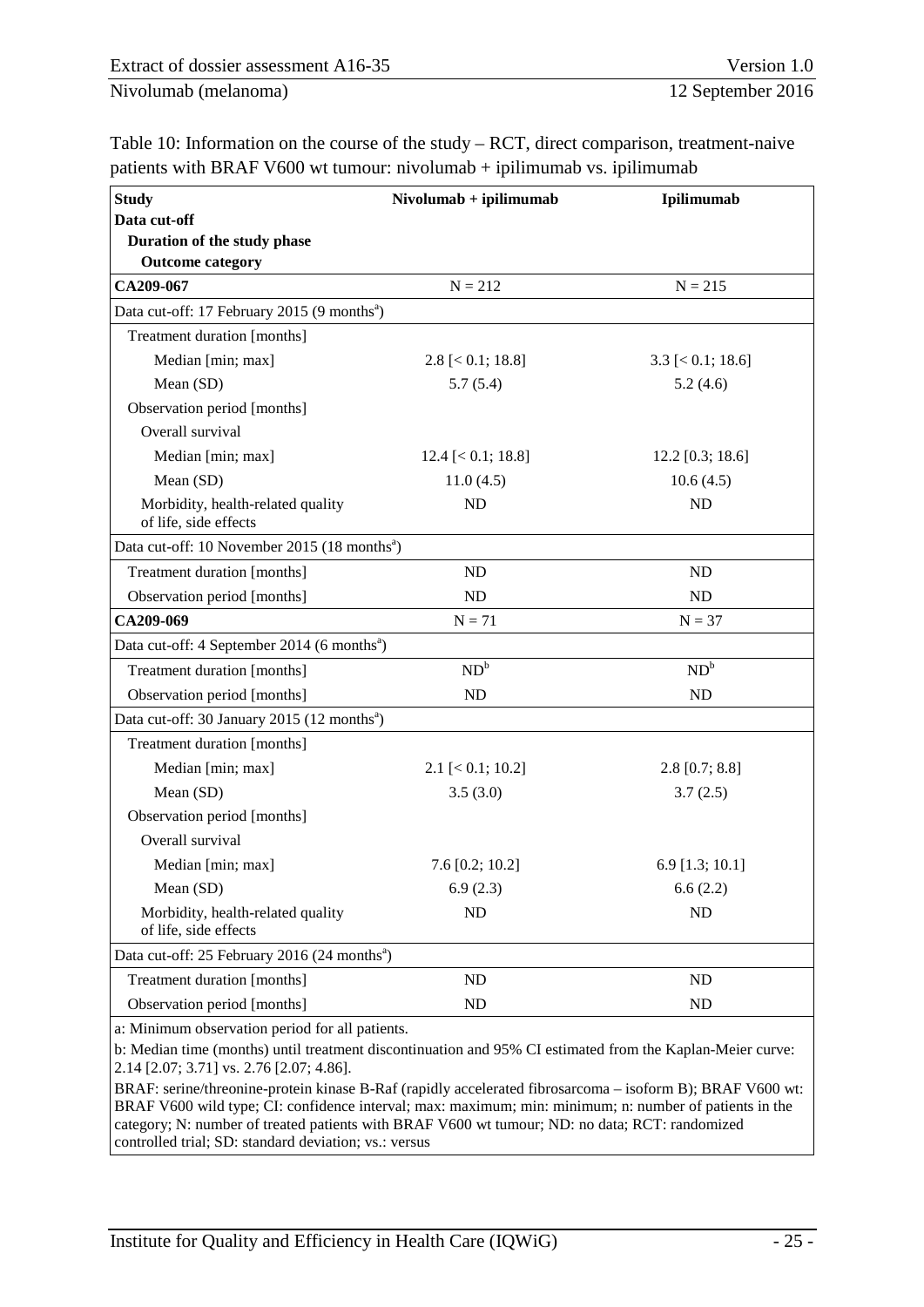In study CA209-067, the median treatment duration was somewhat longer in the ipilimumab arm  $(3.3 \text{ months})$  than in the nivolumab + ipilimumab arm  $(2.8 \text{ months})$ . The median observation period for overall survival in both study arms was about 12 months at the data cut-off on 17 February 2015 (minimum observation period of 9 months for all patients).

In study CA209-069, the median treatment duration was also somewhat longer in the ipilimumab arm  $(2.8 \text{ months})$  than in the nivolumab + ipilimumab arm  $(2.1 \text{ months})$ . The median observation period for overall survival in both study arms was about 7 months at the data cut-off on 30 January 2015 (minimum observation period of 12 months for all patients) and was therefore notably shorter than in study CA209-067 (about 12 months after a minimum observation period of 9 months for all patients).

[Table 11](#page-32-0) shows the risk of bias at study level.

<span id="page-32-0"></span>Table 11: Risk of bias at study level – RCT, direct comparison, treatment-naive patients with BRAF V600 wt tumour: nivolumab  $+$  ipilimumab vs. ipilimumab

| <b>Study</b> |                                                                                                 |     |                  | <b>Blinding</b>  |                                            |                                             |                                                                  |
|--------------|-------------------------------------------------------------------------------------------------|-----|------------------|------------------|--------------------------------------------|---------------------------------------------|------------------------------------------------------------------|
|              | $\overline{\rm g}$<br>$\ddot{a}$<br>ರ<br>ran<br>gen<br>۹<br>ပ္ပ<br>ផ្ទ<br>0<br>Φ<br>동<br>ರ<br>9 |     | Ē<br>š<br>ৱ      | staff<br>eating  | ٥<br>Ĕ.<br>S<br>ting<br>ø<br>epq<br>£<br>≃ | ≌<br>□<br>تە<br>asp<br>additional<br>۰<br>ラ | study<br>$\overline{\mathbf{a}}$<br>bias<br>ัธ<br>Risk<br>इ<br>٥ |
| CA209-067    | Yes                                                                                             | Yes | Yes <sup>a</sup> | Yes <sup>a</sup> | Yes                                        | Yes                                         | Low                                                              |
| CA209-069    | Yes                                                                                             | Yes | Yes <sup>b</sup> | Yes <sup>b</sup> | Yes                                        | Yes                                         | Low                                                              |

a: After progression and treatment discontinuation, about 20% of the patients in the nivolumab + ipilimumab arm and about 30% of the patients in the ipilimumab arm were unblinded.

b: After progression and treatment discontinuation, about 30% of the patients in the nivolumab + ipilimumab arm and about 60% of the patients in the ipilimumab arm were unblinded.

BRAF: serine/threonine-protein kinase B-Raf (rapidly accelerated fibrosarcoma – isoform B); BRAF V600 wt: BRAF V600 wild type; RCT: randomized controlled trial; vs.: versus

The risk of bias at study level was classed as low for both studies. This concurs with the company's assessment.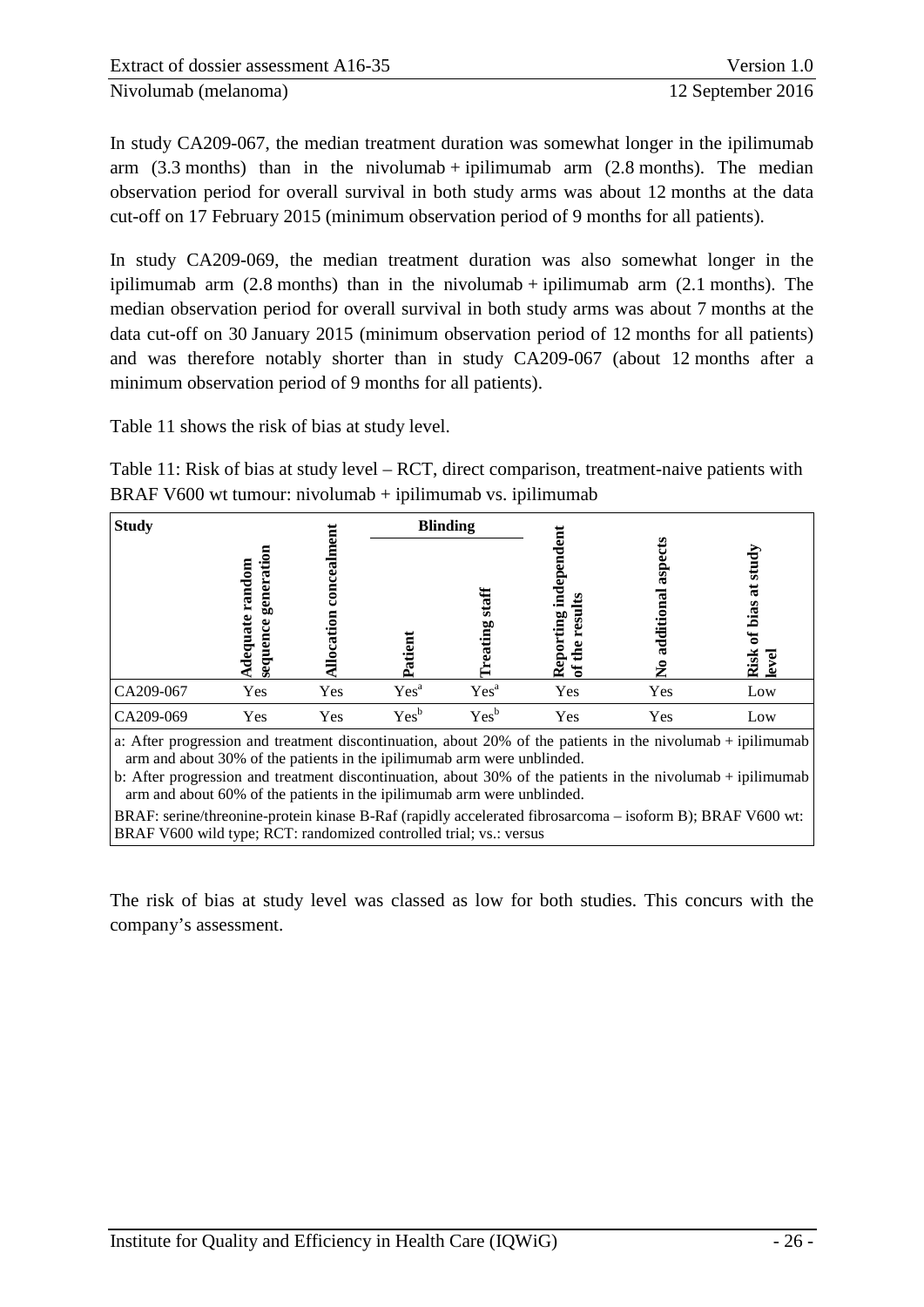# <span id="page-33-0"></span>**2.4.2 Results on added benefit**

#### <span id="page-33-1"></span>**2.4.2.1 Outcomes included**

The following patient-relevant outcomes were to be included in the assessment (for reasons, see Section 2.7.2.4.3 of the full dossier assessment):

- **Mortality** 
	- overall survival
- **Morbidity** 
	- <sup>n</sup> symptoms measured with the symptom scales of the EORTC QLQ-C30
	- □ health status, measured with the EQ-5D VAS
- $\blacksquare$  Health-related quality of life
	- measured with the functional scales of the EORTC QLQ-C30 questionnaire
- Side effects
	- SAEs
	- severe AEs (CTCAE grade 3-4)
	- discontinuation due to AEs
	- eye disorders (System Organ Class [SOC])
	- <sup>n</sup> skin and subcutaneous tissue disorders ([SOC]; severe AEs [CTCAE grade 3–4])
	- colitis (Preferred Term [PT], discontinuation due to AEs)

The choice of patient-relevant outcomes deviated from that of the company, which used further outcomes in the dossier (Module 4 E) (see Section 2.7.2.4.3 of the full dossier assessment).

[Table 12](#page-34-0) shows for which outcomes data were available in the studies included.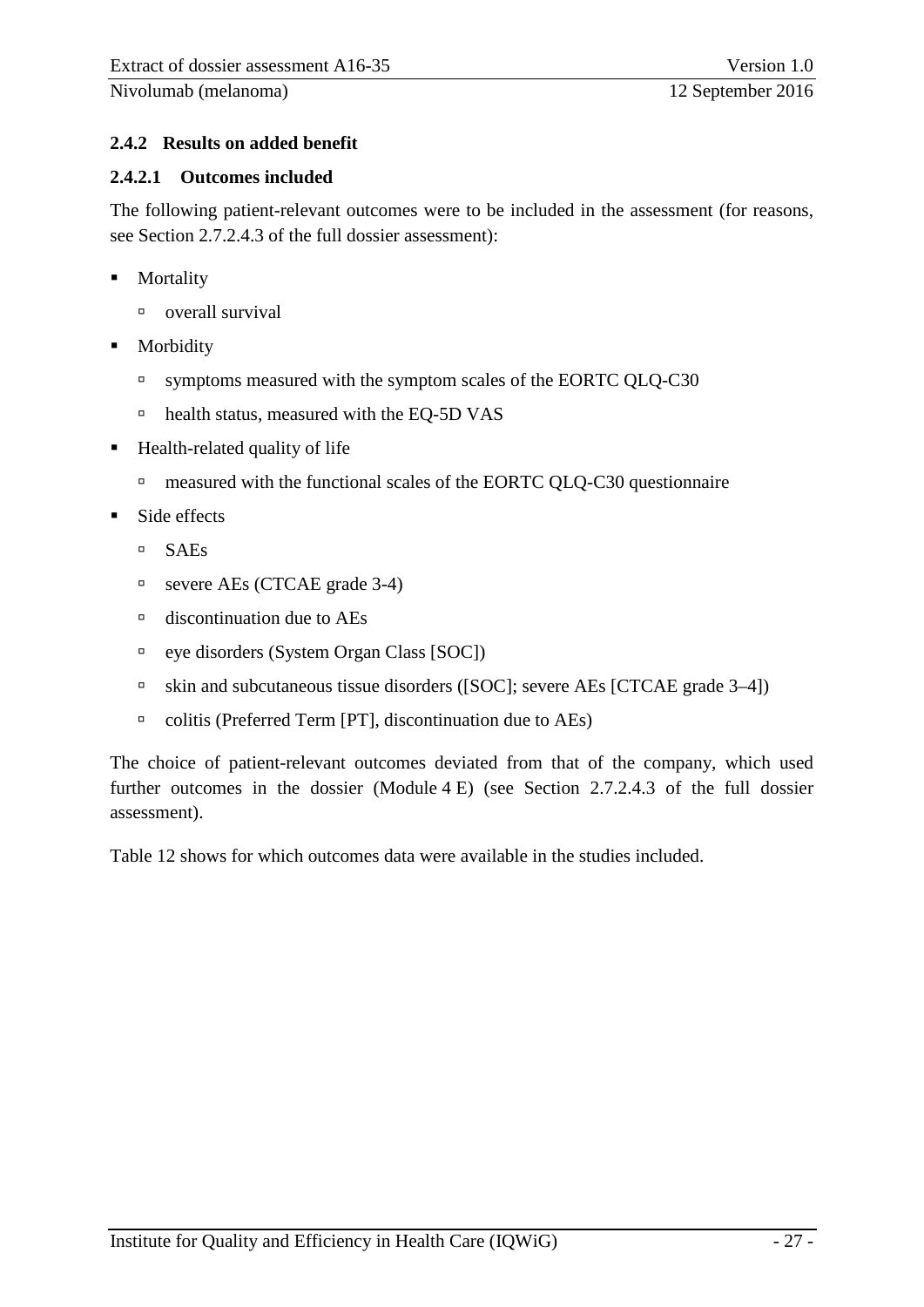| Table 12: Matrix of outcomes – RCT, direct comparison, treatment-naive patients with BRAF |  |
|-------------------------------------------------------------------------------------------|--|
| $V600$ wt tumour: nivolumab + ipilimumab vs. ipilimumab                                   |  |

<span id="page-34-0"></span>

| <b>Study</b>                 |                  |                               |                           |                                                     |                | <b>Outcomes</b>            |                              |               |                                                                         |                                      |
|------------------------------|------------------|-------------------------------|---------------------------|-----------------------------------------------------|----------------|----------------------------|------------------------------|---------------|-------------------------------------------------------------------------|--------------------------------------|
| Data cut-off                 | Overall survival | Symptoms (EORTC) <sup>ª</sup> | Health status (EQ-5D VAS) | Health-related quality of life (EORTC) <sup>b</sup> | <b>SAEs</b>    | Discontinuation due to AEs | Severe AEs (CTCAE grade 3-4) | Eye disorders | Skin and subcutaneous tissue disorders<br>₹<br>grade 3-<br><b>CTCAE</b> | Colitis (discontinuation due to AEs) |
| CA209-067                    |                  |                               |                           |                                                     |                |                            |                              |               |                                                                         |                                      |
| 17 Feb 2015<br>$(9$ months)  | No               | Yes <sup>c</sup>              | Yesc                      | Yesc                                                | Yes            | Yes                        | Yes                          | No            | No                                                                      | No                                   |
| 10 Nov 2015<br>$(18$ months) | Yes              | No                            | No                        | No                                                  | N <sub>o</sub> | No                         | No                           | No            | No                                                                      | No                                   |
| CA209-069                    |                  |                               |                           |                                                     |                |                            |                              |               |                                                                         |                                      |
| 4 Sep 2014<br>$(6$ months)   | Yes              | No <sup>d</sup>               | No <sup>d</sup>           | No <sup>d</sup>                                     | Yes            | Yes                        | Yes                          | Yes           | Yes                                                                     | Yes                                  |
| 30 Jan 2015<br>$(12$ months) | Yes              | No                            | No                        | No                                                  | N <sub>o</sub> | No                         | No                           | No            | No                                                                      | No                                   |
| 25 Feb 2016<br>$(24$ months) | Yes              | N <sub>0</sub>                | No                        | No                                                  | No             | N <sub>o</sub>             | N <sub>o</sub>               | No            | No                                                                      | N <sub>o</sub>                       |

a: Measured with the symptom scales of the EORTC QLQ-C30 questionnaire version 3.0.

b: Measured with the functional scales of the EORTC QLQ-C30 questionnaire version 3.0.

c: Usable data up to the time point 67 weeks.

d: The proportion of analysed patients was below 70% at all time points.

AE: adverse event; BRAF: serine/threonine-protein kinase B-Raf (rapidly accelerated fibrosarcoma –

isoform B); BRAF V600 wt: BRAF V600 wild type; CTCAE: Common Terminology Criteria for Adverse Events; EORTC: European Organisation for Research and Treatment of Cancer; EQ-5D: European Quality of Life-5 Dimensions; QLQ-C30: Quality of Life Questionnaire Core-30; RCT: randomized controlled trial; SAE: serious adverse event; VAS: visual analogue scale; vs.: versus

[Table 12](#page-34-0) shows that the company presented analyses of all patient-relevant outcomes (except overall survival for study CA209-067) only for the first data cut-offs of the 2 studies CA209- 067 and CA209-069. As [Table 8](#page-25-0) shows, in study CA209-067 data were still continuously recorded after the first data cut-off for all patient-relevant outcomes; in study CA209-069, besides mortality, side effects were continued to be recorded. It is therefore incomprehensible that the company's dossier only contained analyses of overall survival and not analyses of the other patient-relevant outcomes for the later data cut-offs of the studies. These data are required for a complete benefit assessment, however.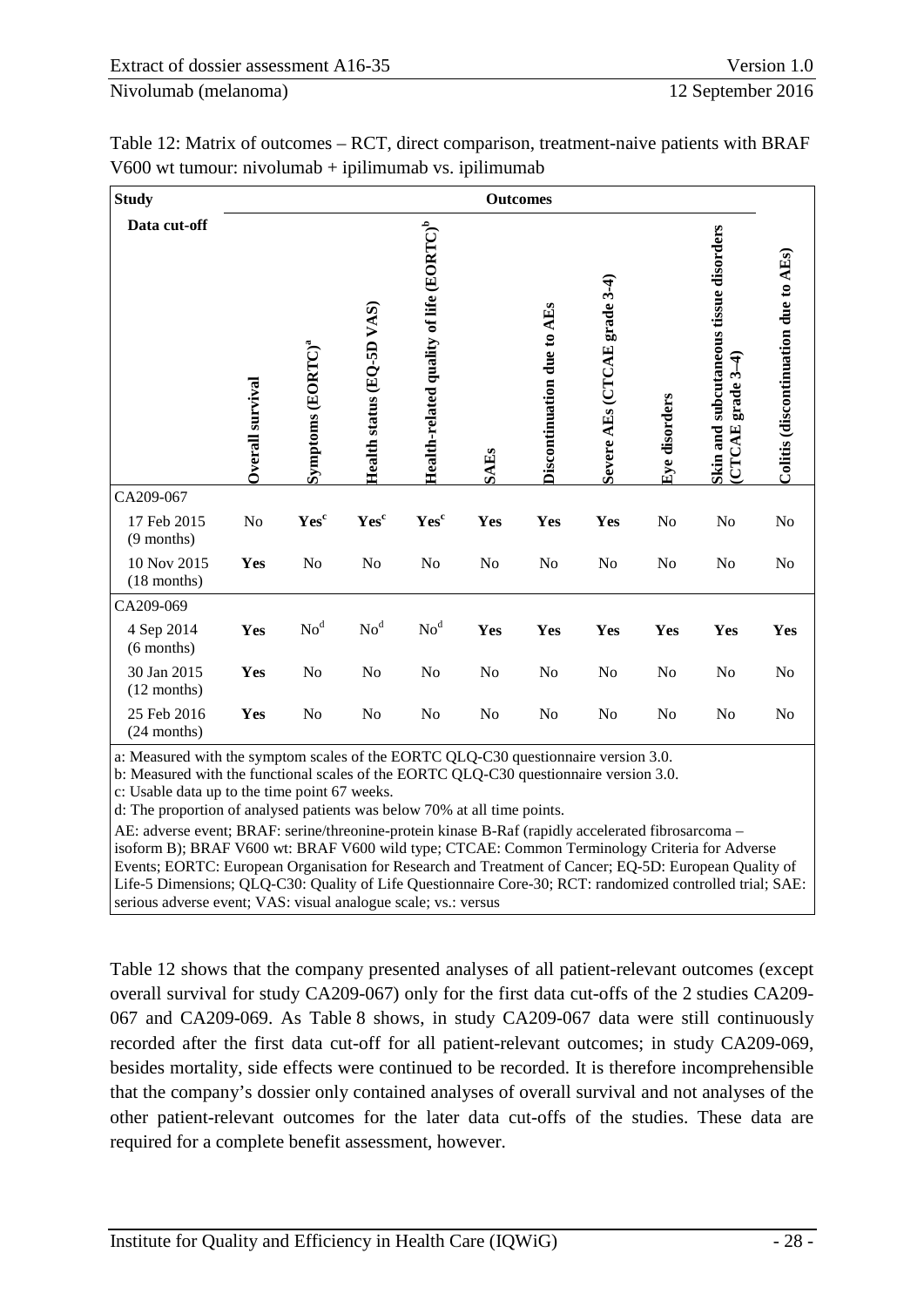# <span id="page-35-0"></span>**2.4.2.2 Risk of bias**

[Table 13](#page-35-1) shows the risk of bias for the relevant outcomes.

<span id="page-35-1"></span>Table 13: Risk of bias at study and outcome level – RCT, direct comparison, treatment-naive patients with BRAF V600 wt tumour: nivolumab + ipilimumab vs. ipilimumab

| <b>Study</b>           | <b>Outcomes</b>    |                     |                               |                           |                                                     |                          |                                         |                                        |                            |                                                                                                          |                                                      |
|------------------------|--------------------|---------------------|-------------------------------|---------------------------|-----------------------------------------------------|--------------------------|-----------------------------------------|----------------------------------------|----------------------------|----------------------------------------------------------------------------------------------------------|------------------------------------------------------|
|                        | <b>Study level</b> | survival<br>Overall | Symptoms (EORTC) <sup>ª</sup> | Health status (EQ-5D VAS) | Health-related quality of life (EORTC) <sup>b</sup> | <b>SAEs</b> <sup>c</sup> | Discontinuation due to AEs <sup>c</sup> | $4)^c$<br>grade 3<br>Severe AEs (CTCAE | Eye disorders <sup>d</sup> | subcutaneous tissue disorders<br>$\mathbf{4}^{\mathbf{d}}$<br>ب<br>grade?<br>and<br><b>CTCAE</b><br>Skin | Colitis (discontinuation due to AEs) <sup>d</sup>    |
| CA209-067 <sup>e</sup> | L                  | L                   | $H^{f, g}$                    | $\boldsymbol{H}^\text{f}$ | $H^{\mathrm{f},\,\mathrm{g}}$                       | $\mathbf{H}^{\text{g}}$  | $\mathbf{H}^{\text{g}}$                 | $\mathbf{H}^{\text{g}}$                | $\mathbf{-}^{\mathbf{h}}$  | $\mathbf{-}^\mathbf{h}$                                                                                  | $\overline{\phantom{a}}^{\phantom{a}}_{\phantom{a}}$ |
| CA209-069 <sup>i</sup> | L                  | L                   | $\overline{\phantom{a}}^j$    | ن                         | $\_j$                                               | $\mathbf{H}^{\text{g}}$  | $\mathbf{H}^{\text{g}}$                 | $H^g$                                  | $H^k$                      | $H^k$                                                                                                    | $\mathbf{H}^k$                                       |

a: Measured with the symptom scales of the EORTC QLQ-C30 questionnaire version 3.0.

b: Measured with the functional scales of the EORTC QLQ-C30 questionnaire version 3.0.

c: Analysis without recording of progression of the underlying disease. 100-day follow-up (discontinuation due to AEs: 30-day follow-up)

d: 30-day follow-up in study CA209-069.

e: Data cut-off for overall survival from 10 November 2015. For all other outcomes from 17 February 2015.

f: No adequate implementation of the ITT principle.

g: Potential informative censoring.

h: No usable data available, information only for the total study population.

i: Data cut-off for overall survival from 25 February 2016. For all other outcomes from 4 September 2014.

j: No usable data available, no adequate implementation of the ITT principle.

k: Different proportions of discontinuations and different reasons for discontinuation.

AE: adverse event; BRAF: serine/threonine-protein kinase B-Raf (rapidly accelerated fibrosarcoma – isoform B); BRAF V600 wt: BRAF V600 wild type; CTCAE: Common Terminology Criteria for Adverse Events; EORTC: European Organisation for Research and Treatment of Cancer; EQ-5D: European Quality of Life-5 Dimensions; H: high; ITT: intention to treat; L: low; QLQ-C30: Quality of Life Questionnaire Core-30; RCT: randomized controlled trial; SAE: serious adverse event; VAS: visual analogue scale; vs.: versus

The risk of bias for the outcome "overall survival" was rated as low. This concurs with the company's assessment.

For the outcomes "symptoms", "health status" and "health-related quality of life", usable data were only available from the CA209-067 study. Due to potentially informative censoring and the inadequate implementation of the ITT principle, the risk of bias for these outcomes was rated as high. This concurs with the company's assessment.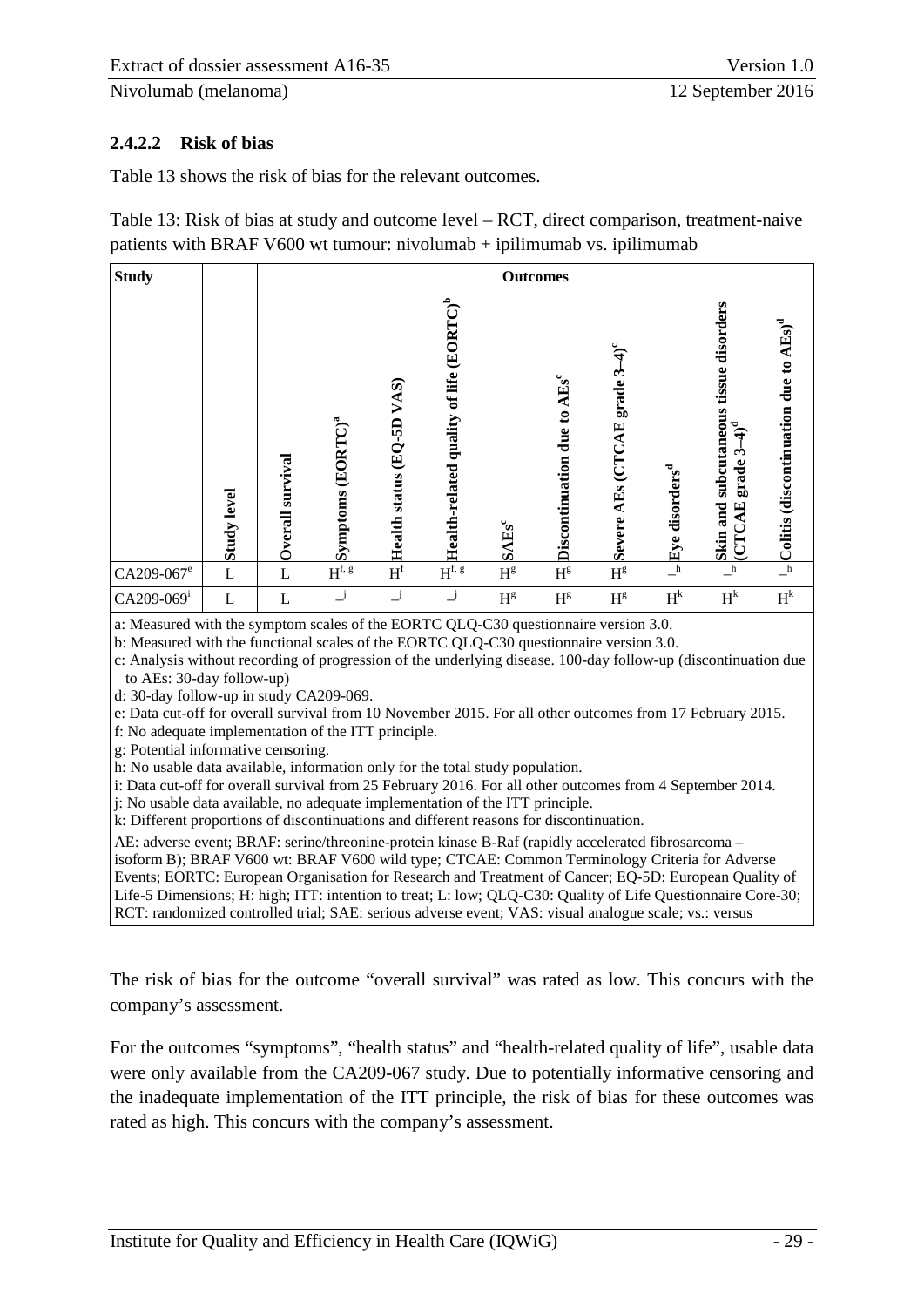The risk of bias for the outcomes "SAEs", "severe AEs" (CTCAE grade 3-4) and "discontinuation due to AEs" was also rated as high due to potentially informative censoring. This deviates from the company's assessment, which rated the risk of bias as low.

Only the CA209-069 study provided data for the specific AEs (eye disorders, skin and subcutaneous tissue disorders and colitis). The risk of bias was rated as high due to the different proportions of patients who discontinued and the different reasons for discontinuation. The company did not present these outcomes in its Module 4 E and, accordingly, made no statement on the risk of bias (see Section 2.7.2.4.2 of the full dossier assessment for more details on the risk of bias).

#### <span id="page-36-0"></span>**2.4.2.3 Results**

[Table 14,](#page-37-0) [Table 15](#page-40-0) and [Table 16](#page-41-0) summarize the results on the comparison of nivolumab + ipilimumab in treatment-naive patients with advanced (unresectable or metastatic) BRAF V600 wt tumour.

Where necessary, the data from the company's dossier were supplemented with the Institute's calculations. The Kaplan-Meier curves on overall survival are presented in Appendix A of the full dossier assessment; the tables showing the overviews of the most common AEs (information for the relevant subpopulation was only available for study CA209-069) are presented in Appendix B of the full dossier assessment.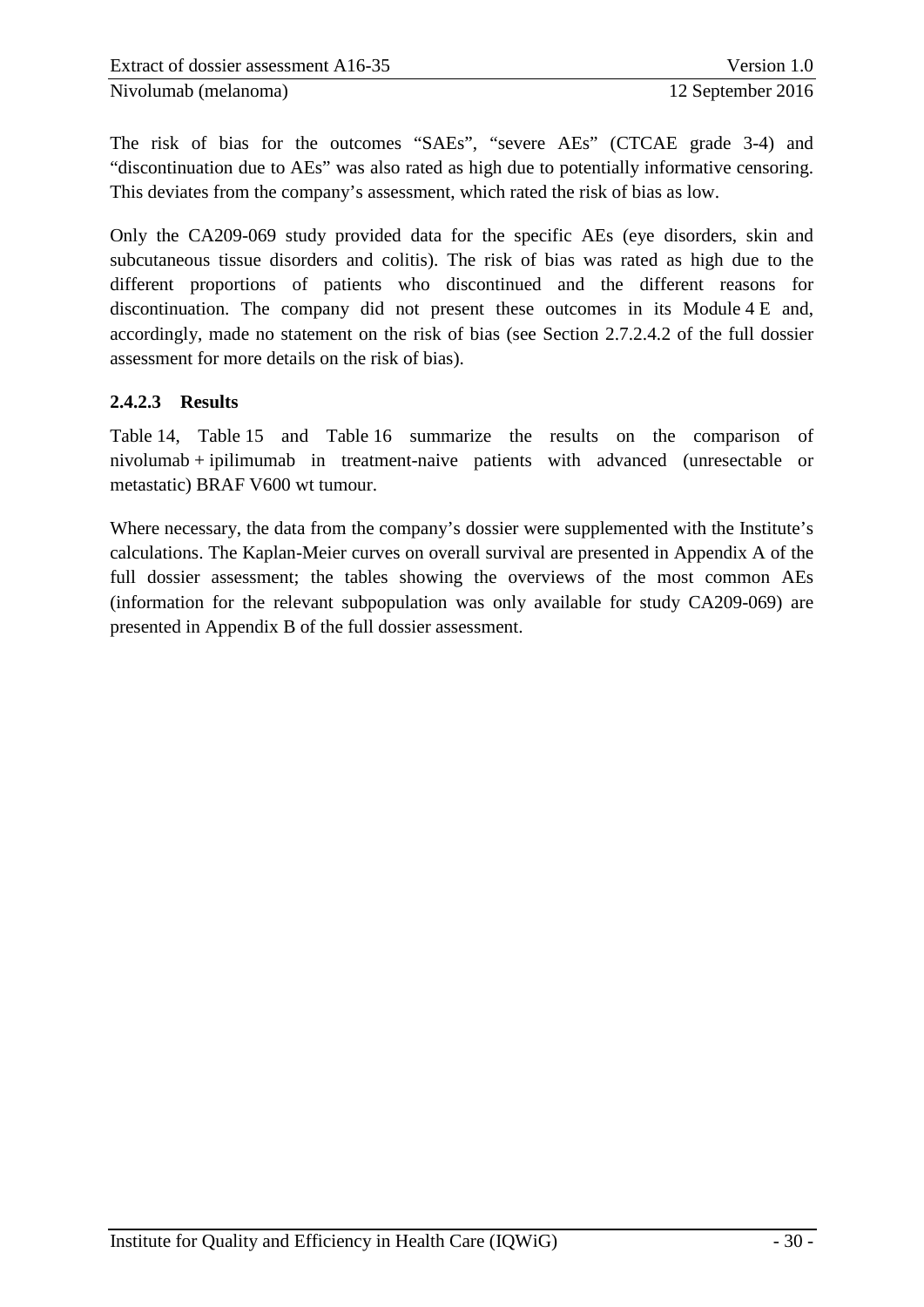<span id="page-37-0"></span>

| Table 14: Results (mortality, morbidity, health-related quality of life, side effects) – RCT, |
|-----------------------------------------------------------------------------------------------|
| direct comparison, treatment-naive patients with BRAF V600 wt tumour: nivolumab $+$           |
| ipilimumab vs. ipilimumab                                                                     |

| <b>Outcome category</b><br><b>Outcome</b>                      | Nivolumab +<br>ipilimumab<br>N<br><b>Median survival</b><br>time in months<br>[95% CI]<br><b>Patients with</b><br>event<br>$n\left(\frac{0}{0}\right)$ |                               |                                                                                                                                   | Ipilimumab                     | $Nivolumab + ipilimumab$<br>vs. ipilimumab |  |  |
|----------------------------------------------------------------|--------------------------------------------------------------------------------------------------------------------------------------------------------|-------------------------------|-----------------------------------------------------------------------------------------------------------------------------------|--------------------------------|--------------------------------------------|--|--|
| <b>Study</b>                                                   |                                                                                                                                                        |                               | ${\bf N}$<br><b>Median survival</b><br>time in months<br>[95% CI]<br><b>Patients with</b><br>event<br>$n\left(\frac{0}{0}\right)$ |                                | HR [95% CI];<br>p-value                    |  |  |
| <b>Mortality</b>                                               |                                                                                                                                                        |                               |                                                                                                                                   |                                |                                            |  |  |
| Overall survival                                               |                                                                                                                                                        |                               |                                                                                                                                   |                                |                                            |  |  |
| CA209-067                                                      |                                                                                                                                                        |                               |                                                                                                                                   |                                |                                            |  |  |
| 10 Nov 2015<br>(18-month data cut-<br>off)                     | 213                                                                                                                                                    | NA [NA; NA]<br>81 (38.0)      | 218                                                                                                                               | 18.6 [15.08; NA]<br>117(53.7)  | $0.65$ [0.49; 0.86];<br>0.003              |  |  |
| CA209-069                                                      |                                                                                                                                                        |                               |                                                                                                                                   |                                |                                            |  |  |
| 25 Feb 2016<br>(24-month data cut-<br>off)                     | 72                                                                                                                                                     | NA [NA; NA]<br>23(31.9)       | 37                                                                                                                                | 24.8 [10.3; NA]<br>18(48.6)    | $0.58$ [0.31; 1.08]<br>0.084               |  |  |
| Total <sup>a</sup>                                             |                                                                                                                                                        |                               |                                                                                                                                   |                                | $0.64$ [0.49; 0.82]; < 0.001               |  |  |
| Supplementary presentation: further data cut-offs of study 069 |                                                                                                                                                        |                               |                                                                                                                                   |                                |                                            |  |  |
| 4 Sep 2014<br>(6-month data cut-<br>$of f$ )                   | 72                                                                                                                                                     | $NA$ [NA; NA]<br>13(18.1)     | 37                                                                                                                                | NA [NA; NA]<br>11(29.7)        | $0.60$ [0.27; 1.35]<br>0.213               |  |  |
| 30 January 2015<br>(12-month data cut-<br>$of f$ )             | 72                                                                                                                                                     | $NA$ [NA; NA]<br>15(20.8)     | 37                                                                                                                                | $NA$ [NA; NA]<br>14(37.8)      | $0.54$ [0.26; 1.11]<br>0.090               |  |  |
| <b>Morbidity</b>                                               |                                                                                                                                                        |                               |                                                                                                                                   |                                |                                            |  |  |
| Symptoms (EORTC QLQ-C30 – time to deterioration) $b$           |                                                                                                                                                        |                               |                                                                                                                                   |                                |                                            |  |  |
| $CA209-067c$                                                   |                                                                                                                                                        |                               |                                                                                                                                   |                                |                                            |  |  |
| Fatigue                                                        | 213                                                                                                                                                    | $1.9$ [1.4; 2.6]<br>132(62.0) | 218                                                                                                                               | $2.3$ [1.4; 2.5]<br>143 (65.6) | $0.94$ [0.74; 1.20]<br>0.631               |  |  |
| Nausea and<br>vomiting                                         | 213                                                                                                                                                    | 9.1 [4.2; NA]<br>89 (41.8)    | 218                                                                                                                               | NA [6.8; NA]<br>79 (36.2)      | $1.14$ [0.84; 1.54]<br>0.403               |  |  |
| Pain                                                           | 213                                                                                                                                                    | 5.4 [2.9; 6.9]<br>107(50.2)   | 218                                                                                                                               | $3.5$ [2.4; 4.5]<br>119 (54.6) | $0.80$ [0.62; 1.04]<br>0.102               |  |  |
| Dyspnoea                                                       | 213                                                                                                                                                    | 13.2 [5.4; NA]<br>85 (39.9)   | 218                                                                                                                               | NA [5.7; NA]<br>79 (36.2)      | 1.08 [0.80; 1.47]<br>0.602                 |  |  |
| Insomnia                                                       | 213                                                                                                                                                    | 6.3 $[3.7; NA]$<br>90(42.3)   | 218                                                                                                                               | 12.0 [5.0; NA]<br>83 (38.1)    | $1.08$ [0.80; 1.45]<br>0.620               |  |  |
| Impaired appetite                                              | 213                                                                                                                                                    | 5.4 [3.3; 10.4]<br>103 (48.4) | 218                                                                                                                               | 9.2 [4.9; NA]<br>89 (40.8)     | 1.27 [0.95; 1.68]<br>0.104                 |  |  |
| Constipation                                                   | 213                                                                                                                                                    | NA [11.5; NA]<br>67(31.5)     | 218                                                                                                                               | 18.5 [8.7; 18.5]<br>70(32.1)   | $0.90$ [0.64; 1.26]<br>0.528               |  |  |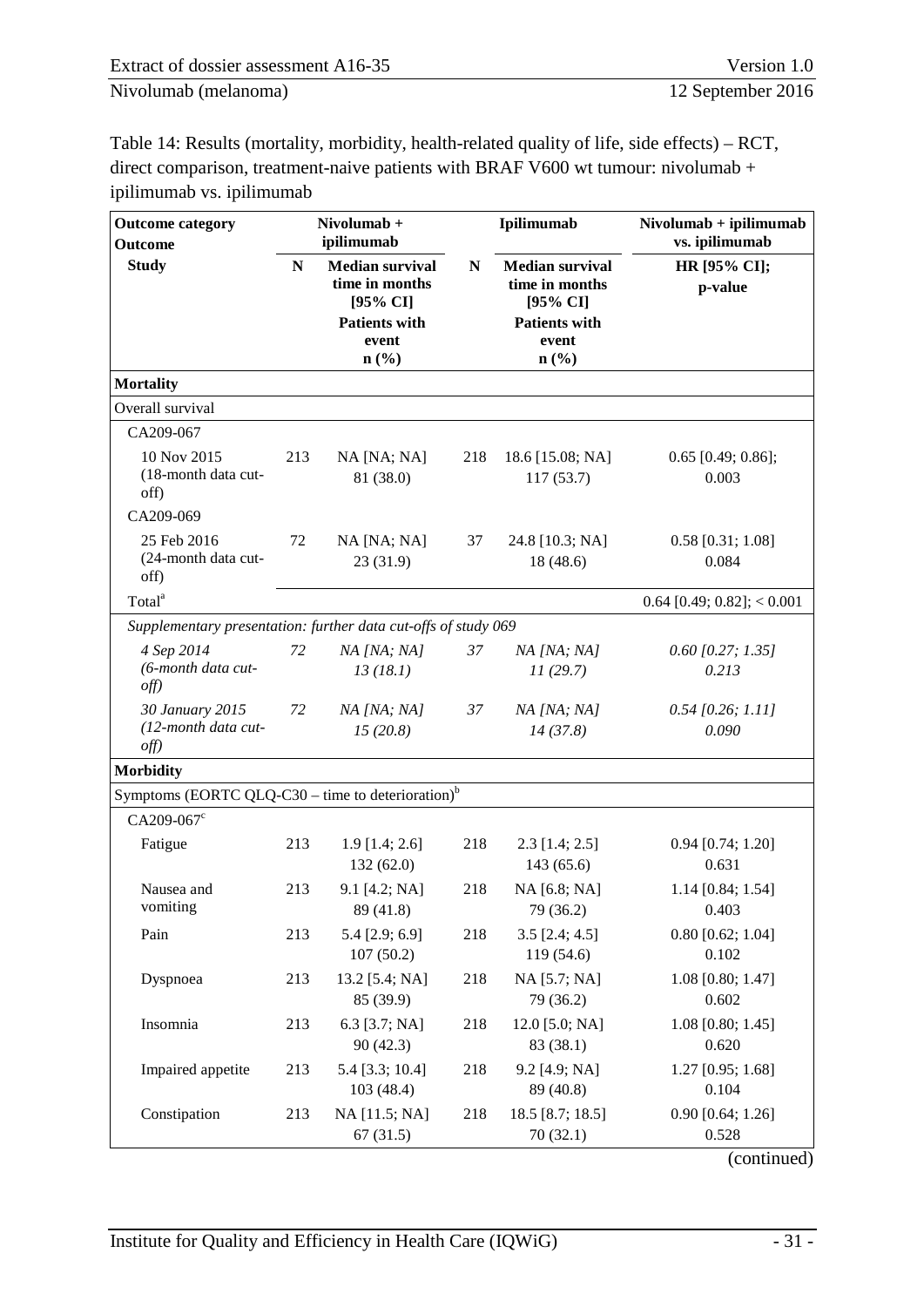[Table 14: Results \(mortality, morbidity, health-related quality of life, side effects\) – RCT,](#page-37-0)  [direct comparison, treatment-naive patients with BRAF V600 wt tumour: nivolumab +](#page-37-0)  [ipilimumab vs. ipilimumab](#page-37-0) (continued)

| <b>Outcome category</b><br><b>Outcome</b>          |             | Nivolumab +<br>ipilimumab                                    |             | Ipilimumab                                                   | $Nivolumab + ipilimumab$<br>vs. ipilimumab |  |  |
|----------------------------------------------------|-------------|--------------------------------------------------------------|-------------|--------------------------------------------------------------|--------------------------------------------|--|--|
| <b>Study</b>                                       | $\mathbf N$ | <b>Median survival</b><br>time in months<br>[95% CI]         | $\mathbf N$ | <b>Median survival</b><br>time in months<br>[95% CI]         | HR [95% CI];<br>p-value                    |  |  |
|                                                    |             | <b>Patients with</b><br>event<br>$n\left(\frac{9}{6}\right)$ |             | <b>Patients with</b><br>event<br>$n\left(\frac{0}{0}\right)$ |                                            |  |  |
| Diarrhoea                                          | 213         | NA [6.9; NA]<br>73 (34.3)                                    | 218         | 15.9 [8.9; NA]<br>73 (33.5)                                  | $0.94$ [0.68; 1.30]<br>0.697               |  |  |
| CA209-069                                          |             |                                                              |             | No usable data <sup>d</sup>                                  |                                            |  |  |
| Health-related quality of life                     |             |                                                              |             |                                                              |                                            |  |  |
| EORTC QLQ-C30 - time to deterioration <sup>e</sup> |             |                                                              |             |                                                              |                                            |  |  |
| $CA209-067c$                                       |             |                                                              |             |                                                              |                                            |  |  |
| Physical functioning                               | 213         | $5.1$ [3.9; 6.9]<br>104(48.8)                                | 218         | $4.5$ [2.7; 7.6]<br>110(50.5)                                | $0.93$ [0.71; 1.21]<br>0.576               |  |  |
| Role functioning                                   | 213         | $2.8$ [ $2.3$ ; $3.9$ ]<br>122(57.3)                         | 218         | $3.5$ [2.4; 4.5]<br>124(56.9)                                | $0.98$ [0.76; 1.26]<br>0.877               |  |  |
| Emotional<br>functioning                           | 213         | NA [13.2; NA]<br>67(31.5)                                    | 218         | NA [10.8; NA]<br>69 (31.7)                                   | $0.98$ [0.70; 1.38]<br>0.907               |  |  |
| Cognitive<br>functioning                           | 213         | $5.5$ [4.2; 8.4]<br>104(48.8)                                | 218         | 15.9 [6.8; NA]<br>81 (37.2)                                  | 1.35 [1.01; 1.80]<br>0.045                 |  |  |
| Social functioning                                 | 213         | $3.5$ [2.4; 5.1]<br>114(53.5)                                | 218         | $4.3$ [3.1; 7.6]<br>107(49.1)                                | 1.14 [0.88; 1.48]<br>0.332                 |  |  |
| Global health status                               | 213         | $3.5$ [2.6; 4.7]<br>113(53.1)                                | 218         | $4.2$ [3.1; 5.7]<br>111(50.9)                                | 1.22 [0.94; 1.59]<br>0.141                 |  |  |
| CA209-069                                          |             |                                                              |             | No usable data <sup>d</sup>                                  |                                            |  |  |
| Side effects <sup>f</sup>                          |             |                                                              |             |                                                              |                                            |  |  |
| AEs (supplementary information)                    |             |                                                              |             |                                                              |                                            |  |  |
| CA209-067g                                         | 212         | $0.25$ [0.20; 0.30]<br>210 (99.1)                            | 215         | $0.36$ [0.30; 0.46]<br>213 (99.1)                            |                                            |  |  |
| $CA209-069h$                                       | 71          | $0.20$ [0.10; 0.30]<br>71 (100)                              | 37          | $0.26$ [0.07; 0.43]<br>36 (97.3)                             |                                            |  |  |
| <b>SAEs</b>                                        |             |                                                              |             |                                                              |                                            |  |  |
| CA209-067 <sup>g</sup>                             | 212         | 2.10 [1.74; 2.60]<br>153 (72.2)                              | 215         | 5.95 [4.50; 12.65]<br>111(51.6)                              | 1.82 [1.42; 2.33]<br>< 0.001               |  |  |
| $CA209-069h$                                       | 71          | 2.60 [1.71; 4.37]<br>47(66.2)                                | 37          | 7.62 [2.86; NA]<br>19 (51.4)                                 | 1.58 [0.93; 2.70]<br>0.088                 |  |  |
| Total <sup>i</sup>                                 |             |                                                              |             |                                                              | $1.77$ [1.42; 2.22]; < 0.001               |  |  |
|                                                    |             |                                                              |             |                                                              | (continued)                                |  |  |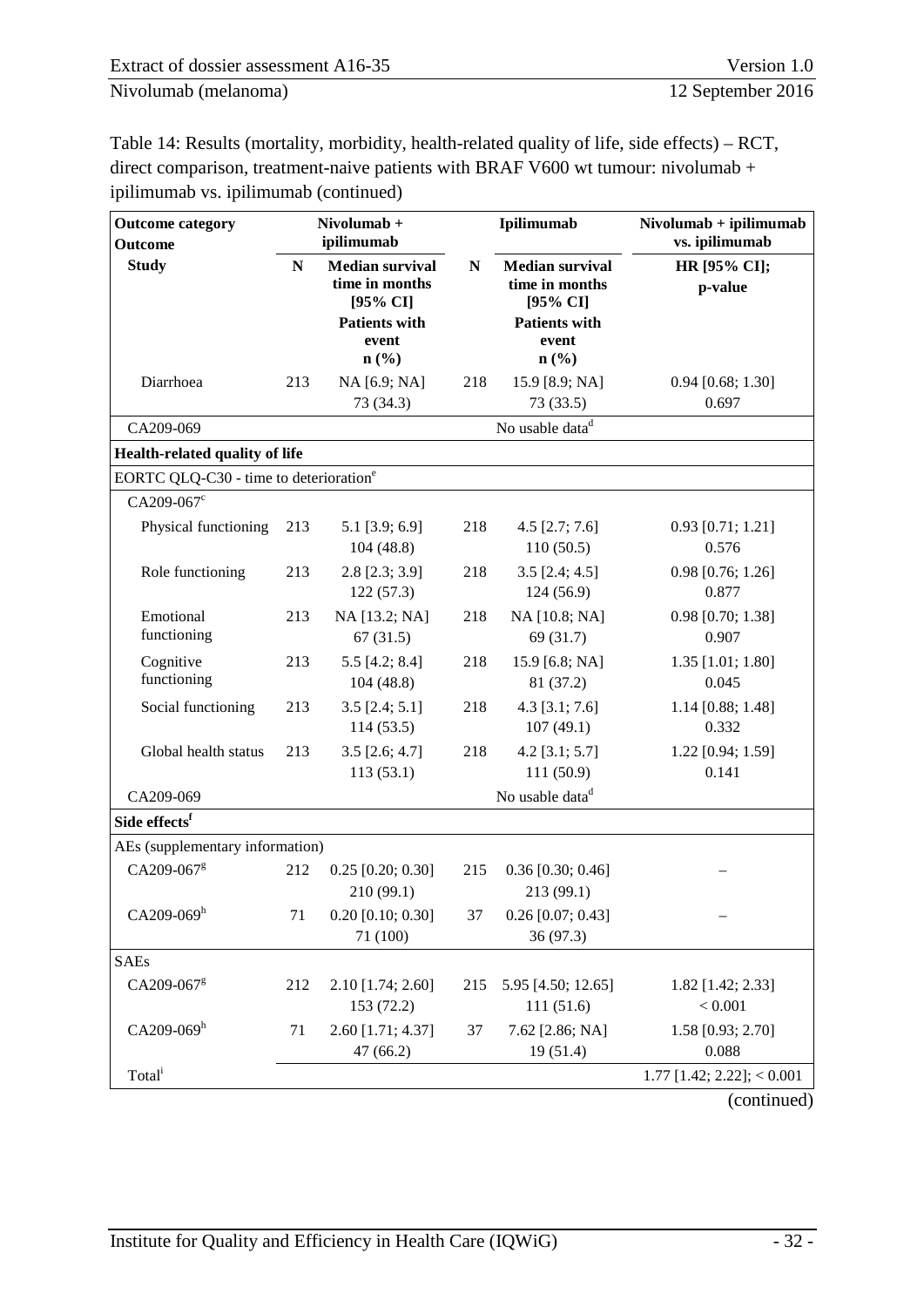[Table 14: Results \(mortality, morbidity, health-related quality of life, side effects\) – RCT,](#page-37-0)  [direct comparison, treatment-naive patients with BRAF V600 wt tumour: nivolumab +](#page-37-0)  [ipilimumab vs. ipilimumab](#page-37-0) (continued)

| <b>Outcome category</b><br>Outcome        |                                                                                            | $Nivolumab +$<br>ipilimumab       |     | Ipilimumab                                                                            | $Nivolumab + ipilimumab$<br>vs. ipilimumab<br>HR [95% CI];<br>p-value |  |
|-------------------------------------------|--------------------------------------------------------------------------------------------|-----------------------------------|-----|---------------------------------------------------------------------------------------|-----------------------------------------------------------------------|--|
| <b>Study</b>                              | <b>Median survival</b><br>N<br>time in months<br>[95% CI]<br><b>Patients with</b><br>event |                                   | N   | <b>Median survival</b><br>time in months<br>[95% CI]<br><b>Patients with</b><br>event |                                                                       |  |
|                                           |                                                                                            | $\mathbf{n}(\%)$                  |     | $\mathbf{n}(\%)$                                                                      |                                                                       |  |
| Severe AEs (CTCAE grade 3-4) <sup>J</sup> |                                                                                            |                                   |     |                                                                                       |                                                                       |  |
| $CA209-067g$                              | 212                                                                                        | $2.00$ [1.64; 2.53]<br>158 (74.5) | 215 | 4.30 [2.79; 6.18]<br>127(59.1)                                                        | $1.60$ [1.27; 2.02]<br>< 0.001                                        |  |
| $CA209-069h$                              | 71                                                                                         | $1.94$ [1.41; 2.76]<br>56 (78.9)  | 37  | $4.37$ [2.60; 9.43]<br>21(56.8)                                                       | 2.15 [1.29; 3.59]<br>0.003                                            |  |
| Total <sup>i</sup>                        |                                                                                            |                                   |     |                                                                                       | $1.69$ [1.35; 2.12]; < 0.001                                          |  |
| Discontinuation due to AEs                |                                                                                            |                                   |     |                                                                                       |                                                                       |  |
| CA209-067 <sup>g</sup>                    | 212                                                                                        | 15.18 [7.06; NA]<br>85(40.1)      | 215 | $NA$ [NA; NA]<br>36(16.7)                                                             | 2.71 [1.83; 4.00]<br>< 0.001                                          |  |
| $CA209-069h$                              | 71                                                                                         | $4.57$ [2.83; NA]<br>32(45.1)     | 37  | $NA$ [NA; NA]<br>3(8.1)                                                               | 6.59 [2.02; 21.54]<br>< 0.001                                         |  |
| Total <sup>i</sup>                        |                                                                                            |                                   |     | Heterogeneity: $I^2 = 48.8\%$ ; $p = 0.162$                                           |                                                                       |  |

a: Calculated from the meta-analysis of the 18-month data cut-off of study CA209-067 and the 24-month data cut-off of study CA209-069.

b: Measured with the symptom scales of the EORTC QLQ-C30 questionnaire version 3.0. An increase in score by at least 10 points compared with baseline is considered as deterioration.

c: The last usable time point for study CA209-067 was week 67. Patients without data for at least one documentation time after the start of the study were censored on day 1. Hence, 182 of 213 (85.4%) patients in the nivolumab + ipilimumab arm and 179 of 218 (82.1%) patients in the ipilimumab arm were actually analysed.

d: The proportion of analysed patients was below 70% at all time points.

e: Measured with the functional scales of the EORTC QLQ-C30 questionnaire version 3.0. A decrease in score by at least 10 points compared with baseline is considered as deterioration.

f: AEs up to 100 days after the end of treatment except treatment discontinuation due to AEs (up to 30 days after the end of treatment), without events associated with the underlying disease.

g: AEs at the data cut-off 17 February 2015 (9-month data cut-off).

h: AEs at the data cut-off 4 September 2014 (6-month data cut-off).

i: Calculated from meta-analysis.

j: Patients with the highest severity grade 5 who have had a grade 3 or 4 AE before are also considered.

AE: adverse event; BRAF: serine/threonine-protein kinase B-Raf (rapidly accelerated fibrosarcoma –

isoform B); BRAF V600 wt: BRAF V600 wild type; CI: confidence interval; CTCAE: Common Terminology Criteria for Adverse Events; EORTC QLQ-C30: European Organisation for Research and Treatment of Cancer Quality of Life Questionnaire-Core 30; HR: hazard ratio; N: number of analysed patients; n: number of patients with (at least one) event; NA: not achieved; RCT: randomized controlled trial; SAE: serious adverse event; vs.: versus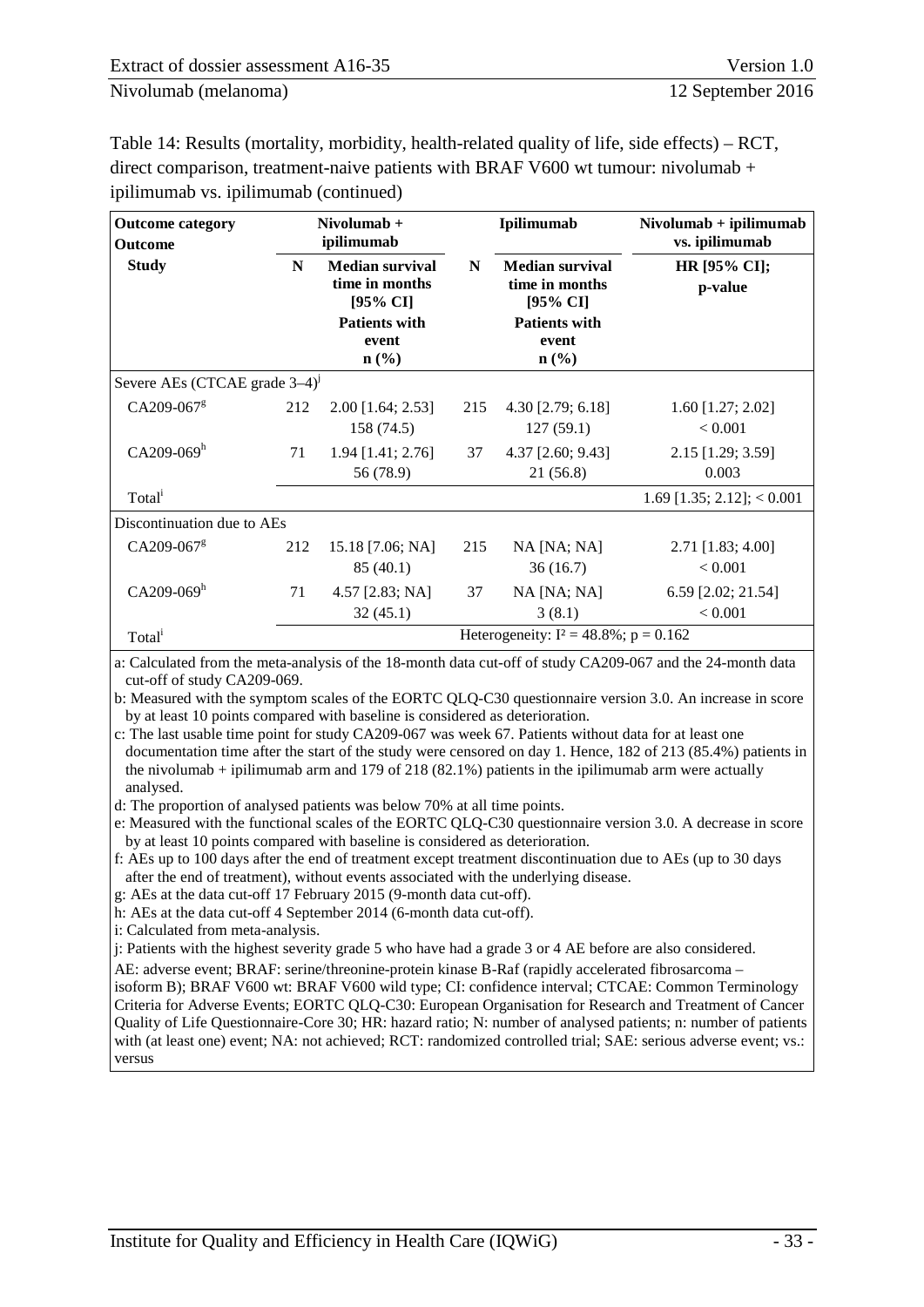<span id="page-40-0"></span>

| Table 15: Results (morbidity – health status) – RCT, direct comparison, treatment-naive |
|-----------------------------------------------------------------------------------------|
| patients with BRAF V600 wt tumour: nivolumab $+$ ipilimumab vs. ipilimumab              |

| <b>Outcome category</b><br><b>Outcome</b><br><b>Study</b> |       | $Nivolumab + ipilimumab$                 |                                                        | <b>Ipilimumab</b> |                                          |                                                           | Nivolumab $+$<br>ipilimumab vs.<br>ipilimumab |  |
|-----------------------------------------------------------|-------|------------------------------------------|--------------------------------------------------------|-------------------|------------------------------------------|-----------------------------------------------------------|-----------------------------------------------|--|
|                                                           | $N^a$ | <b>Baseline</b><br>values<br>mean $(SD)$ | Change at<br>end of<br>study<br>mean <sup>b</sup> (SD) | $N^a$             | <b>Baseline</b><br>values<br>mean $(SD)$ | Change at<br>end of<br>study<br>mean <sup>b</sup><br>(SD) | MD [95% $CI[c]$ ;<br>p-value                  |  |
| <b>Morbidity</b>                                          |       |                                          |                                                        |                   |                                          |                                                           |                                               |  |
| Health status<br>(EQ-5D VAS)<br>$CA209-067d$              |       | 182 73.1 (19.5)                          | $-6.5(1.4)$                                            |                   | 178 75.4 (18.8)                          | $-5.6(1.4)$                                               | $-0.9$ [ $-3.7$ ; 1.9];<br>0.532              |  |
| CA209-069                                                 |       |                                          |                                                        |                   | No usable data <sup>e</sup>              |                                                           |                                               |  |

a: Number of patients considered in the analysis for the calculation of the effect estimate; the values at the start of the study may be based on other patient numbers.

b: MMRM analysis of the ITT population.

c: A positive change in comparison with the start of the study indicates improvement.

d: The last usable time point for study CA209-067 was week 67.

e: The proportion of analysed patients was below 70% at all time points.

BRAF: serine/threonine-protein kinase B-Raf (rapidly accelerated fibrosarcoma – isoform B); BRAF V600 wt: BRAF V600 wild type; CI: confidence interval; EQ-5D: European Quality of Life-5 Dimensions; ITT: intention to treat; MD: mean difference; MMRM: mixed-effects model repeated measures; N: number of analysed patients; RCT: randomized controlled trial; SD: standard deviation; VAS: visual analogue scale; vs.: versus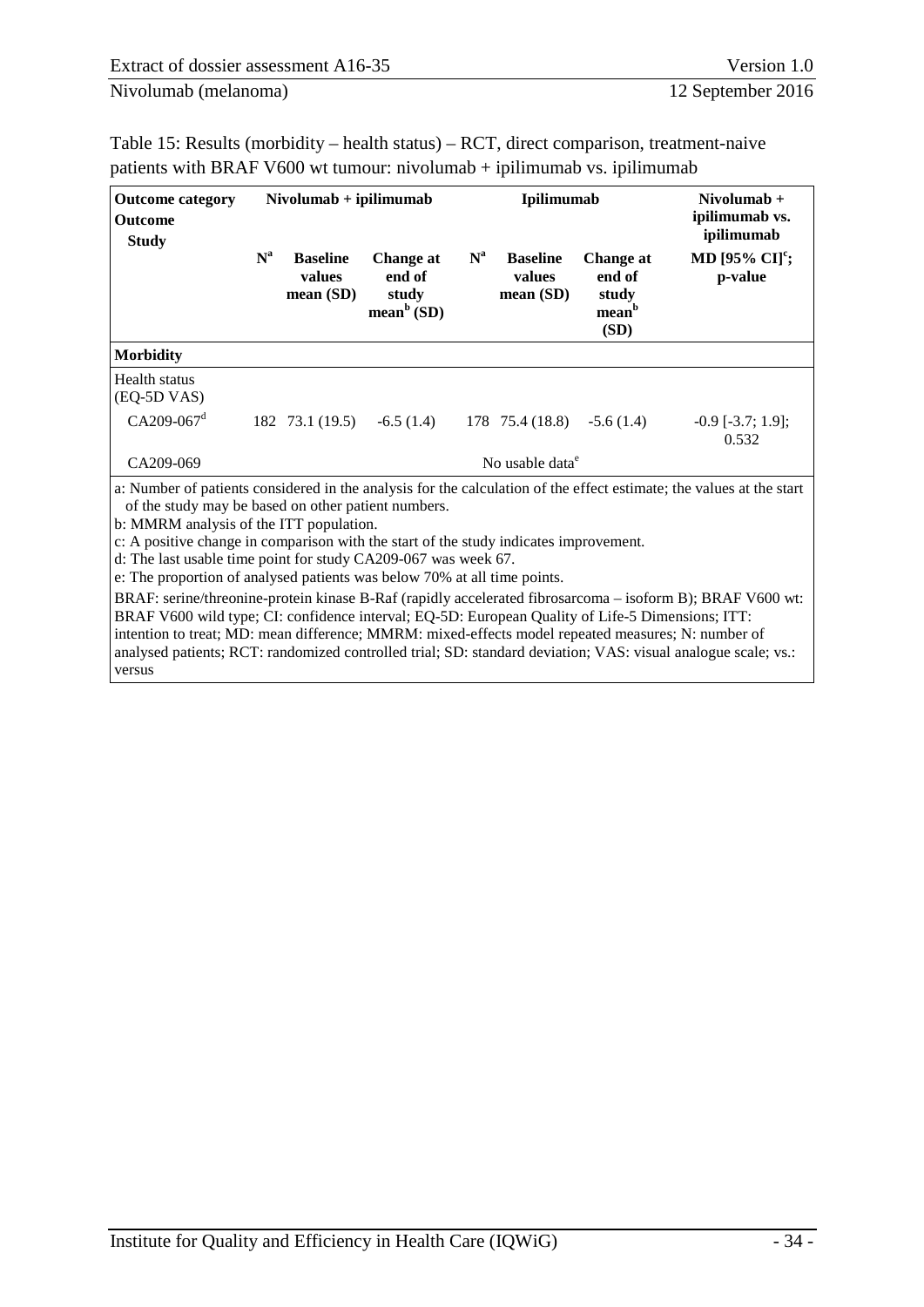| <b>Outcome category</b><br><b>Outcome</b>                | $Nivolumab +$<br>ipilimumab |                                                              | Ipilimumab |                                                   | $Nivolumab + ipilimumab$<br>vs. ipilimumab           |  |
|----------------------------------------------------------|-----------------------------|--------------------------------------------------------------|------------|---------------------------------------------------|------------------------------------------------------|--|
| <b>Study</b>                                             | N                           | <b>Patients with</b><br>event<br>$n\left(\frac{0}{0}\right)$ | N          | <b>Patients with</b><br>event<br>$\mathbf{n}(\%)$ | <b>RR</b> [95% CI];<br>p-value                       |  |
| Side effects <sup>a</sup>                                |                             |                                                              |            |                                                   |                                                      |  |
| Eye disorders                                            |                             |                                                              |            |                                                   |                                                      |  |
| CA209-067                                                |                             | ND                                                           |            | ND                                                | ND                                                   |  |
| CA209-069                                                | 71                          | 17(23.9)                                                     | 37         | 2(5.4)                                            | 4.43 [1.08; 18.15] <sup>b</sup> ;<br>$0.017^{\circ}$ |  |
| Skin and subcutaneous tissue disorders (CTCAE grade 3–4) |                             |                                                              |            |                                                   |                                                      |  |
| CA209-067                                                |                             | ND                                                           |            | ND                                                | ND                                                   |  |
| CA209-069                                                | 71                          | 8(11.3)                                                      | 37         | 0(0)                                              | $-$ <sup>d</sup> ; 0.040 <sup>c</sup>                |  |
| Colitis (discontinuation due to AEs)                     |                             |                                                              |            |                                                   |                                                      |  |
| CA209-067                                                |                             | ND                                                           |            | ND                                                | <b>ND</b>                                            |  |
| CA209-069                                                | 71                          | 12(16.9)                                                     | 37         | 1(2.7)                                            | $-$ <sup>d</sup> ; 0.032 <sup>c</sup>                |  |

<span id="page-41-0"></span>Table 16: Results (specific AEs) – RCT, direct comparison, treatment-naive patients with BRAF V600 wt tumour: nivolumab + ipilimumab vs. ipilimumab

a: Information for study CA209-069 with 30-day follow-up after treatment discontinuation, at the 6-month data cut-off.

b: Institute's calculation.

c: Institute's calculation, unconditional exact test (CSZ method according to [6]).

d: Effect estimate and 95% CI not meaningfully interpretable.

AE: adverse event; BRAF: serine/threonine-protein kinase B-Raf (rapidly accelerated fibrosarcoma – isoform B); BRAF V600 wt: BRAF V600 wild type; CI: confidence interval; CSZ: convexity, symmetry, z score; CTCAE: Common Terminology Criteria for Adverse Events; n: number of patients with (at least one) event; N: number of analysed patients; ND: no data; RCT: randomized controlled trial; RR: relative risk; vs.: versus

At most proof of an added benefit can be derived from the results of the 2 studies CA209-067 and CA209-069 (see Section [2.4.2.2](#page-35-0) and Section 2.7.2.8 of the full dossier assessment).

#### **Mortality**

#### *Overall survival*

Study CA209-069 showed no statistically significant difference between the treatment groups for the outcome "overall survival". For the CA209-067 study and the meta-analysis of both studies, in contrast, a statistically significant difference in favour of nivolumab + ipilimumab was shown.

In addition, there was an indication of an effect modification by the characteristic "sex" for this outcome (see Section [2.4.2.4\)](#page-45-0). For women, there was an indication of added benefit of nivolumab + ipilimumab. For men, there was proof of added benefit of nivolumab + ipilimumab for the outcome "overall survival".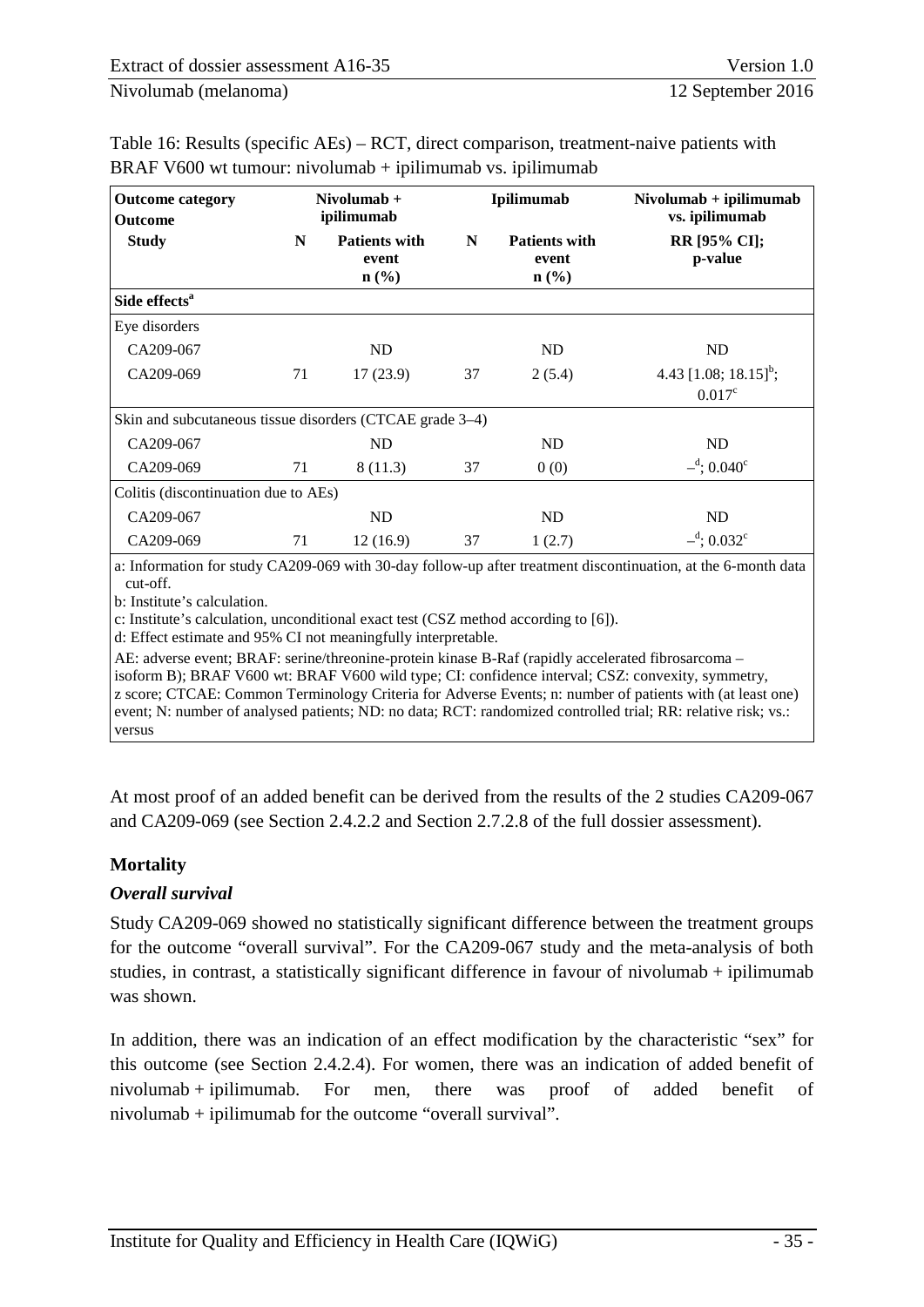This assessment deviates from that of the company, which derived proof of added benefit for the outcome "all-cause mortality" on the basis of the total population and did not consider the effect modification by sex.

#### **Morbidity**

# *Symptoms (EORTC)*

Only the CA209-067 study provided usable data for the outcome "symptoms" measured with the symptom scales of the EORTC QLQ-C30 questionnaire.

No statistically significant difference between the treatment arms was shown for the following outcomes: **fatigue, pain, dyspnoea, insomnia, impaired appetite, constipation** and diarrhoea. Hence there was no hint of an added benefit of nivolumab + ipilimumab; an added benefit is therefore not proven.

No statistically significant difference between the treatment arms was shown for the outcome "**nausea** and **vomiting**". However, there was proof of an effect modification by the characteristic "metastases at the start of the study" for this outcome. No statistically significant difference between the treatment arms was shown for patients with metastasis stage M1c. Hence there was no hint of an added benefit of nivolumab + ipilimumab; an added benefit is therefore not proven. For patients with metastasis stage M0/M1a/M1b, there was a statistically significant difference to the disadvantage of nivolumab + ipilimumab. This led to a hint of lesser benefit of nivolumab + ipilimumab.

This deviates from the company's assessment, which derived a hint of a minor added benefit for the total population only for the outcome "pain". It did not consider the effect modification for the outcome "nausea and vomiting".

#### *Health status (EQ-5D VAS)*

For the outcome "health status" (EQ-5D VAS), usable data were only available from the CA209-067 study.

There was no statistically significant difference between the treatment groups for the outcome "health status" (EQ-5D VAS). There was no hint of an added benefit of nivolumab + ipilimumab; an added benefit for the outcome "health status" is therefore not proven.

This concurs with the company's assessment.

# **Health-related quality of life**

# *Health-related quality of life (EORTC)*

Only the CA209-067 study provided usable data for the outcome "health-related quality of life" measured with the functional scales of the EORTC QLQ-C30 questionnaire.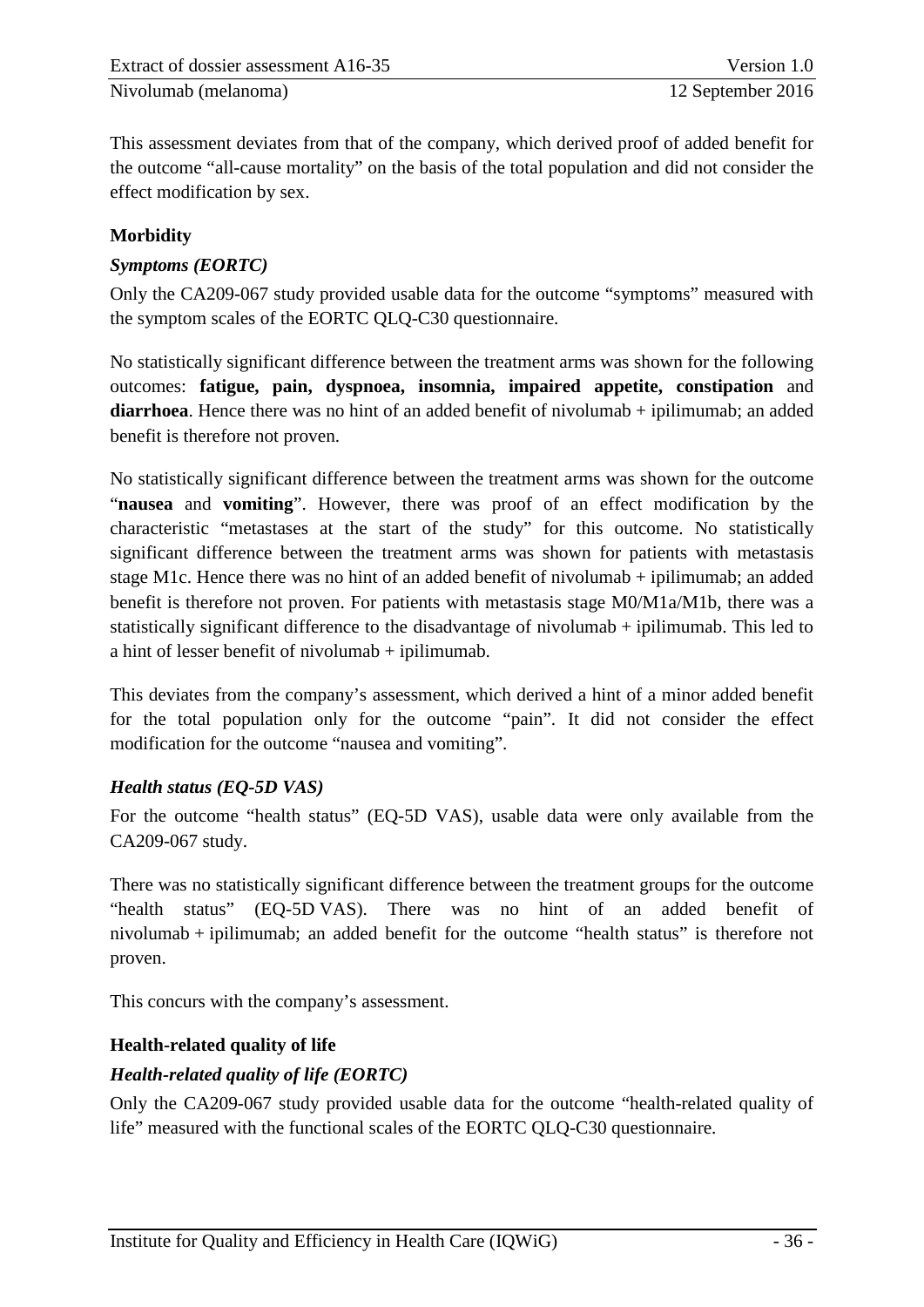No statistically significant difference between the treatment arms was shown for the outcomes **"role functioning", "emotional functioning"** and **"social functioning"**. Hence there was no hint of an added benefit of nivolumab + ipilimumab; an added benefit is therefore not proven.

For the outcome **"cognitive functioning"**, there was a statistically significant result to the disadvantage of nivolumab + ipilimumab. This led to a hint of lesser benefit of nivolumab + ipilimumab.

There was no statistically significant difference between the treatment groups for the outcome **"physical functioning"**. However, there was proof of an effect modification by the characteristic "metastasis stage at the start of the study" for this outcome. No statistically significant difference between the treatment arms was shown for patients with metastasis stage M0/M1a/M1b. Hence there was no hint of an added benefit of nivolumab + ipilimumab; an added benefit is therefore not proven. For patients with metastasis stage M1c, there was a statistically significant difference in favour of nivolumab + ipilimumab; hence there was a hint of an added benefit.

There was no statistically significant difference between the treatment groups for the outcome **"global health status"** from the EORTC. However, there was an indication of an effect modification by the characteristic "metastasis stage at the start of the study" for this outcome. No statistically significant difference between the treatment arms was shown for patients with metastasis stage M1c. Hence there was no hint of an added benefit of nivolumab + ipilimumab; an added benefit is therefore not proven. For patients with metastasis stage M0/M1a/M1b, there was a statistically significant difference to the disadvantage of nivolumab + ipilimumab. This led to a hint of lesser benefit of nivolumab + ipilimumab.

The results deviate from those of the company, which saw neither added benefit nor lesser benefit of nivolumab + ipilimumab for the outcome "health-related quality of life".

#### **Side effects**

Analyses excluding progression events were used for the outcomes "SAEs", "severe AEs" (CTCAE grade 3–4), and "discontinuation due to AEs". The follow-up observation for side effects was conducted for 100 days, and for the outcome "discontinuation due to AEs" for 30 days (see also Section 2.7.2.4.3 of the full dossier assessment).

#### *Serious adverse events*

Study CA209-069 showed no statistically significant difference between the treatment groups for the outcome "SAEs". For the CA209-067 study and the meta-analysis of both studies, in contrast, a statistically significant difference to the disadvantage of nivolumab + ipilimumab was shown. This resulted in an indication of greater harm from nivolumab  $+$  ipilimumab in comparison with ipilimumab.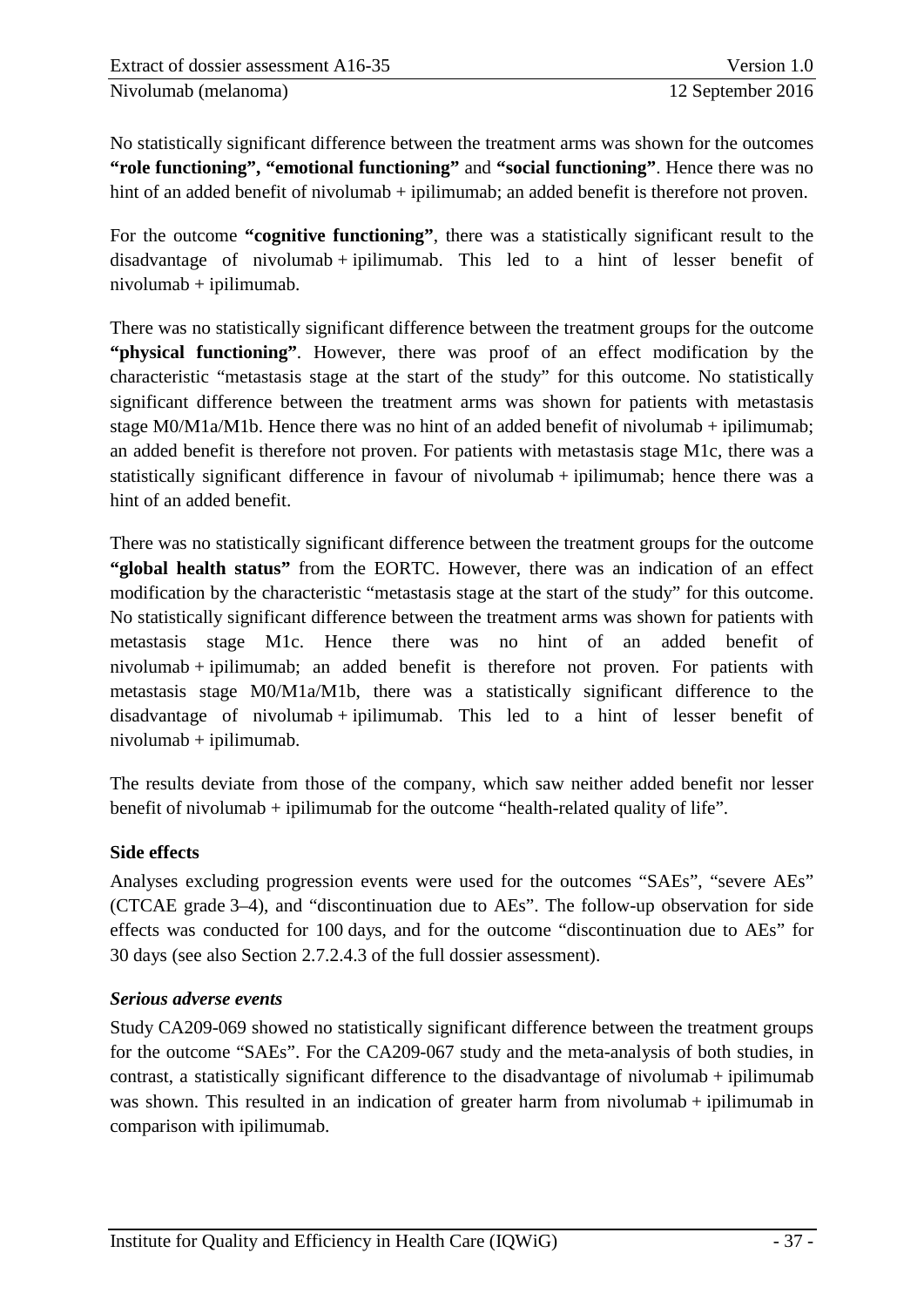This deviates from the company's assessment, which derived proof of greater harm.

#### *Severe adverse events (CTCAE grade 3-4)*

Each of the studies CA209-067 and CA209-067 as well as the meta-analysis showed a statistically significant effect to the disadvantage of nivolumab + ipilimumab for the outcome "severe AEs" (CTCAE grade 3–4). In addition, there was proof of an effect modification by the characteristic "metastasis stage at the start of the study" for this outcome. No statistically significant difference between the treatment arms was shown for patients with metastasis stage M1c. Hence there was no hint of an added benefit of nivolumab + ipilimumab; an added benefit is therefore not proven. For patients with metastasis stage M0/M1a/M1b, there was a statistically significant difference to the disadvantage of nivolumab + ipilimumab. This resulted in an indication of greater harm from nivolumab + ipilimumab.

This deviates from the company's assessment, which derived proof of greater harm on the basis of the total population. It did not consider the effect modification by the characteristic "metastasis stage at the start of the study".

#### *Discontinuation due to adverse events*

Each of the studies CA209-067 and CA209-069 showed a statistically significant effect to the disadvantage of nivolumab + ipilimumab for the outcome "discontinuation due to AEs". In spite of important heterogeneity, the results were clearly in the same direction. Hence there was an indication of greater harm.

This deviates from the company's assessment, which derived proof of greater harm.

#### *Eye disorders*

Only the CA209-069 study provided data for the outcome "eye disorders". A statistically significant difference to the disadvantage of nivolumab + ipilimumab, which was no more than marginal, was shown for the outcome (see Section [2.4.3.1\)](#page-51-0). Hence there was no hint of an added benefit of nivolumab + ipilimumab; an added benefit for this outcome is not proven.

The company did not use this outcome in its assessment.

# *Skin and subcutaneous tissue disorders (severe adverse events [CTCAE grade 3–4]) and colitis (discontinuation due to adverse events)*

Only the CA209-069 study provided data for the outcomes "skin and subcutaneous tissue disorders" (severe AEs [CTCAE grade 3–4]) and colitis (discontinuation due to AEs). A statistically significant difference to the disadvantage of nivolumab + ipilimumab was shown for the outcomes. There was a hint of greater harm from nivolumab  $+$  ipilimumab in each case.

The company did not use these outcomes in its assessment.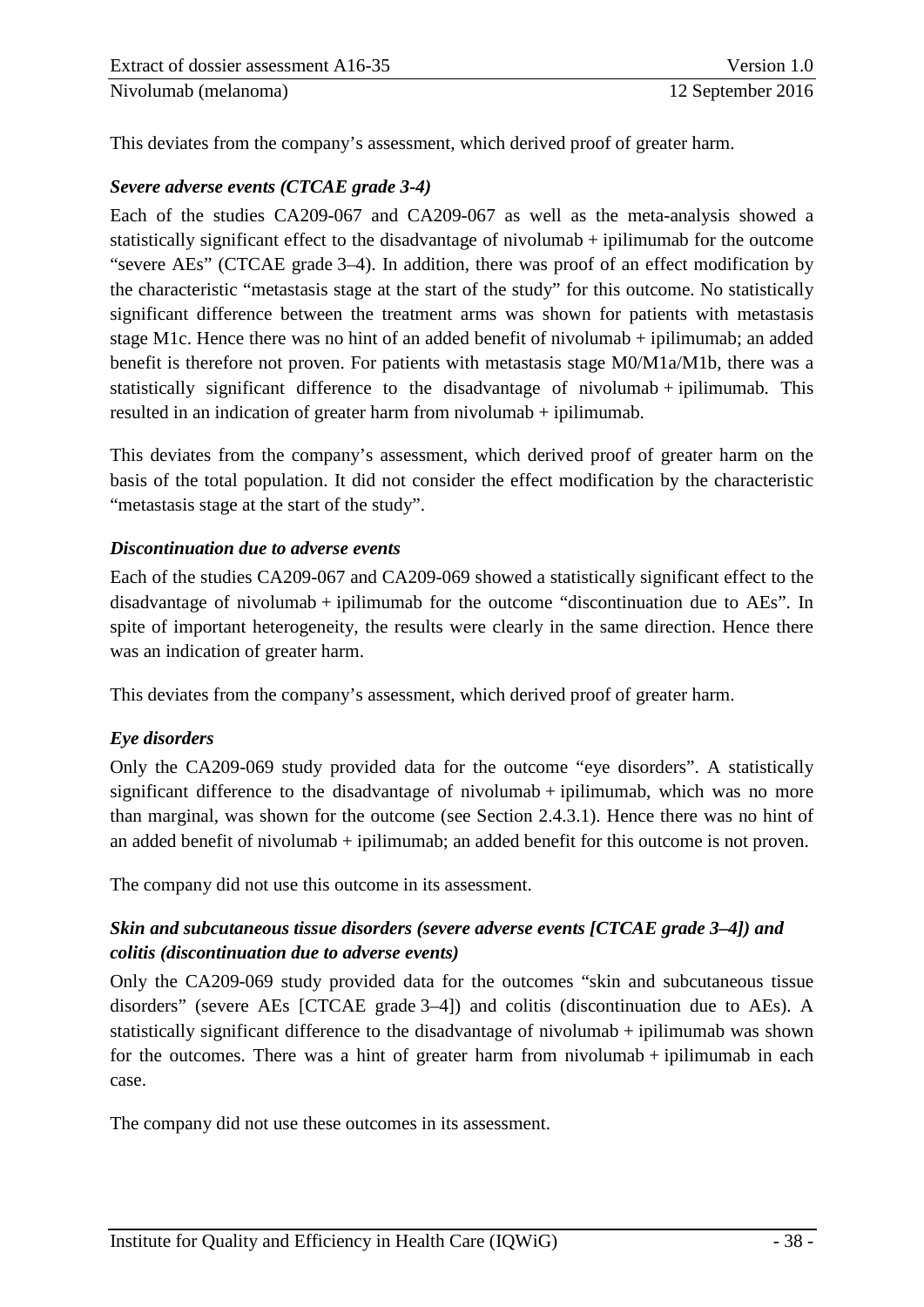#### <span id="page-45-0"></span>**2.4.2.4 Subgroups and other effect modifiers**

The following subgroup characteristics were considered to be relevant for the present benefit assessment:

- metastasis stage at the start of the study (M0/M1a/M1b versus M1c)
- age group II (<  $65$  years/ $\geq 65$  years to < 75 years/ $\geq 75$  years)
- sex (male versus female)
- ethnicity I (white versus African American versus Asian versus other)
- brain metastases (yes versus no)
- lactate dehydrogenase (LDH) I serum level  $(≤$  upper limit of normal [ULN] versus  $\geq$  ULN)
- PD-L1 status II ( $\lt 5\%$  versus  $> 5\%$ )

All subgroup characteristics and cut-off values mentioned were predefined in the studies CA209-067 and CA209-069.

Only the results on subgroups and outcomes are presented in which there were at least indications of an interaction between treatment effect and subgroup characteristic. The prerequisite for proof of an effect modification is a statistically significant interaction with a p-value  $< 0.05$ . A p-value  $\geq 0.05$  and  $< 0.2$  provides an indication of an effect modification. Furthermore, subgroups are not shown if there were no statistically significant and relevant results in the total population or in one of the subgroups.

The subgroup results of nivolumab  $+$  ipilimumab in comparison with ipilimumab are summarized in [Table 17.](#page-46-0) Where necessary, the data from the dossier were supplemented by the Institute's calculations.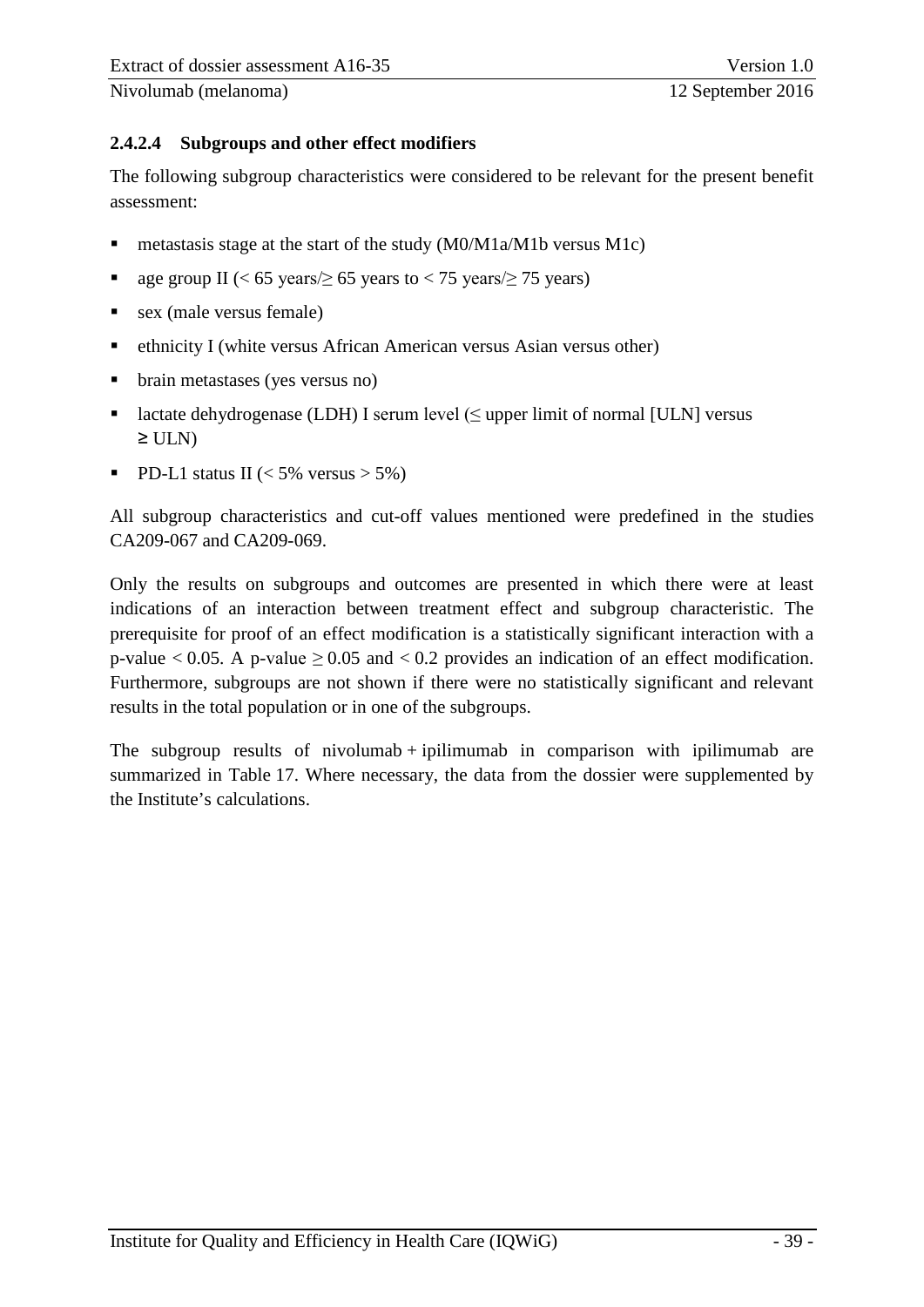<span id="page-46-0"></span>Table 17: Subgroups (mortality, morbidity; health-related quality of life, side effects) – RCT, direct comparison, treatment-naive patients with BRAF V600 wt tumour: nivolumab + ipilimumab vs. ipilimumab

| <b>Outcome</b><br>Characteristic                              |     | Nivolumab +<br>ipilimumab                                                    |           | Ipilimumab                                                                   | $Nivolumab + ipilimumab$<br>vs. ipilimumab |               |  |
|---------------------------------------------------------------|-----|------------------------------------------------------------------------------|-----------|------------------------------------------------------------------------------|--------------------------------------------|---------------|--|
| <b>Study</b><br>Subgroup                                      | N   | <b>Median survival</b><br>time in months<br>[95% CI]<br><b>Patients with</b> | ${\bf N}$ | <b>Median survival</b><br>time in months<br>[95% CI]<br><b>Patients with</b> | <b>HR</b> [95% CI]                         | $p-$<br>value |  |
|                                                               |     | event<br>n(%)                                                                |           | event<br>n(%)                                                                |                                            |               |  |
| <b>Mortality</b>                                              |     |                                                                              |           |                                                                              |                                            |               |  |
| Overall survival                                              |     |                                                                              |           |                                                                              |                                            |               |  |
| Sex                                                           |     |                                                                              |           |                                                                              |                                            |               |  |
| CA209-067                                                     |     |                                                                              |           |                                                                              |                                            |               |  |
| Male                                                          | 143 | NA [NA; NA]<br>49 (34.3)                                                     | 145       | 18.5 [12.8; NA]<br>79 (54.5)                                                 | $0.55$ [0.38; 0.78]                        | < 0.001       |  |
| Female                                                        | 70  | NA [10.7; NA]<br>32(45.7)                                                    | 73        | 20.2 [14.1; NA]<br>38(52.1)                                                  | $0.91$ [0.57; 1.46]                        | 0.692         |  |
| CA209-069                                                     |     |                                                                              |           |                                                                              |                                            |               |  |
| Male                                                          | 48  | NA [NA; NA]<br>13(27.1)                                                      | 23        | NA [5.4; NA]<br>11(47.8)                                                     | $0.54$ [0.24; 1.21]                        | 0.130         |  |
| Female                                                        | 24  | NA [17.0; NA]<br>10(41.7)                                                    | 14        | 24.8 [5.1; NA]<br>7(50.0)                                                    | $0.65$ [0.25; 1.72]                        | 0.387         |  |
| Total                                                         |     |                                                                              |           |                                                                              | Interaction:                               | 0.106         |  |
| Male                                                          |     |                                                                              |           |                                                                              | $0.55$ [0.39; 0.76]                        | < 0.001       |  |
| Female                                                        |     |                                                                              |           |                                                                              | $0.85$ [0.56; 1.30]                        | 0.461         |  |
| <b>Morbidity</b>                                              |     |                                                                              |           |                                                                              |                                            |               |  |
| Symptoms (EORTC QLQ-C30 – time to deterioration) <sup>a</sup> |     |                                                                              |           |                                                                              |                                            |               |  |
| Nausea and vomiting                                           |     |                                                                              |           |                                                                              |                                            |               |  |
| Metastases at the start of the study                          |     |                                                                              |           |                                                                              |                                            |               |  |
| CA209-067                                                     |     |                                                                              |           |                                                                              | Interaction:                               | 0.004         |  |
| M0/M1a/M1b                                                    | 87  | 5.6 [2.8; NA]<br>43 (49.4)                                                   | 89        | NA [NA; NA]<br>25(28.1)                                                      | 1.97 [1.20; 3.23]                          | 0.007         |  |
| M1c                                                           | 126 | NA [3.7; NA]<br>46(36.5)                                                     | 129       | $7.1$ [3.1; NA]<br>54 (41.9)                                                 | $0.78$ [0.52; 1.16]                        | 0.213         |  |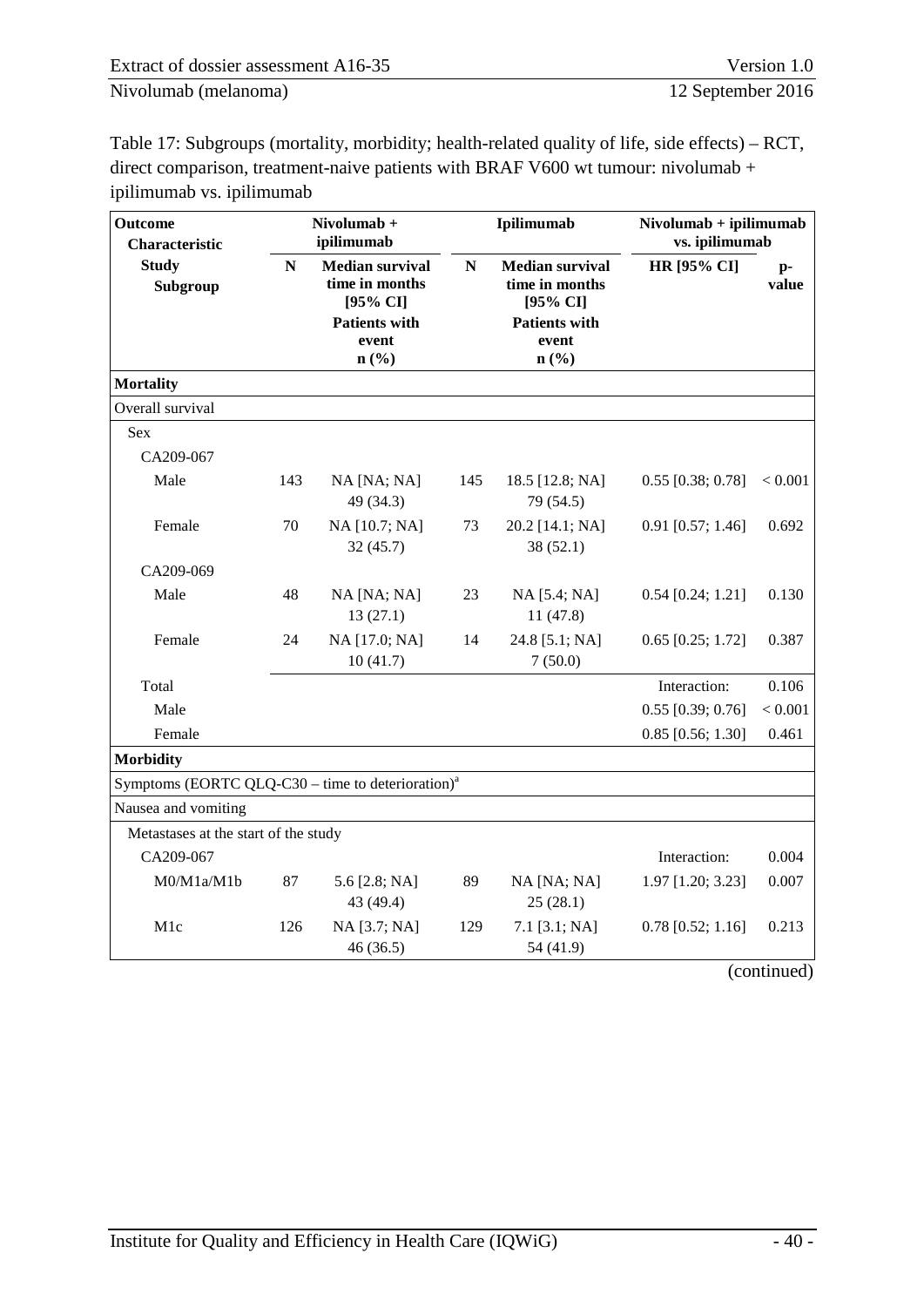[Table 17: Subgroups \(mortality, morbidity; health-related quality of life, side effects\) – RCT,](#page-46-0)  [direct comparison, treatment-naive patients with BRAF V600 wt tumour: nivolumab +](#page-46-0)  [ipilimumab vs. ipilimumab](#page-46-0) (continued)

| <b>Outcome</b><br><b>Characteristic</b>            | Nivolumab +<br>ipilimumab<br><b>Median survival</b><br>N<br>time in months<br>[95% CI] |                                      |     | Ipilimumab                                           | $Nivolumab + ipilimumab$<br>vs. ipilimumab |               |  |
|----------------------------------------------------|----------------------------------------------------------------------------------------|--------------------------------------|-----|------------------------------------------------------|--------------------------------------------|---------------|--|
| <b>Study</b><br>Subgroup                           |                                                                                        |                                      | N   | <b>Median survival</b><br>time in months<br>[95% CI] | <b>HR [95% CI]</b>                         | $p-$<br>value |  |
|                                                    |                                                                                        | <b>Patients with</b><br>event        |     | <b>Patients with</b><br>event                        |                                            |               |  |
|                                                    |                                                                                        | $n$ (%)                              |     | $n\left(\frac{9}{6}\right)$                          |                                            |               |  |
| Health-related quality of life                     |                                                                                        |                                      |     |                                                      |                                            |               |  |
| EORTC QLQ-C30 - time to deterioration <sup>b</sup> |                                                                                        |                                      |     |                                                      |                                            |               |  |
| Physical functioning                               |                                                                                        |                                      |     |                                                      |                                            |               |  |
| Metastases at the start of the study               |                                                                                        |                                      |     |                                                      |                                            |               |  |
| CA209-067                                          |                                                                                        |                                      |     |                                                      | Interaction:                               | 0.016         |  |
| M0/M1a/M1b                                         | 87                                                                                     | 4.5 $[2.7; 6.3]$                     | 89  | $8.9$ [3.8; NA]                                      | 1.42 [0.93; 2.18]                          | 0.106         |  |
|                                                    |                                                                                        | 47(54.0)                             |     | 40 (44.9)                                            |                                            |               |  |
| M1c                                                | 126                                                                                    | 5.6 [3.9; NA]                        | 129 | $2.6$ [2.4; 4.9]                                     | $0.70$ [0.49; 0.99]                        | 0.046         |  |
|                                                    |                                                                                        | 57 (45.2)                            |     | 70(54.3)                                             |                                            |               |  |
| Global health status                               |                                                                                        |                                      |     |                                                      |                                            |               |  |
| Metastases at the start of the study               |                                                                                        |                                      |     |                                                      |                                            |               |  |
| CA209-067                                          |                                                                                        |                                      |     |                                                      | Interaction:                               | 0.054         |  |
| M0/M1a/M1b                                         | 87                                                                                     | $2.6$ [ $2.0$ ; $3.6$ ]<br>53 (60.9) | 89  | 4.6 $[2.9; 8.7]$<br>46(51.7)                         | $1.73$ [1.15; 2.58]                        | 0.008         |  |
| M1c                                                | 126                                                                                    | 5.3 $[2.8; 9.6]$<br>60(47.6)         | 129 | $3.8$ [2.4; 5.8]<br>65(50.4)                         | $0.96$ [0.67; 1.36]                        | 0.813         |  |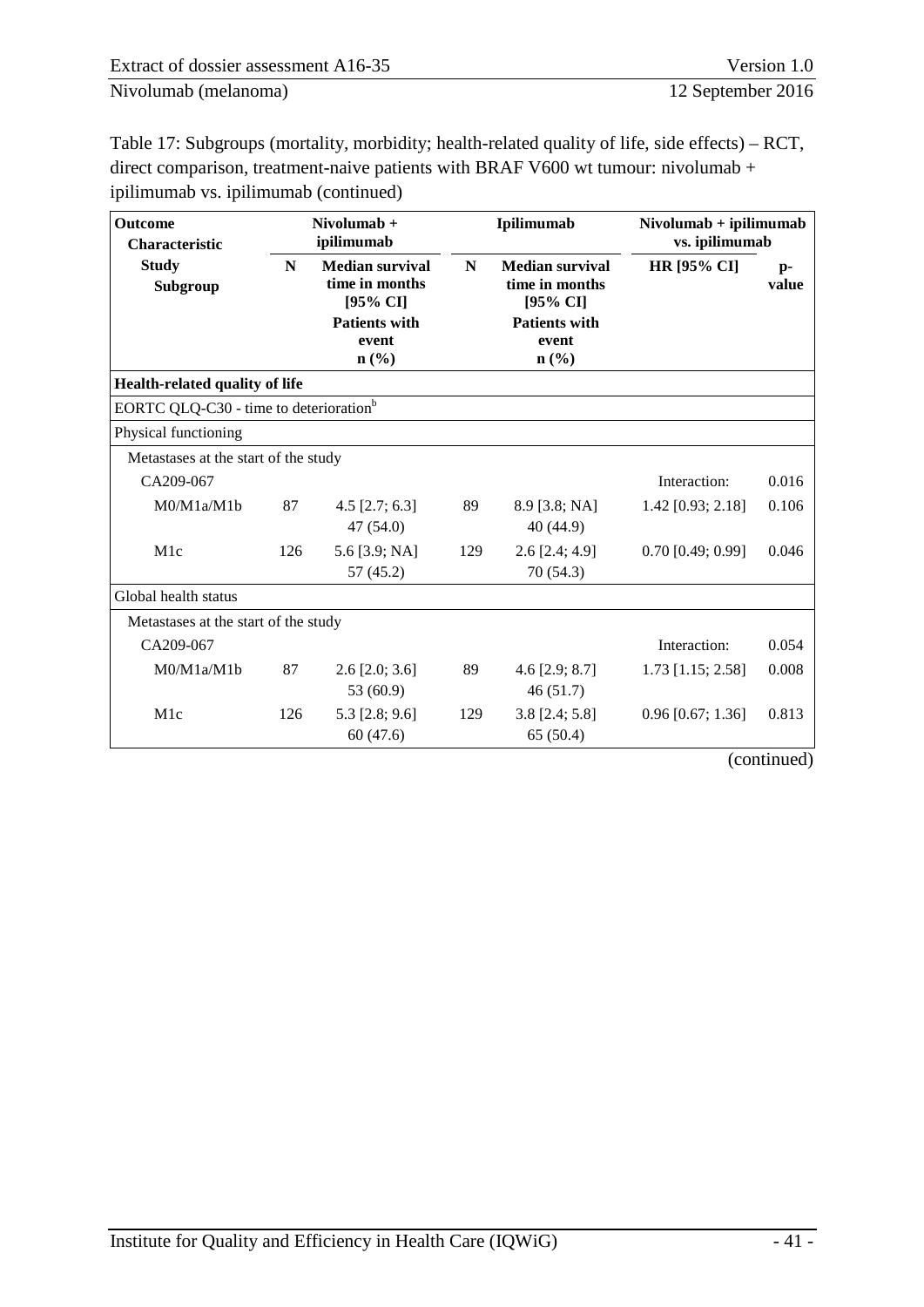[Table 17: Subgroups \(mortality, morbidity; health-related quality of life, side effects\) – RCT,](#page-46-0)  [direct comparison, treatment-naive patients with BRAF V600 wt tumour: nivolumab +](#page-46-0)  [ipilimumab vs. ipilimumab](#page-46-0) (continued)

| <b>Outcome</b><br><b>Characteristic</b> | Nivolumab $+$<br>ipilimumab |                                                                              |     | Ipilimumab                                                                   | $Nivolumab + ipilimumab$<br>vs. ipilimumab |               |  |
|-----------------------------------------|-----------------------------|------------------------------------------------------------------------------|-----|------------------------------------------------------------------------------|--------------------------------------------|---------------|--|
| <b>Study</b><br>Subgroup                | N                           | <b>Median survival</b><br>time in months<br>[95% CI]<br><b>Patients with</b> | N   | <b>Median survival</b><br>time in months<br>[95% CI]<br><b>Patients with</b> | <b>HR [95% CI]</b>                         | $p-$<br>value |  |
|                                         |                             | event<br>$\mathbf{n}(\%)$                                                    |     | event<br>$n\left(\frac{9}{6}\right)$                                         |                                            |               |  |
| <b>Side effects</b>                     |                             |                                                                              |     |                                                                              |                                            |               |  |
| Severe AEs (CTCAE grade 3-4)            |                             |                                                                              |     |                                                                              |                                            |               |  |
| Metastases at the start of the study    |                             |                                                                              |     |                                                                              |                                            |               |  |
| CA209-067                               |                             |                                                                              |     |                                                                              |                                            |               |  |
| M0/M1a/M1b                              | 86                          | $1.9$ [1.5; 2.5]<br>69(80.2)                                                 | 86  | $12.7$ [3.4; NA]<br>42 (48.8)                                                | 2.29 [1.55; 3.37]                          | < 0.001       |  |
| M1c                                     | 126                         | $2.1$ [1.6; 2.8]<br>89 (70.6)                                                | 129 | $2.9$ [2.2; 5.2]<br>85 (65.9)                                                | $1.27$ [0.94; 1.71]                        | 0.122         |  |
| CA209-069                               |                             |                                                                              |     |                                                                              |                                            |               |  |
| M0/M1a/M1b                              | 36                          | $1.7$ [0.8; 5.2]<br>27(75.0)                                                 | 20  | $8.5$ [2.6; 9.4]<br>10(50.0)                                                 | 2.49 [1.17; 5.32]                          | 0.015         |  |
| M1c                                     | 34                          | $2.2$ [1.5; 2.8]<br>28 (82.4)                                                | 16  | $3.9$ [1.3; NA]<br>10(62.5)                                                  | 1.94 [0.93; 4.04]                          | 0.073         |  |
| Total                                   |                             |                                                                              |     |                                                                              | Interaction:                               | 0.025         |  |
| M0/M1a/M1b                              |                             |                                                                              |     |                                                                              | 2.33 [1.65; 3.29]                          | < 0.001       |  |
| M1c                                     |                             |                                                                              |     |                                                                              | $1.37$ [1.00; 1.87]                        | 0.052         |  |

a: Measured with the symptom scales of the EORTC QLQ-C30 questionnaire version 3.0. An increase in score by at least 10 points compared with baseline is considered as deterioration.

b: Measured with the functional scales of the EORTC QLQ-C30 questionnaire version 3.0. A decrease in score by at least 10 points compared with baseline is considered as deterioration.

AE: adverse event; BRAF: serine/threonine-protein kinase B-Raf (rapidly accelerated fibrosarcoma –

isoform B); BRAF V600 wt: BRAF V600 wild type; CI: confidence interval; CTCAE: Common Terminology Criteria for Adverse Events; EORTC QLQ-C30: European Organisation for Research and Treatment of Cancer Quality of Life Questionnaire-Core 30; HR: hazard ratio; N: number of analysed patients; n: number of patients with (at least one) event; NA: not achieved; RCT: randomized controlled trial; SAE: serious adverse event; vs.: versus

#### **Mortality**

#### *Overall survival*

For the studies CA209-067 and CA209-069 jointly, an indication (interaction test:  $p = 0.106$ ) of an effect modification by the characteristic "sex" was shown for the outcome "overall survival".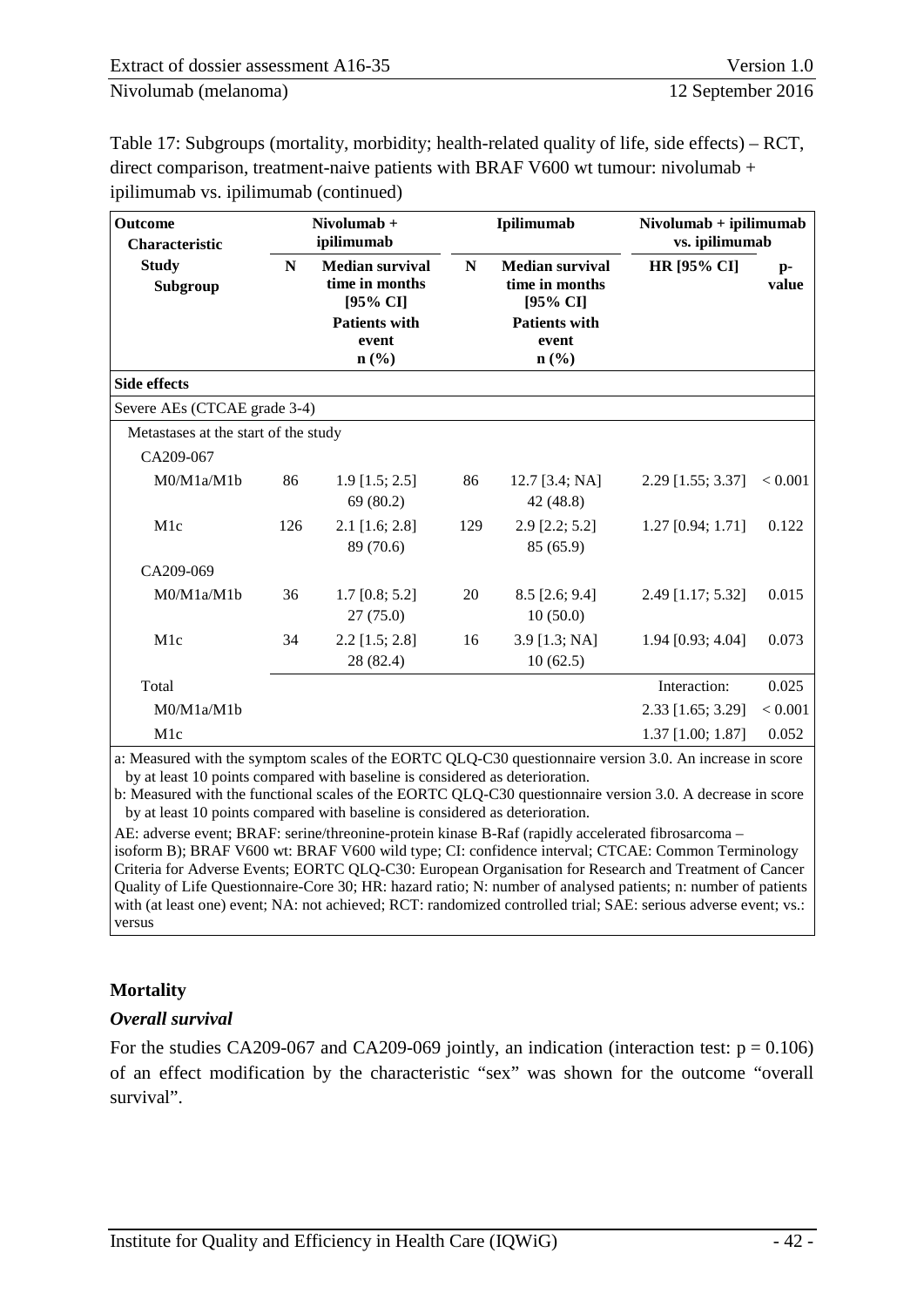Both studies showed a numerical difference in favour of nivolumab + ipilimumab for women, but neither the individual studies nor the meta-analysis showed a statistically significant difference between the treatment groups. The result was statistically significant in the metaanalysis of the total populations of both studies. Since there was only an indication and no proof of an effect modification, the added benefit of nivolumab + ipilimumab in women is not principally called into question, but subject to greater uncertainty. The certainty of conclusions was therefore downgraded from "proof" to "indication". In the present data situation, the extent of added benefit for women cannot be determined using the overall estimator of the study or the effect estimate of the subgroup. Hence there is an indication of a non-quantifiable added benefit of nivolumab + ipilimumab for women. Study CA209-069 showed no statistically significant difference between the treatment groups for men. In the CA209-067 study and the meta-analysis of both studies, in contrast, a statistically significant difference in favour of nivolumab  $+$  ipilimumab was shown for the outcome "overall" survival". There was proof of added benefit of nivolumab + ipilimumab.

This deviates from the company's assessment, which did not use the effect modification by the characteristic "sex" in its assessment.

# **Morbidity**

# *Symptoms (EORTC)*

Proof  $(p = 0.004)$  of an effect modification by the characteristic "metastasis stage at the start of the study" was shown for the outcome **"nausea and vomiting"** for study CA209-067.

No statistically significant difference between the treatment arms was shown for patients with metastasis stage M1c. Hence there was no hint of an added benefit of nivolumab + ipilimumab; an added benefit is therefore not proven. For patients with metastasis stage M0/M1a/M1b, there was a statistically significant difference to the disadvantage of nivolumab + ipilimumab. This led to a hint of lesser benefit of nivolumab + ipilimumab.

This deviates from the company's assessment, which did not use the effect modification by the characteristic "metastasis stage at the start of the study" in its assessment.

# **Health-related quality of life**

# *Health-related quality of life (EORTC)*

There was proof ( $p = 0.016$ ) of an effect modification by the characteristic "metastasis stage" at the start of the study" for the outcome **"physical functioning"**.

No statistically significant difference between the treatment arms was shown for patients with metastasis stage M0/M1a/M1b. Hence there was no hint of an added benefit of nivolumab + ipilimumab; an added benefit is therefore not proven. For patients with metastasis stage M1c, there was a statistically significant difference to the disadvantage of nivolumab + ipilimumab. This led to a hint of lesser benefit of nivolumab + ipilimumab.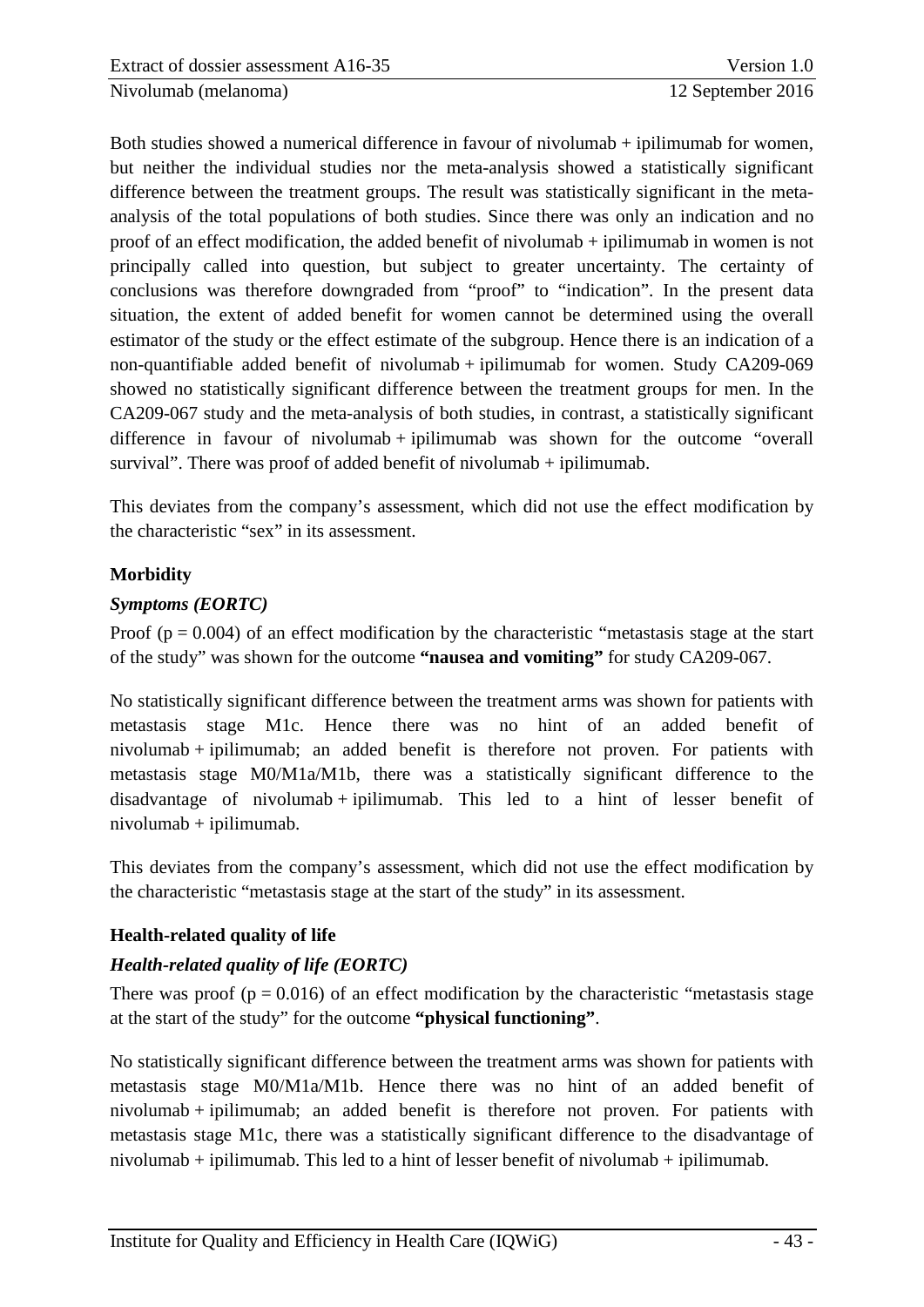There was an indication ( $p = 0.054$ ) of an effect modification by the characteristic "metastasis" stage at the start of the study" for the outcome **"global health status"**.

No statistically significant difference between the treatment arms was shown for patients with metastasis stage M1c. Hence there was no hint of an added benefit of nivolumab + ipilimumab; an added benefit is therefore not proven. For patients with metastasis stage M0/M1a/M1b, there was a statistically significant difference to the disadvantage of nivolumab + ipilimumab. This led to a hint of lesser benefit of nivolumab + ipilimumab.

This deviates from the company's assessment, which did not use the effect modification by the characteristic "metastasis stage at the start of the study" in its assessment.

#### **Side effects**

#### *Severe adverse events (CTCAE grade 3–4)*

Proof  $(p = 0.025)$  of an effect modification by the characteristic "metastasis stage at the start" of the study" was shown for the outcome "severe AEs" (CTCAE grade 3–4) for the studies CA209-067 and CA209-069 jointly.

For patients with metastasis stage M1c, the meta-analysis showed no statistically significant result. Hence there was no hint of an added benefit of nivolumab + ipilimumab; an added benefit is therefore not proven. Each of both studies CA209-067 and CA209-069 as well as the meta-analysis showed a statistically significant difference to the disadvantage of nivolumab + ipilimumab for patients with metastasis stage M0/M1a/M1b. This resulted in an indication of greater harm from nivolumab  $+$  ipilimumab.

This deviates from the company's assessment, which did not use the effect modification by the characteristic "metastasis stage at the start of the study" in its assessment.

#### <span id="page-50-0"></span>**2.4.3 Extent and probability of added benefit**

The derivation of extent and probability of added benefit for research question 2 (treatmentnaive patients with BRAF V600 wt tumour) at outcome level is shown below, taking into account the various outcome categories and effect sizes. The methods used for this purpose are explained in the *General Methods* of IQWiG [1].

The approach for deriving an overall conclusion on added benefit based on the aggregation of conclusions derived at outcome level is a proposal by IQWiG. The G-BA decides on the added benefit.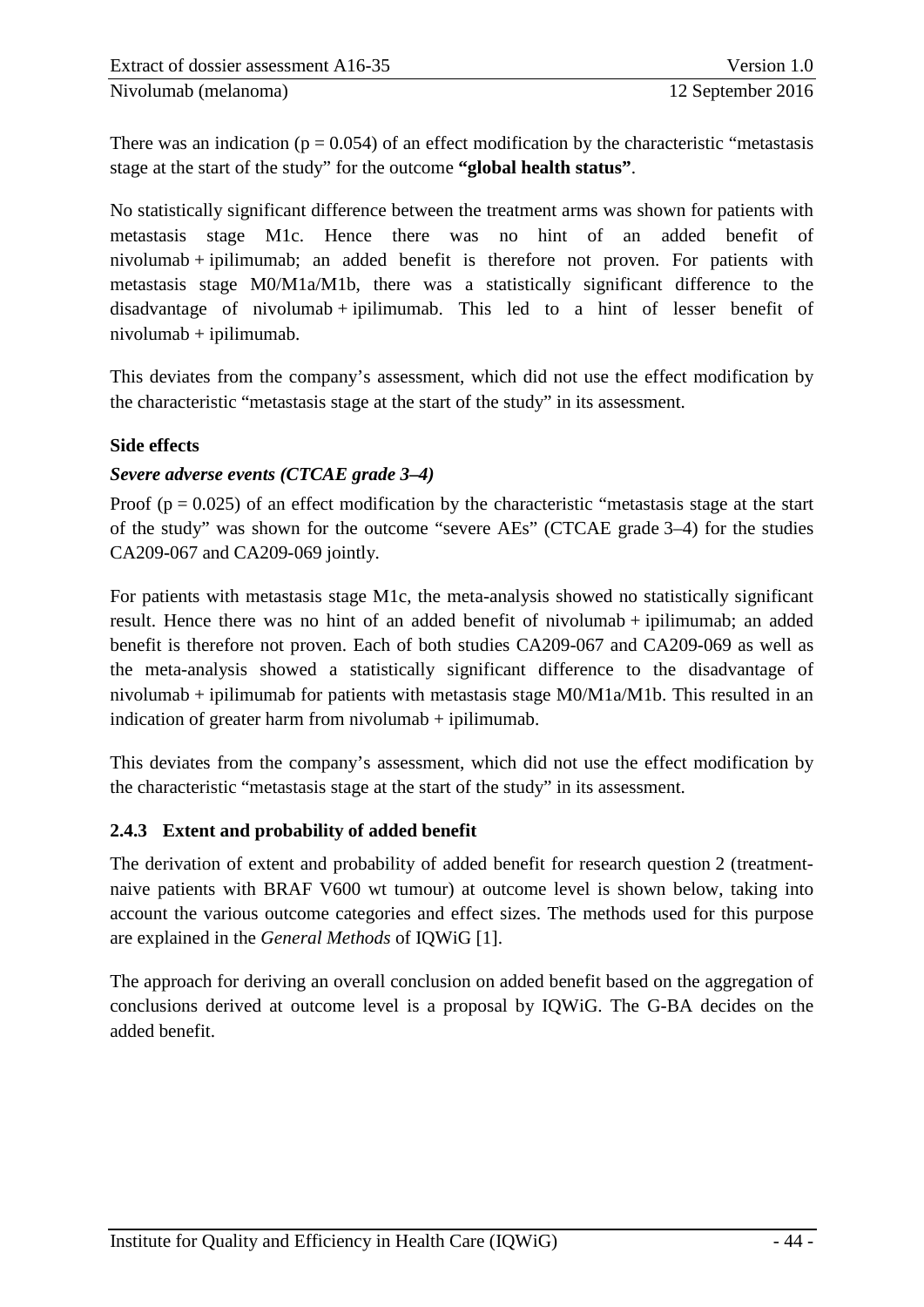#### <span id="page-51-0"></span>**2.4.3.1 Assessment of added benefit at outcome level**

The data presented in Sections 2.4.2.3 and 2.4.2.4 resulted in the following assessment of nivolumab + ipilimumab in comparison with ipilimumab:

- proof of added benefit for the outcome "overall survival" for men
- an indication of an added benefit for the outcome "overall survival" for women
- a hint of lesser benefit for the outcome "nausea and vomiting" for patients with M0/M1a/M1b metastasis stage at the start of the study
- a hint of added benefit for the outcome "physical functioning" for patients with M1c metastasis stage at the start of the study
- a hint of lesser benefit for each of the outcomes "cognitive functioning" and "global health status" (the latter only for patients with M0/M1a/M1b metastasis stage at the start of the study)
- an indication of greater harm for each of the outcomes "SAEs", "discontinuation due to AEs" and "severe AEs" (CTCAE grade 3–4) (the latter only for patients with M0/M1a/M1b metastasis stage at the start of the study)
- a hint of greater harm for each of the outcomes "skin and subcutaneous tissue disorders" severe AEs (CTCAE grade 3–4) and "colitis" (discontinuation due to AEs)

The extent of the respective added benefit at outcome level was estimated from these results (see [Table 18\)](#page-52-0).

#### **Determination of the outcome category for the outcomes of the category "side effects"**

The outcome "discontinuation due to AEs" was allocated to the category "non-serious/nonsevere side effects" because the company's dossier contained no information on the severity of the events. Eye disorders were allocated to the category "non-serious/non-severe side effects" because they were mainly CTCAE grade I-II events.

The outcomes "SAEs", "severe AEs" (CTCAE grade 3–4), "skin and subcutaneous tissue disorders" (severe AEs [CTCAE grade 3–4]) were per se allocated to the outcome category "serious/severe AEs", as was the outcome "colitis" because mainly severe AEs (CTCAE grade 3–4) occurred.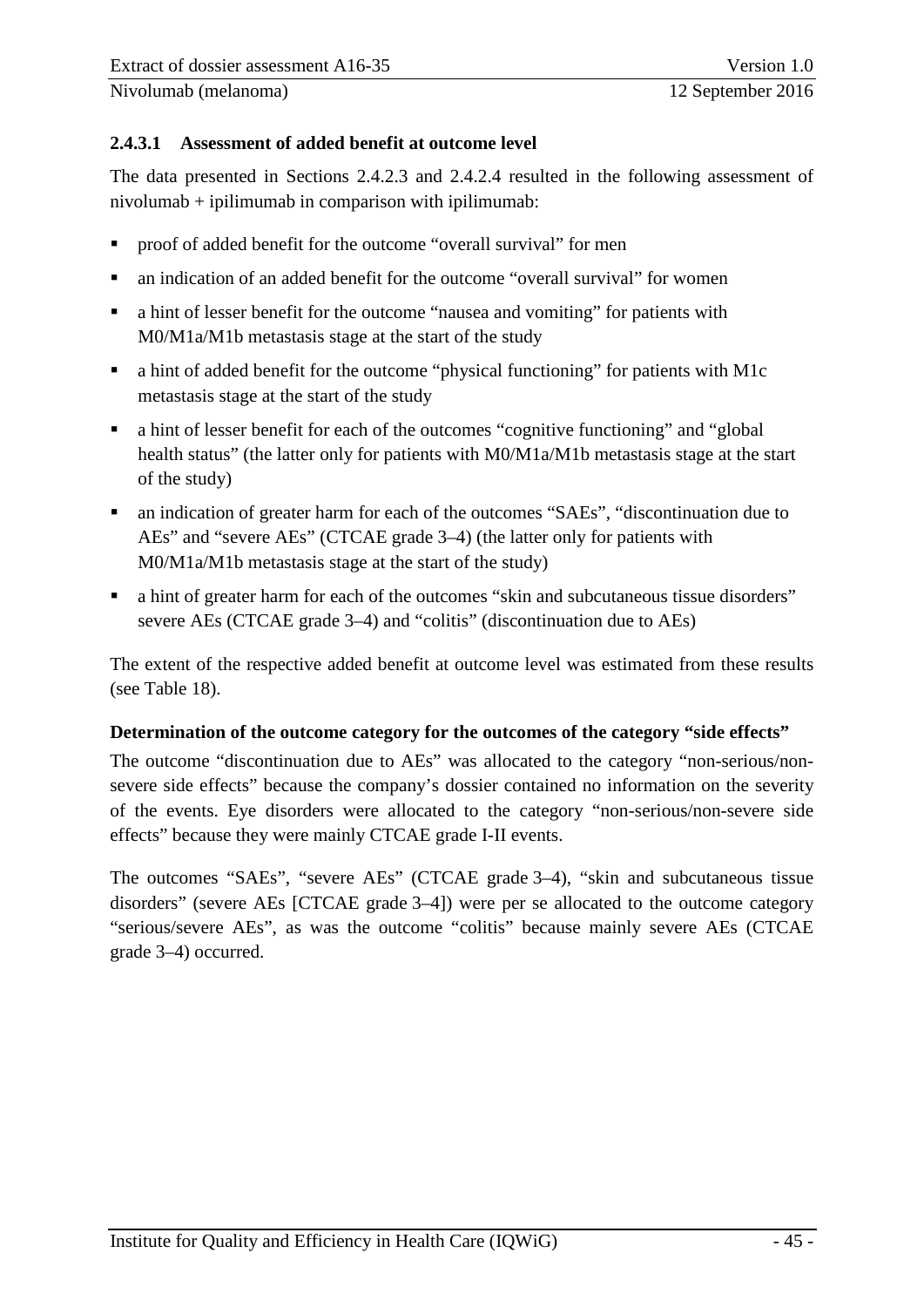<span id="page-52-0"></span>

| Table 18: Extent of added benefit at outcome level – treatment-naive patients with BRAF |  |
|-----------------------------------------------------------------------------------------|--|
| $V600$ wt tumour, nivolumab + ipilimumab vs. ipilimumab                                 |  |

| <b>Outcome category</b>                   | Nivolumab + ipilimumab vs.<br>ipilimumab                        | Derivation of extent <sup>b</sup>  |
|-------------------------------------------|-----------------------------------------------------------------|------------------------------------|
| <b>Outcome</b>                            | Median time to event or proportion                              |                                    |
| <b>Subscale</b><br><b>Effect modifier</b> | of events or mean change                                        |                                    |
| Subgroup                                  | Effect estimates [95% CI]; p-value                              |                                    |
|                                           | <b>Probability</b> <sup>a</sup>                                 |                                    |
| <b>Mortality</b>                          |                                                                 |                                    |
| Overall survival                          | NA vs. 18.6 to 24.8 months <sup>c</sup>                         |                                    |
|                                           | HR: 0.64 [0.49; 0.82]                                           |                                    |
|                                           | p < 0.001                                                       |                                    |
| <b>Sex</b>                                |                                                                 |                                    |
| Men                                       | NA vs. NA to 18.5 months <sup>c</sup>                           | Outcome category: all-cause        |
|                                           | HR: 0.55 [0.39; 0.76]                                           | mortality                          |
|                                           | P < 0.001                                                       | $CI_{u} < 0.85$                    |
|                                           | probability: "proof"                                            | added benefit, extent: "major"     |
| Women                                     | NA vs. 20.2 to 24.8 months <sup>c</sup>                         | Outcome category: all-cause        |
|                                           | HR: 0.85 [0.56; 1.39]                                           | mortality                          |
|                                           | $p = 0.461$                                                     | added benefit, extent: "non-       |
|                                           | probability: "indication"                                       | quantifiable"                      |
| <b>Morbidity</b>                          |                                                                 |                                    |
|                                           | EORTC QLQ-C30 symptom scales: time to deterioration of symptoms |                                    |
| Fatigue <sup>d</sup>                      | 1.9 vs. 2.3 months                                              | Lesser benefit/added benefit not   |
|                                           | HR: 0.94 [0.74; 1.20]                                           | proven                             |
|                                           | $p = 0.631$                                                     |                                    |
| Nausea and vomiting <sup>d</sup>          |                                                                 |                                    |
| Metastases at the start of<br>the study   |                                                                 |                                    |
| M0/M1a/M1b                                | 5.6 months vs. NA                                               | Outcome category: non-serious/non- |
|                                           | HR: 1.97 [1.20; 3.23]                                           | severe symptoms/late complications |
|                                           | HR: $0.51$ [0.31; $0.83$ ] <sup>e</sup>                         | $0.80 \leq CI_{u} < 0.90$          |
|                                           | $p = 0.007$                                                     | lesser benefit, extent: "minor"    |
|                                           | probability: "hint"                                             |                                    |
| M <sub>1</sub> c                          | NA vs. 7.1 months                                               | Lesser benefit/added benefit not   |
|                                           | HR: 0.78 [0.52; 1.16]                                           | proven                             |
|                                           | $p = 0.213$                                                     |                                    |
| $\mathsf{Pain}^\mathsf{d}$                | 5.4 vs. 3.5 months                                              | Lesser benefit/added benefit not   |
|                                           | HR: 0.80 [0.62; 1.04]                                           | proven                             |
|                                           | $p = 0.102$                                                     |                                    |
| $\mathbf{Dyspnoea}^{\mathbf{d}}$          | 13.2 months vs. NA                                              | Lesser benefit/added benefit not   |
|                                           | HR: 1.08 [0.80; 1.47]                                           | proven                             |
|                                           | $p = 0.602$                                                     |                                    |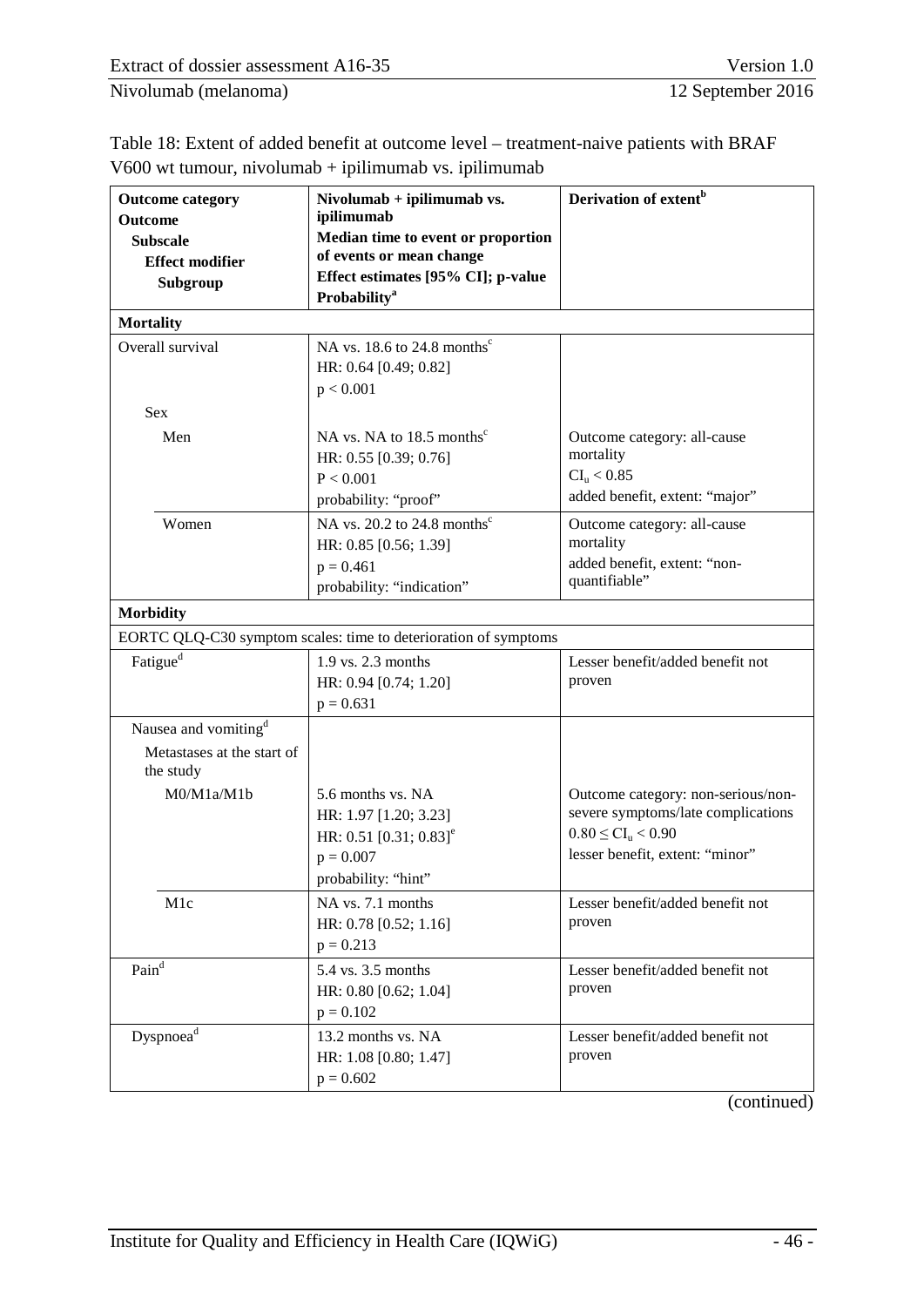| <b>Outcome category</b><br>Outcome<br><b>Subscale</b><br><b>Effect modifier</b><br>Subgroup | Nivolumab + ipilimumab vs.<br>ipilimumab<br>Median time to event or proportion<br>of events or mean change<br>Effect estimates [95% CI]; p-value<br><b>Probability</b> <sup>a</sup> | Derivation of extent <sup>b</sup>                                                                                  |
|---------------------------------------------------------------------------------------------|-------------------------------------------------------------------------------------------------------------------------------------------------------------------------------------|--------------------------------------------------------------------------------------------------------------------|
| Insomnia <sup>d</sup>                                                                       | 6.3 vs. 12.0 months<br>HR: 1.08 [0.80; 1.45]<br>$p = 0.620$                                                                                                                         | Lesser benefit/added benefit not<br>proven                                                                         |
| Impaired appetite <sup>d</sup>                                                              | 5.4 vs. 9.2 months<br>HR: 1.27 [0.95; 1.68]<br>$p = 0.104$                                                                                                                          | Lesser benefit/added benefit not<br>proven                                                                         |
| Constipation <sup>d</sup>                                                                   | NA vs. 18.5 months<br>HR: 0.90 [0.64; 1.26]<br>$p = 0.528$                                                                                                                          | Lesser benefit/added benefit not<br>proven                                                                         |
| Diarrhoea <sup>d</sup>                                                                      | NA vs. 15.9 months<br>HR: 0.94 [0.68; 1.30]<br>$p = 0.697$                                                                                                                          | Lesser benefit/added benefit not<br>proven                                                                         |
| Health status<br>$(EQ-5D VAS)^d$                                                            | mean: -6.5 vs. -5.6<br>MD: -0.9 [-3.7; 1.9]<br>$p = 0.532$                                                                                                                          | Lesser benefit/added benefit not<br>proven                                                                         |
| Health-related quality of life                                                              |                                                                                                                                                                                     |                                                                                                                    |
|                                                                                             | Functional scales and global health status of the EORTC QLQ-C30: time to deterioration                                                                                              |                                                                                                                    |
| Physical functioning <sup>d</sup><br>Metastases at the start of<br>the study                |                                                                                                                                                                                     |                                                                                                                    |
| M0/M1a/M1b                                                                                  | 4.5 vs. 8.9 months<br>HR: 1.42 [0.93; 2.18]<br>$p = 0.106$                                                                                                                          | Lesser benefit/added benefit not<br>proven                                                                         |
| M1c                                                                                         | 5.6 vs. 2.6 months<br>HR: 0.70 [0.49; 0.99]<br>$p = 0.046$<br>probability: "hint"                                                                                                   | Outcome category: health-related<br>quality of life<br>$0.90 \leq CL_{u} < 1.00$<br>added benefit, extent: "minor" |
| Role functioning <sup>d</sup>                                                               | 2.8 vs. 3.5 months<br>HR: 0.98 [0.76; 1.26]<br>$p = 0.877$                                                                                                                          | Lesser benefit/added benefit not<br>proven                                                                         |
| Emotional functioning <sup>d</sup>                                                          | NA<br>HR: 0.98 [0.70; 1.38]<br>$p = 0.907$                                                                                                                                          | Lesser benefit/added benefit not<br>proven                                                                         |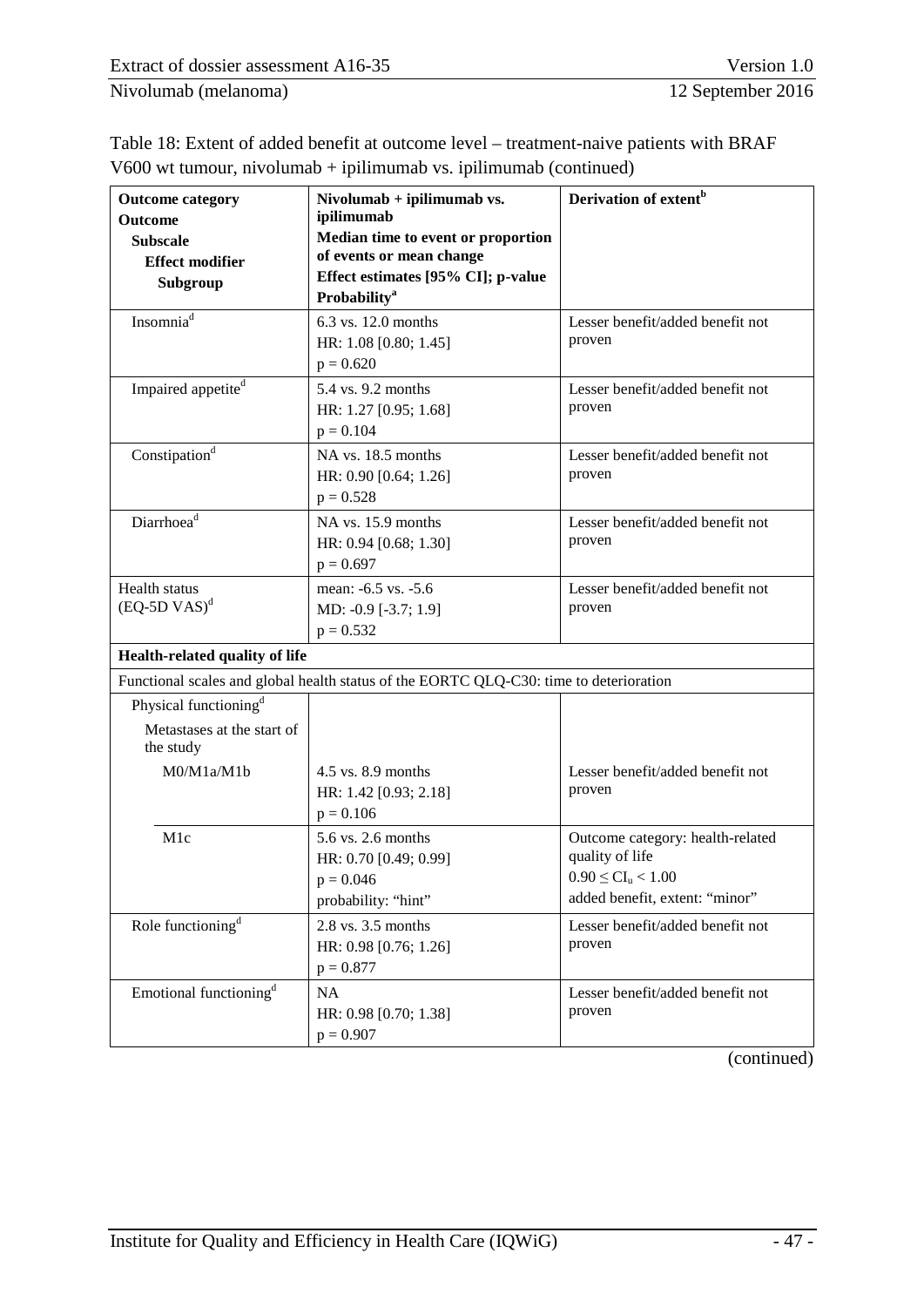| <b>Outcome category</b><br>Outcome<br><b>Subscale</b><br><b>Effect modifier</b><br>Subgroup | $Nivolumab + ipilimumab$ vs.<br>ipilimumab<br>Median time to event or proportion<br>of events or mean change<br>Effect estimates [95% CI]; p-value<br><b>Probability</b> <sup>a</sup> | Derivation of extent <sup>b</sup>                                                                                          |
|---------------------------------------------------------------------------------------------|---------------------------------------------------------------------------------------------------------------------------------------------------------------------------------------|----------------------------------------------------------------------------------------------------------------------------|
| Cognitive functioning <sup>d</sup>                                                          | 5.5 vs. 15.9 months<br>HR: 1.35 [1.01; 1.80]<br>HR: $0.74$ [0.56; $0.99$ ] <sup>e</sup><br>$p = 0.045$<br>probability: "hint"                                                         | Outcome category: health-related<br>quality of life<br>$0.90 \leq CL_{u} < 1.00$<br>lesser benefit, extent: "minor"        |
| Social functioning <sup>d</sup>                                                             | 3.5 vs. 4.3 months<br>HR: 1.14 [0.88; 1.48]<br>$p = 0.332$                                                                                                                            | Lesser benefit/added benefit not<br>proven                                                                                 |
| Global health status <sup>d</sup>                                                           | 3.5 vs. 4.2 months<br>HR: 1.22 [0.94; 1.59]<br>$p = 0.141$                                                                                                                            |                                                                                                                            |
| Metastases at the start of<br>the study                                                     |                                                                                                                                                                                       |                                                                                                                            |
| M0/M1a/M1b                                                                                  | 2.6 vs. 4.6 months<br>HR: 1.73 [1.15; 2.58]<br>HR: 0.58 [0.39; 0.87] <sup>e</sup><br>$p = 0.008$<br>probability: "hint"                                                               | Outcome category: health-related<br>quality of life<br>$0.75 \leq CI_{u} < 0.90$<br>lesser benefit; extent: "considerable" |
| M1c                                                                                         | 5.3 vs. 3.8 months<br>HR: 0.96 [0.67; 1.36]<br>$p = 0.813$                                                                                                                            | Lesser benefit/added benefit not<br>proven                                                                                 |
| <b>Side effects</b>                                                                         |                                                                                                                                                                                       |                                                                                                                            |
| <b>SAEs</b>                                                                                 | 2.1 to 2.6 vs. 5.95 to 7.62 months <sup>c</sup><br>HR: 1.77 [1.42; 2.22]<br>HR: $0.56$ [0.45; $0.70$ ] <sup>e</sup><br>p < 0.001<br>probability: "indication"                         | Outcome category: serious/severe<br>side effects<br>$CI_{u} < 0.75$ , risk $\geq 5\%$<br>greater harm, extent: "major"     |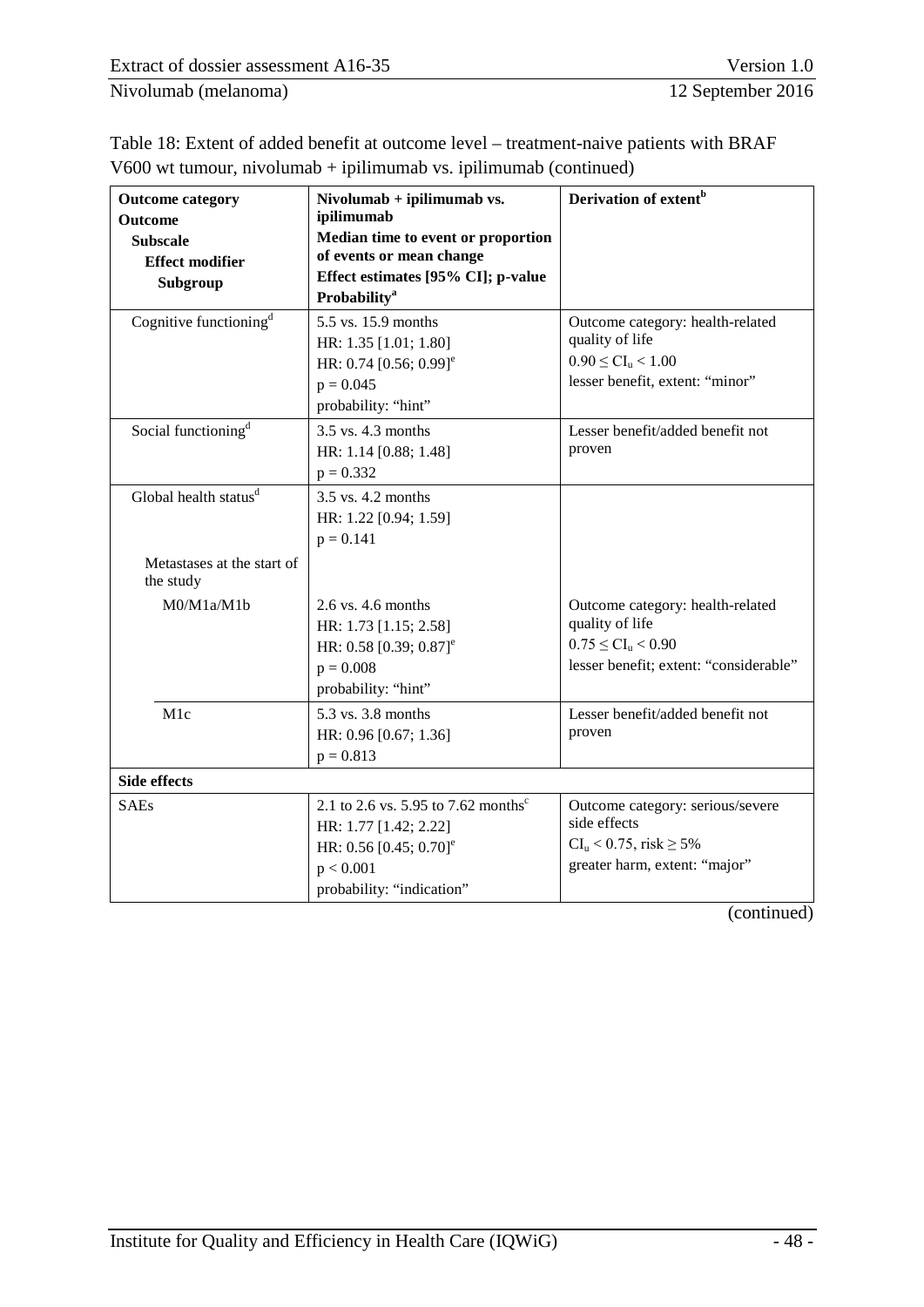| <b>Outcome category</b><br><b>Outcome</b><br><b>Effect modifier</b><br>Subgroup          | Nivolumab + ipilimumab vs.<br>ipilimumab<br>Median time to event or proportion<br>of events or mean change<br>Effect estimates [95% CI]; p-value<br><b>Probability</b> <sup>a</sup>                             | Derivation of extent <sup>b</sup>                                                                                        |
|------------------------------------------------------------------------------------------|-----------------------------------------------------------------------------------------------------------------------------------------------------------------------------------------------------------------|--------------------------------------------------------------------------------------------------------------------------|
| Severe AEs                                                                               |                                                                                                                                                                                                                 |                                                                                                                          |
| (CTCAE grade 3-4)                                                                        |                                                                                                                                                                                                                 |                                                                                                                          |
| Metastases at the start of<br>the study                                                  |                                                                                                                                                                                                                 |                                                                                                                          |
| M0/M1a/M1b                                                                               | 1.7 to 1.9 months $vs. 8.5$ to<br>12.7 months $\mathrm{c}$<br>HR: 2.33 [1.65; 3.29]<br>HR: 0.43 $[0.30; 0.61]$ <sup>e</sup><br>p < 0.001<br>probability: "indication"                                           | Outcome category: serious/severe<br>side effects<br>$CI_u < 0.75$ , risk $\geq 5\%$<br>greater harm, extent: "major"     |
| M <sub>1</sub> c                                                                         | 2.1 to 2.2 months vs. 2.9 to<br>$3.9$ months <sup>c</sup><br>HR: 1.37 [1.00; 1.87]<br>$p = 0.052$                                                                                                               | Greater/lesser harm not proven                                                                                           |
| Discontinuation due to AEs <sup>f</sup>                                                  | 4.57 to 15.18 months vs. $NA^{c}$<br>heterogeneous results; there was a<br>statistically significant effect to the<br>disadvantage of<br>nivolumab + ipilimumab in both<br>studies<br>probability: "indication" | Outcome category: non-serious/non-<br>severe side effects<br>greater harm, extent: "non-<br>quantifiable"                |
| Eye disorders <sup>g</sup>                                                               | Proportion: 23.9% vs. 5.4%<br>RR: 4.43 [1.08; 18.15]<br>RR: 0.23 [0.06; 0.93] <sup>e</sup><br>$p = 0.017h$                                                                                                      | Outcome category: non-serious/non-<br>severe side effects<br>$0.90 \leq CL_{u} < 1.00$<br>Greater/lesser harm not proven |
| Skin and subcutaneous tissue<br>disorders <sup>g</sup> (severe AEs<br>[CTCAE grade 3-4]) | Proportion: 11.3% vs. 0%<br>RR:NC <sup>i</sup><br>$p = 0.040$<br>probability: "hint"                                                                                                                            | Outcome category: serious/severe<br>side effects<br>greater harm, extent: "non-<br>quantifiable"                         |
| Discontinuation due to<br>colitis <sup>g</sup><br>(severe AEs<br>CTCAE grade 3-4)        | Proportion: 16.9% vs. 2.7%<br>RR:NC <sup>i</sup><br>$p = 0.032$<br>probability: "hint"                                                                                                                          | Outcome category: serious/severe<br>side effects<br>greater harm, extent: "non-<br>quantifiable"                         |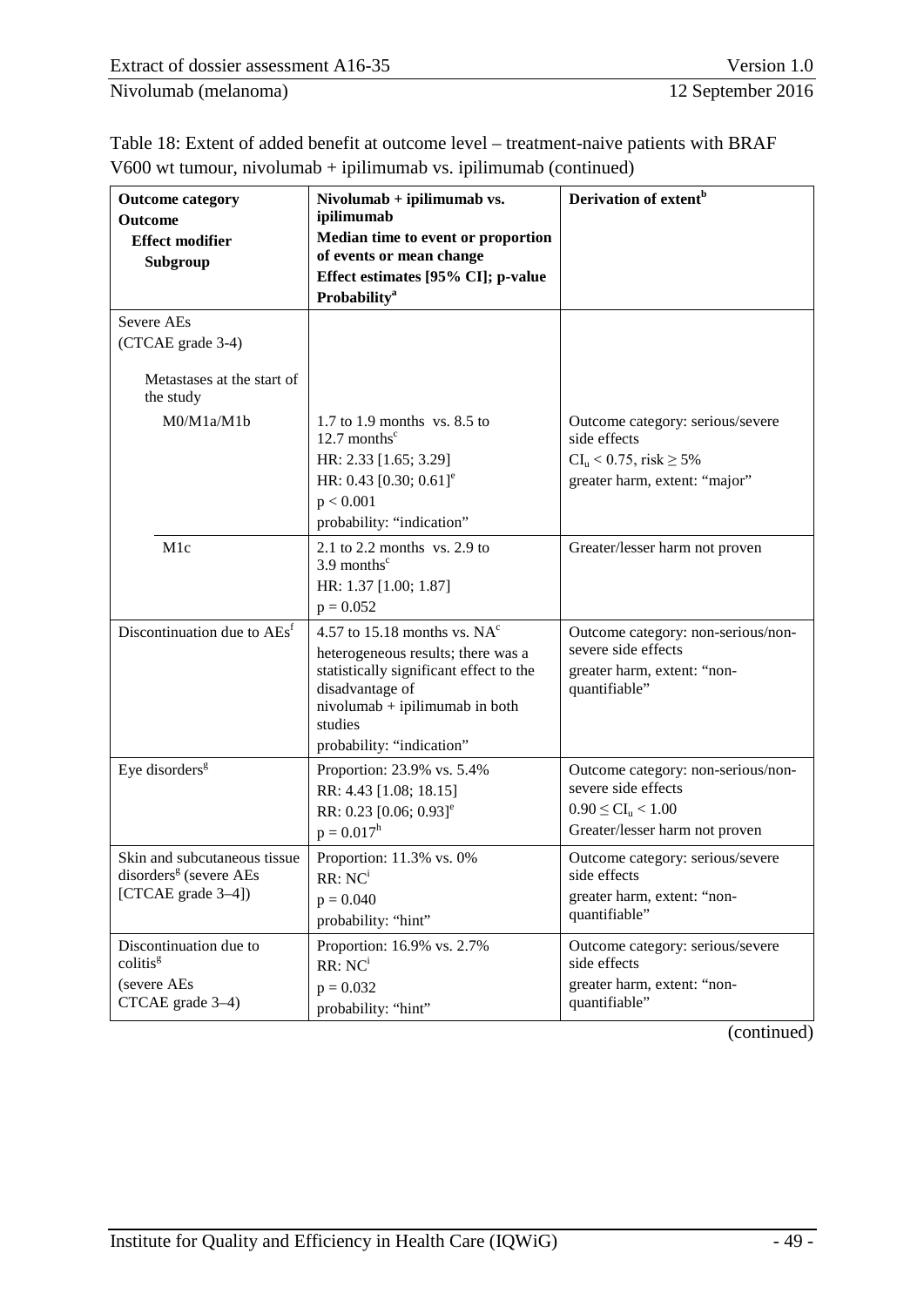b: Estimations of effect size are made depending on the outcome category with different limits based on the  $CL<sub>u</sub>$ .

c: Minimum and maximum medians of the time to event in each treatment arm in the studies included.

d: Only data from the CA209-067 study were available.

e: Institute's calculation, reversed direction of effect to enable use of limits to derive the extent of the added benefit.

f: No common effect estimate can be provided due to heterogeneous data.

g: Only data from the CA209-069 study were available.

h: Greater/lesser harm is not proven because the effect size is only marginal.

i: Effect estimate and CI not meaningfully interpretable.

AE: adverse event; BRAF: serine/threonine-protein kinase B-Raf (rapidly accelerated fibrosarcoma – isoform B); BRAF V600 wt: BRAF V600 wild type; CI: confidence interval; CI<sub>u</sub>: upper limit of confidence interval; CTCAE: Common Terminology Criteria for Adverse Events; EORTC QLQ-C30: European Organisation for Research and Treatment of Cancer Quality of Life Questionnaire - Core 30; EQ-5D: European Quality of Life-5 Dimensions; HR: hazard ratio; MD: mean difference; NA: not achieved; RCT: randomized controlled trial; RR: relative risk; SAE: serious adverse event; VAS: visual analogue scale; vs.: versus

# <span id="page-56-0"></span>**2.4.3.2 Overall conclusion on added benefit**

[Table 19](#page-57-0) summarizes the results that were considered in the overall conclusion on the extent of added benefit.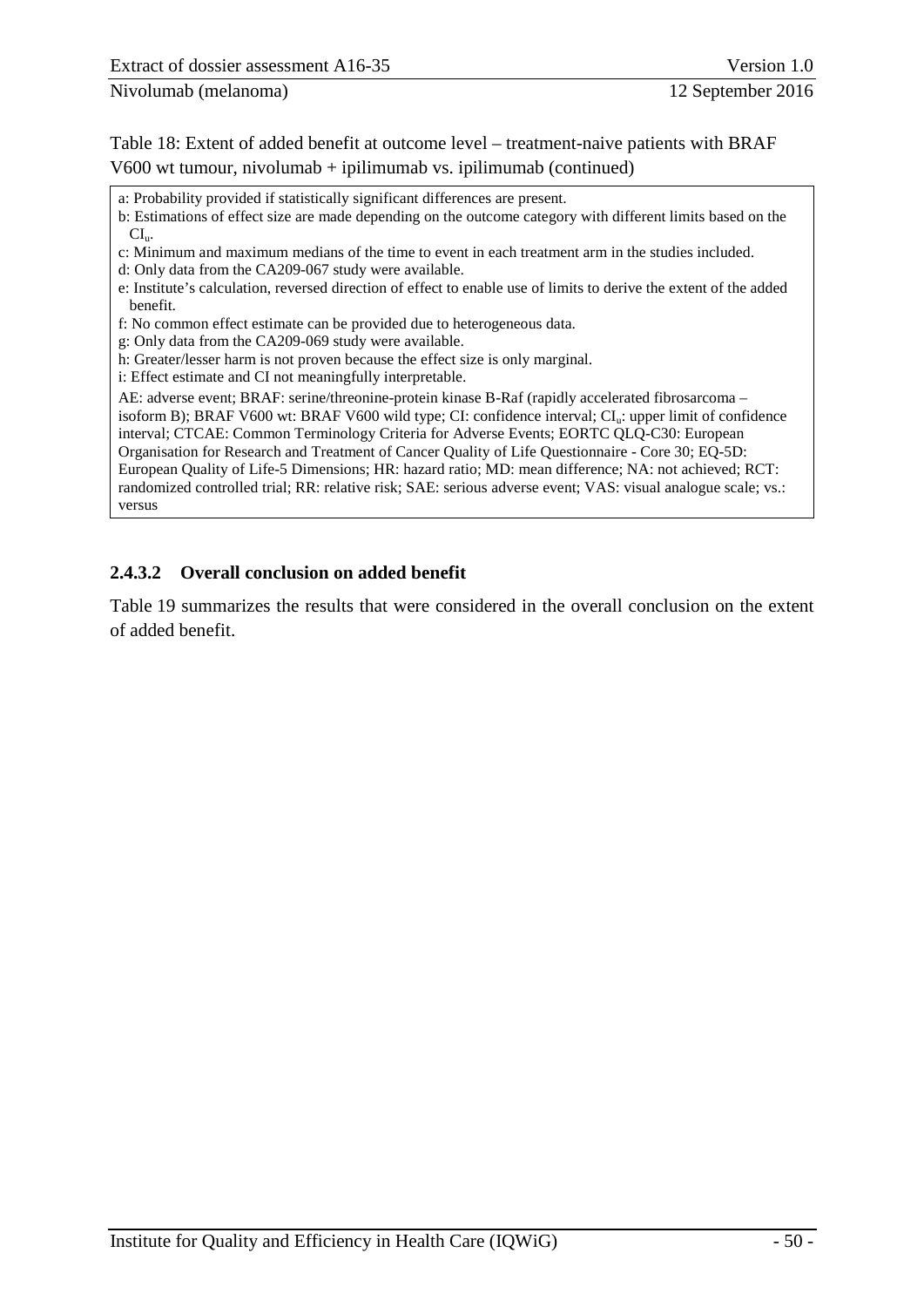<span id="page-57-0"></span>

| Table 19: Positive and negative effects from the assessment of nivolumab $+$ ipilimumab in |
|--------------------------------------------------------------------------------------------|
| comparison with ipilimumab for treatment-naive patients with BRAF V600 wt tumour           |

| <b>Positive effects</b>                                                                                                                                                                                                    | <b>Negative effects</b>                                                                                                                                                                                                                                                                                                                                                                                                                                                                                                                                                            |
|----------------------------------------------------------------------------------------------------------------------------------------------------------------------------------------------------------------------------|------------------------------------------------------------------------------------------------------------------------------------------------------------------------------------------------------------------------------------------------------------------------------------------------------------------------------------------------------------------------------------------------------------------------------------------------------------------------------------------------------------------------------------------------------------------------------------|
| Mortality<br>• Overall survival<br>$\Box$ Men<br>proof of an added benefit – extent: "major"<br>$\Box$ Women<br>indication of an added benefit – extent: "non-<br>quantifiable"                                            |                                                                                                                                                                                                                                                                                                                                                                                                                                                                                                                                                                                    |
|                                                                                                                                                                                                                            | Morbidity <sup>a</sup><br>Symptoms (EORTC QLQ-C30)<br>□ Nausea and vomiting<br>- Metastases at the start of the study,<br>M0/M1a/M1b: hint of lesser benefit – extent:<br>"minor"                                                                                                                                                                                                                                                                                                                                                                                                  |
| Health-related quality of life <sup>a</sup><br>Functional scales of the EORTC (QLQ-C30)<br><sup>□</sup> Physical functioning<br>- metastases at the start of the study, M1c: hint<br>of an added benefit – extent: "minor" | Health-related quality of life <sup>a</sup><br>Functional scales of the EORTC (QLQ-C30)<br>$\circ$ Cognitive functioning: hint of lesser benefit –<br>extent: "minor"<br>□ Global health status<br>- metastases at the start of the study,<br>M0/M1a/M1b: hint of lesser benefit – extent:<br>"considerable"                                                                                                                                                                                                                                                                       |
|                                                                                                                                                                                                                            | Serious/severe side effects<br>• SAEs: indication of greater harm – extent: "major"<br>Severe AEs (CTCAE grade 3-4)<br><sup>n</sup> metastases at the start of the study,<br>M0/M1a/M1b: indication of greater harm-<br>extent: "major"<br>$\bullet$ skin and subcutaneous tissue disorders <sup>b</sup> : hint of<br>greater harm - extent: "non-quantifiable"<br>$\blacksquare$ discontinuation due to colitis <sup>b</sup> : hint of greater<br>harm - extent: "non-quantifiable"<br>Non-serious/non-severe side effects<br>· Discontinuation due to AEs: indication of greater |
| a: Only data from the CA209-067 study were available.<br>b: Only data from the CA209-069 study were available.                                                                                                             | harm - extent: "non-quantifiable"                                                                                                                                                                                                                                                                                                                                                                                                                                                                                                                                                  |

AE: adverse event; BRAF: serine/threonine-protein kinase B-Raf (rapidly accelerated fibrosarcoma – isoform B); BRAF V600 wt: BRAF V600 wild type; CTCAE: Common Terminology Criteria for Adverse Events; EORTC QLQ-C30: European Organisation for Research and Treatment of Cancer Quality of Life Questionnaire Core-30; SAE: serious adverse event; vs.: versus

In the overall consideration, there were positive and negative effects for nivolumab + ipilimumab in comparison with ipilimumab. The negative effects were of major importance particularly in the category "side effects". Beyond that, the true extent of side effects remains unclear because the company presented only data on the early data cut-offs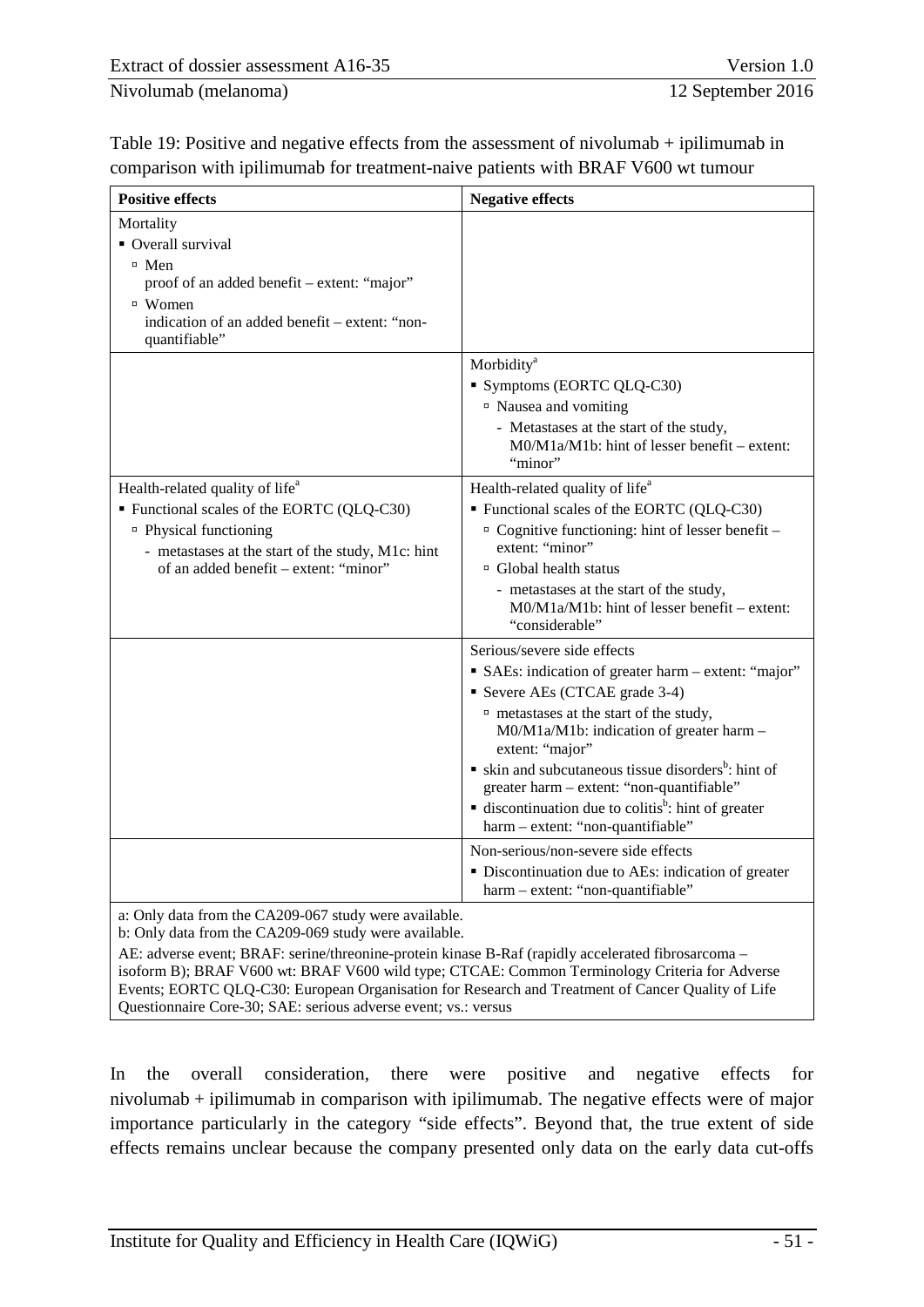(9 months for the CA209-067 study; 6 months for the CA209-069 study). The results on overall survival were based on data cut-offs that were conducted much later (18 months for the CA209-067 study; 24 months for the CA209-069 study). It was not comprehensible that the company's dossier did not contain the results for the side effects at the later data cut-offs because the events were continued to be recorded. Hereinafter, the results on the added benefit are described separately for men and women.

For men, there was proof of major added benefit on the side of positive effects for the outcome "overall survival" and, in one subgroup, a hint of an added benefit in the category "health-related quality of life". The positive effects were accompanied by indications and hints of negative effects in the categories "health-related quality of life", "morbidity", "serious/severe side effects" and "non-serious/non-severe side effects". The negative effects varied in their extent and partly only applied to individual subgroups. For the total patient population, however, greater harm of major extent was shown for SAEs, attaining high rates of SAEs. Overall, the negative effects were not so large as to completely outweigh the survival advantage of nivolumab + ipilimumab. They resulted in a downgrading of the extent of added benefit from "major" to "considerable", however. In addition, the certainty of conclusions due to the uncertainty caused by the missing data on AEs at the data cut-offs used for the effects for overall survival was downgraded from "proof" to "indication". In summary, there is an indication of considerable added benefit for men with advanced (unresectable or metastatic) treatment-naive BRAF V600 wt melanoma.

For women, there is an indication of a non-quantifiable added benefit on the side of positive effects for the outcome "overall survival" and, in one subgroup, a hint of an added benefit in the category "health-related quality of life". In contrast, there were indications and hints of negative effects in the categories "health-related quality of life", "serious/severe side effects" and "non-serious/non-severe side effects". The negative effects varied in their extent (at most "major") and partly only applied to individual subgroups. Overall, the negative effects were not so large as to completely outweigh the survival advantage of nivolumab + ipilimumab. They resulted in a downgrading of the possible extent of added benefit from at most "major" to at most "considerable", however. The certainty of conclusions due to the uncertainty caused by the missing data on AEs at the data cut-offs used for the effects for overall survival was downgraded from "indication" to "hint". In summary, there is a hint of a non-quantifiable added benefit, which can be at most "considerable", for women with advanced (unresectable or metastatic) treatment-naive BRAF V600 wt melanoma.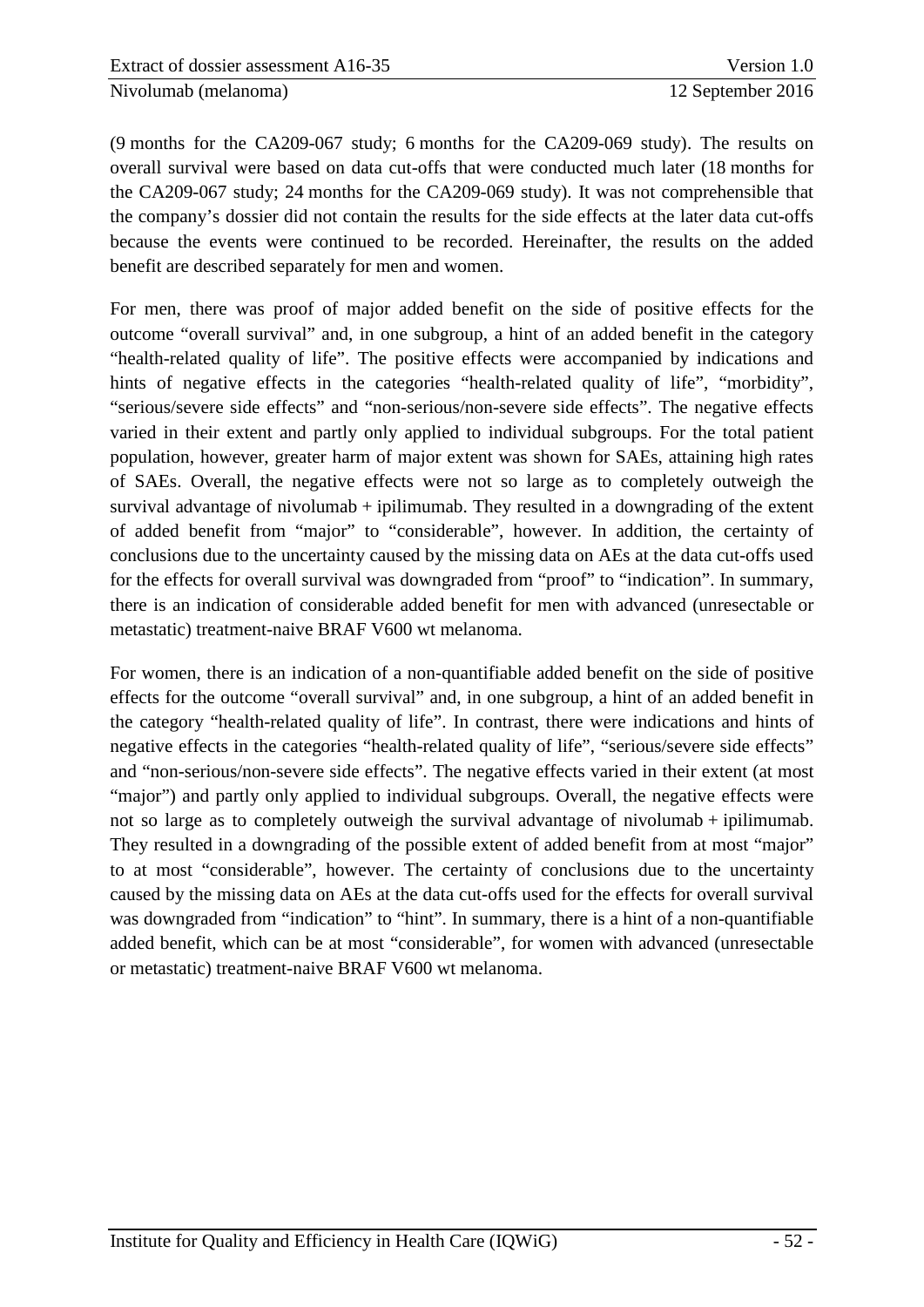# <span id="page-59-1"></span><span id="page-59-0"></span>**2.4.4 List of included studies**

# **CA209-067**

Bristol-Myers Squibb. A phase 3, randomized, double- blind study of nivolumab monotherapy or nivolumab combined with ipilimumab versus ipilimumab monotherapy in subjects with previously untreated, unresectable or metastatic melanoma [online]. In: EU Clinical Trials Register. [Accessed: 29.06.2016]. URL:

https://www.clinicaltrialsregister.eu/ctr-search/search?query=eudract\_number:2012-005371-13.

Bristol-Myers Squibb. Phase 3 study of nivolumab or nivolumab plus ipilimumab versus ipilimumab alone in previously untreated advanced melanoma (CheckMate 067): full text view [online]. In: ClinicalTrials.gov. 24.06.2016 [Accessed: 29.06.2016]. URL: https://ClinicalTrials.gov/show/NCT01844505.

Bristol-Myers Squibb. Nivolumab program: studys CA209; core safety statistical analysis plan for multiple indications; version # 4 [unpublished].

Bristol-Myers Squibb. A phase 3, randomized, double-blind study of nivolumab monotherapy or nivolumab combined with ipilimumab versus ipilimumab monotherapy in subjects with previously untreated unresectable or metastatic melanoma: study CA209067; statistical analysis plan for clinical study report; version # 3.0 [unpublished]. 2014.

Bristol-Myers Squibb. A phase 3, randomized, double-blind study of nivolumab monotherapy or nivolumab combined with ipilimumab versus ipilimumab monotherapy in subjects with previously untreated unresectable or metastatic melanoma: study CA209067; interim clinical study report [unpublished]. 2015.

Bristol-Myers Squibb. A phase 3, randomized, double-blind study of nivolumab monotherapy or nivolumab combined with ipilimumab versus ipilimumab monotherapy in subjects with previously untreated unresectable or metastatic melanoma: study CA209067; clinical protocol [unpublished]. 2015.

Bristol-Myers Squibb. A phase 3, randomized, double-blind study of nivolumab monotherapy or nivolumab combined with ipilimumab versus ipilimumab monotherapy in subjects with previously untreated unresectable or metastatic melanoma: study CA209067; addendum 01 for interim clinical study report; PD-L1 results using a validated IHC assay [unpublished]. 2015.

Bristol-Myers Squibb. Nivolumab (Opdivo): Behandlung des fortgeschrittenen (nicht resezierbaren oder metastasierten) Melanoms bei Erwachsenen in Kombination mit Ipilimumab; study CA209-067; Zusatzanalysen [unpublished]. 2016.

Larkin J, Chiarion-Sileni V, Gonzalez R, Grob JJ, Cowey CL, Lao CD et al. Combined nivolumab and ipilimumab or monotherapy in untreated melanoma. N Engl J Med 2015; 373(1): 23-34.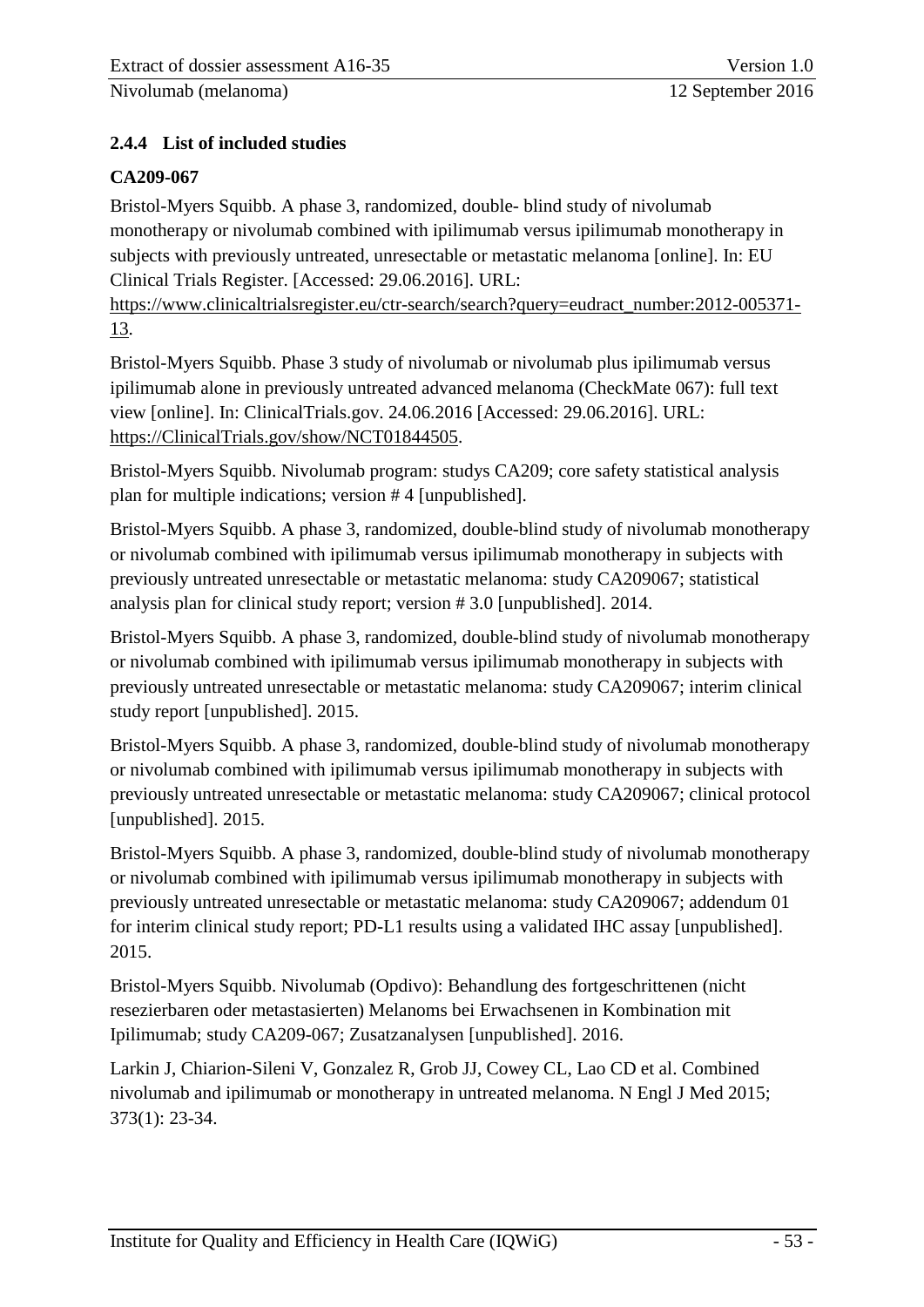Larkin JMG, Chiarion-Sileni V, Gonzalez R, Grob JJ, Cowey CL, Lao CD et al. Supplementary appendix to "Combined nivolumab and ipilimumab or monotherapy in untreated melanoma" (N Engl J Med 2015; 373(1): 23-34) [online]. [Accessed: 15.08.2016]. URL:

http://www.nejm.org/doi/suppl/10.1056/NEJMoa1504030/suppl\_file/nejmoa1504030\_append ix.pdf.

# **CA209-069**

Bristol-Myers Squibb. Study of nivolumab (BMS-936558) plus ipilimumab compared with ipilimumab alone in the treatment of previously untreated, unresectable, or metastatic melanoma (CheckMate 069): full text view [online]. In: ClinicalTrials.gov. 08.01.2016 [Accessed: 29.06.2016]. URL: https://ClinicalTrials.gov/show/NCT01927419.

Bristol-Myers Squibb. Study of nivolumab (BMS-936558) plus ipilimumab compared with ipilimumab alone in the treatment of previously untreated, unresectable, or metastatic melanoma (CheckMate 069): study results [online]. In: ClinicalTrials.gov. 08.01.2016 [Accessed: 29.06.2016]. URL: https://clinicaltrials.gov/ct2/show/results/NCT01927419.

Bristol-Myers Squibb. Nivolumab program: studys CA209; core safety statistical analysis plan for multiple indications; version # 4 [unpublished].

Bristol-Myers Squibb. A phase 2, randomized, double blinded study of nivolumab (BMS-936558) in combination with ipilimumab vs ipilimumab alone in subjects with previously untreated, unresectable or metastatic melanoma: study CA209069; final clinical study report [unpublished]. 2014.

Bristol-Myers Squibb. A phase 2, randomized, double blinded study of nivolumab (BMS-936558) in combination with ipilimumab vs ipilimumab alone in subjects with previously untreated, unresectable or metastatic melanoma: study CA209069; addendum 1 to clinical study report [unpublished]. 2015.

Bristol-Myers Squibb. A phase 2, randomized, double blinded study of nivolumab (BMS-936558) in combination with ipilimumab vs ipilimumab alone in subjects with previously untreated, unresectable or metastatic melanoma: study CA209069; addendum 2 to clinical study report [unpublished]. 2015.

Bristol-Myers Squibb. Nivolumab (Opdivo): Behandlung des fortgeschrittenen (nicht resezierbaren oder metastasierten) Melanoms bei Erwachsenen in Kombination mit Ipilimumab; study CA209-069; Zusatzanalysen [unpublished]. 2016.

Bristol-Myers Squibb. A phase 2, randomized, double blinded study of nivolumab (BMS-936558) in combination with ipilimumab vs ipilimumab alone in subjects with previously untreated, unresectable or metastatic melanoma: study CA209069; addendum 1 to clinical study report [unpublished]. 2015.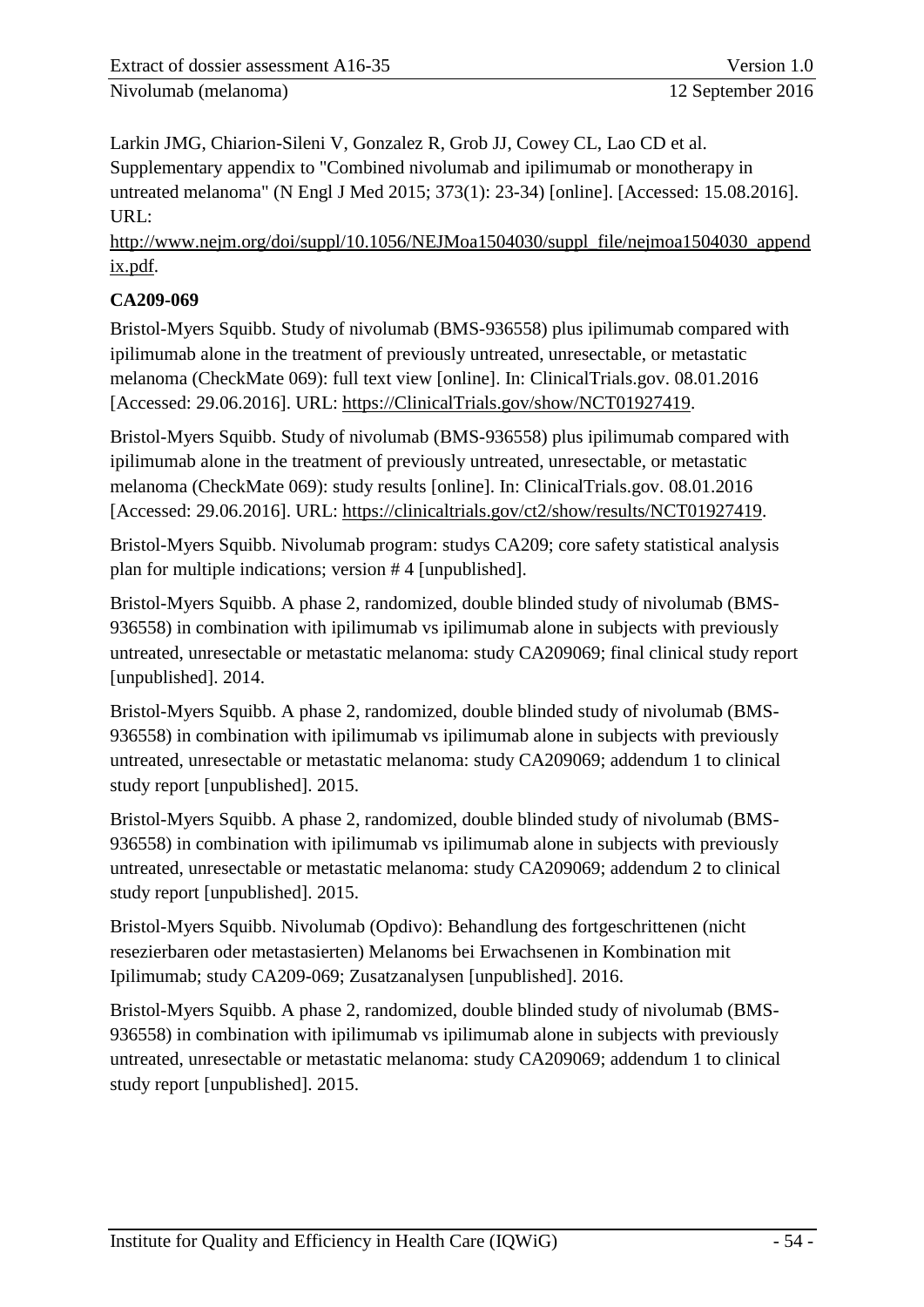Bristol-Myers Squibb. A phase 2, randomized, double blinded study of nivolumab (BMS-936558) in combination with ipilimumab vs ipilimumab alone in subjects with previously untreated, unresectable or metastatic melanoma: study CA209069; addendum 2 to clinical study report [unpublished]. 2015.

Bristol-Myers Squibb. Nivolumab (Opdivo): Behandlung des fortgeschrittenen (nicht resezierbaren oder metastasierten) Melanoms bei Erwachsenen in Kombination mit Ipilimumab; study CA209-069; Zusatzanalysen [unpublished]. 2016.

Postow MA, Chesney J, Pavlick AC, Robert C, Grossmann K, McDermott D et al. Nivolumab and ipilimumab versus ipilimumab in untreated melanoma. N Engl J Med 2015; 372(21): 2006-2017.

Postow MA, Chesney J, Pavlick AC, Robert C, Grossmann K, McDermott D et al. Supplementary appendix to "Nivolumab and ipilimumab versus ipilimumab in untreated melanoma" (N Engl J Med 2015; 372(21): 2006-2017) [online]. [Accessed: 18.08.2016]. URL:

http://www.nejm.org/doi/suppl/10.1056/NEJMoa1414428/suppl\_file/nejmoa14144428\_appen dix.pdf.

Postow MA, Chesney J, Pavlick AC, Robert C, Grossmann K, McDermott D et al. Protocol to "Nivolumab and ipilimumab versus ipilimumab in untreated melanoma" (N Engl J Med 2015; 372(21): 2006-2017) [online]. [Accessed: 18.08.2016]. URL:

http://www.nejm.org/doi/suppl/10.1056/NEJMoa1414428/suppl\_file/nejmoa14144428\_proto col.pdf.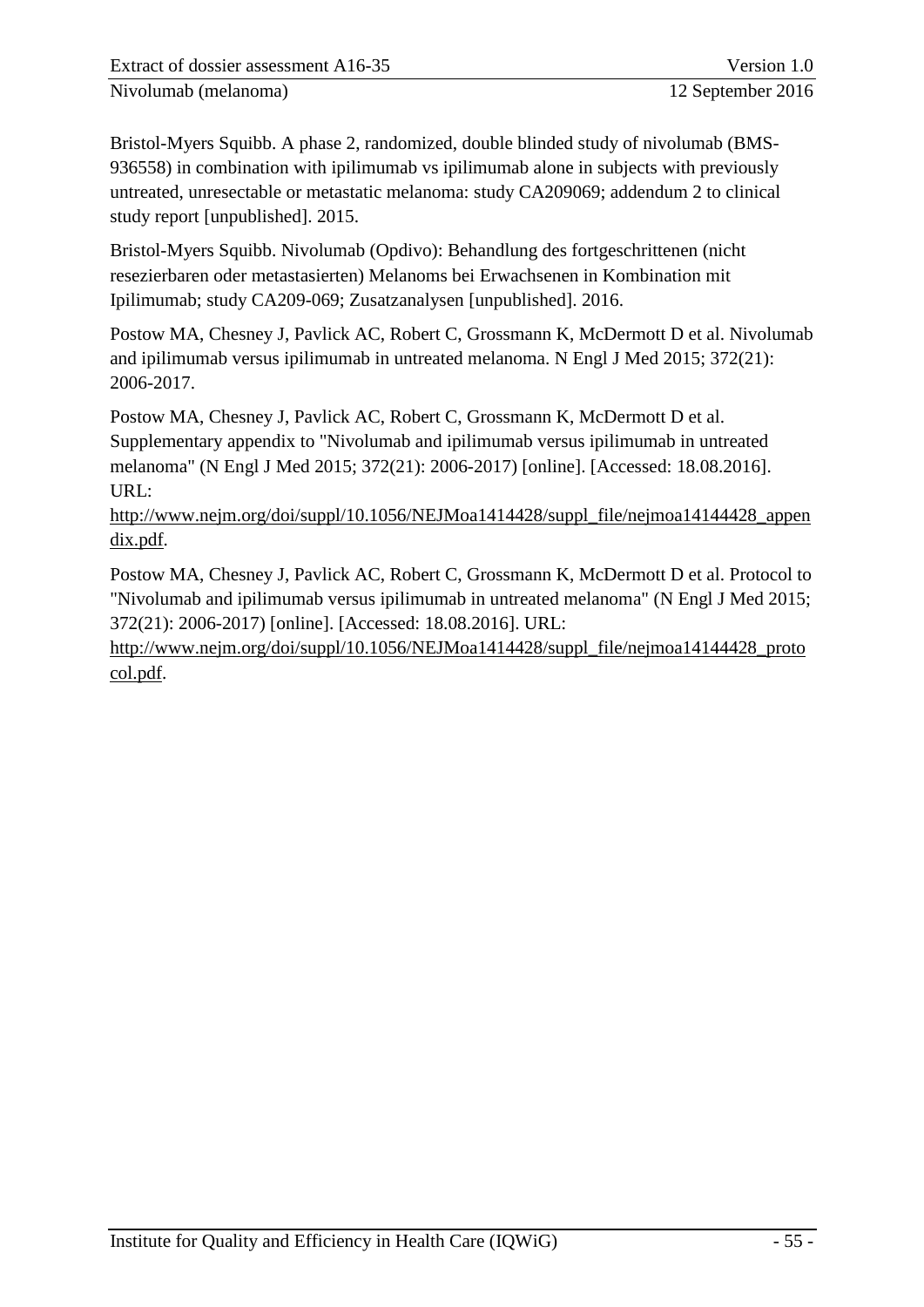#### <span id="page-62-0"></span>**2.5 Research question 3: pretreated patients**

Research question 3 concerns the comparison of nivolumab + ipilimumab with the ACT (treatment of physician's choice) in pretreated patients.

#### <span id="page-62-1"></span>**2.5.1 Information retrieval and study pool**

The study pool of the assessment was compiled on the basis of the following information:

Sources of the company in the dossier:

- study list on nivolumab (status: 13 April 2016)
- $\bullet$  bibliographical literature search on nivolumab + ipilimumab (last search on 5 April 2016)
- search in trial registries for studies on nivolumab  $+$  ipilimumab (last search on 6 April 2016)

To check the completeness of the study pool:

search in trial registries for studies on nivolumab (last search on 23 June 2016)

No relevant study was identified from the check.

# <span id="page-62-2"></span>**2.5.2 Results on added benefit**

There were no data on the comparison with the ACT specified by the G-BA for the assessment of the added benefit of nivolumab  $+$  ipilimumab in the treatment of pretreated patients. Hence there was no hint of an added benefit of nivolumab + ipilimumab in comparison with the ACT; an added benefit is therefore not proven.

# <span id="page-62-3"></span>**2.5.3 Extent and probability of added benefit**

Since the company presented no data for the assessment of the added benefit of nivolumab + ipilimumab in pretreated patients, an added benefit of nivolumab + ipilimumab in comparison with individual treatment is not proven.

# <span id="page-62-4"></span>**2.5.4 List of included studies**

Not applicable as no studies were included in the benefit assessment.

#### <span id="page-62-5"></span>**2.6 Extent and probability of added benefit – summary**

[Table 20](#page-63-0) presents a summary of the extent and probability of the added benefit of nivolumab + ipilimumab.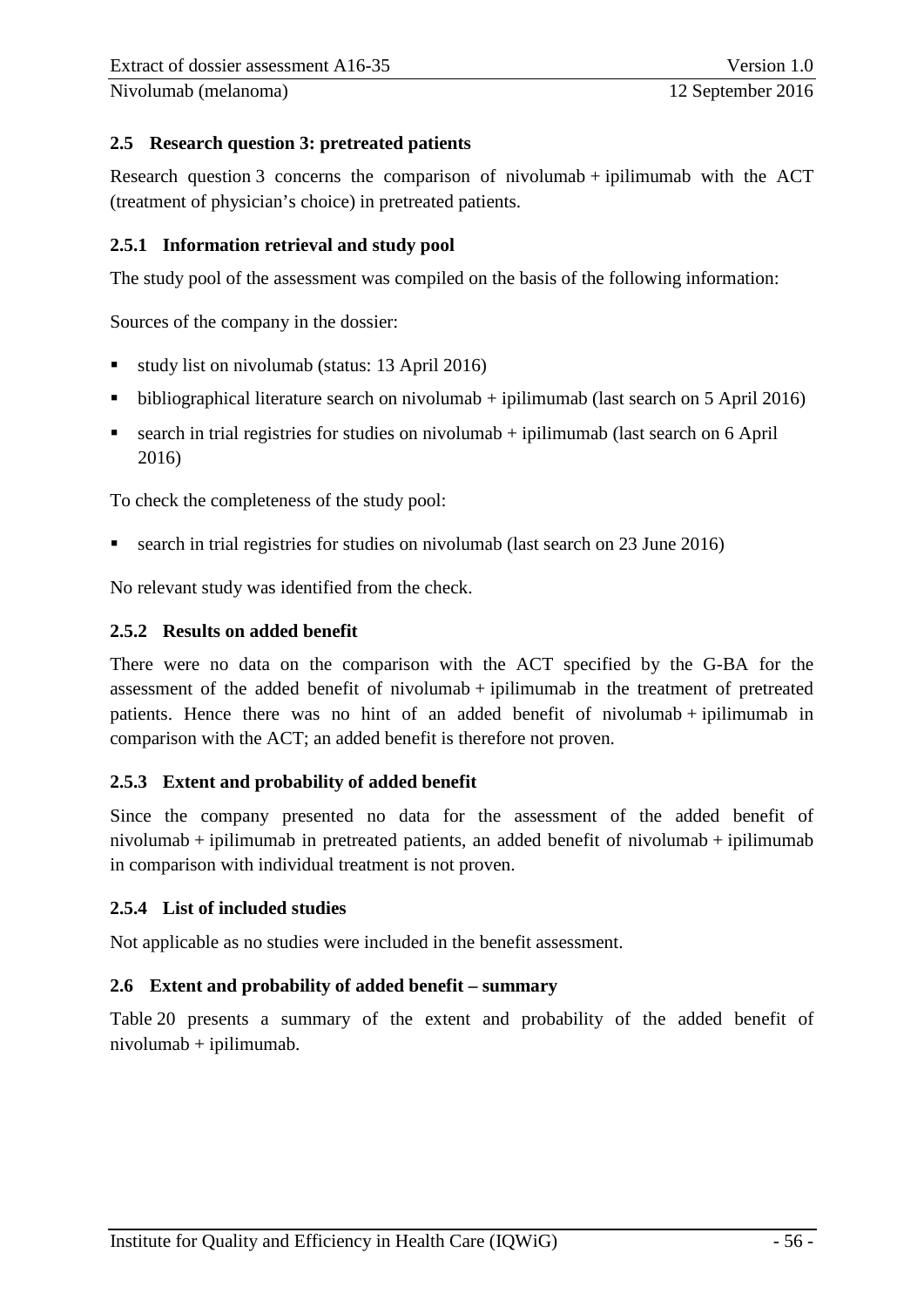| <b>Research</b><br>question                                                                                                                                                                                                       | <b>Therapeutic</b><br>indication                               | ${ACT}^a$                                                                                                                                           | Subgroup                                                                | <b>Extent and probability of</b><br>added benefit |
|-----------------------------------------------------------------------------------------------------------------------------------------------------------------------------------------------------------------------------------|----------------------------------------------------------------|-----------------------------------------------------------------------------------------------------------------------------------------------------|-------------------------------------------------------------------------|---------------------------------------------------|
|                                                                                                                                                                                                                                   | Treatment-naive<br>patients with BRAF<br>V600 mutant<br>tumour | Vemurafenib                                                                                                                                         | Added benefit not proven                                                |                                                   |
| $\overline{2}$                                                                                                                                                                                                                    | Treatment-naive<br>patients with BRAF                          | Ipilimumab                                                                                                                                          | Men                                                                     | Indication of considerable<br>added benefit       |
| V600 wild type<br>tumour                                                                                                                                                                                                          |                                                                | Women                                                                                                                                               | Hint of a non-quantifiable<br>added benefit (at most<br>"considerable") |                                                   |
| 3                                                                                                                                                                                                                                 | Pretreated patients                                            | Individual treatment<br>specified by the treating<br>physician under<br>consideration of the<br>approval status and the<br>respective prior therapy | Added benefit not proven                                                |                                                   |
| a: Presentation of the respective ACT specified by the G-BA.<br>ACT: appropriate comparator therapy; BRAF: serine/threonine-protein kinase B-Raf (rapidly accelerated<br>fibrosarcoma – isoform B); G-BA: Federal Joint Committee |                                                                |                                                                                                                                                     |                                                                         |                                                   |

<span id="page-63-0"></span>

| Table 20: Nivolumab + ipilimumab $-$ extent and probability of added benefit |  |
|------------------------------------------------------------------------------|--|
|------------------------------------------------------------------------------|--|

This deviates from the company's approach, which derived proof of considerable added benefit for the total population of adult patients with advanced (unresectable or metastatic) melanoma irrespective of the BRAF V600 mutation status and the pretreatment status.

The approach for deriving an overall conclusion on added benefit is a proposal by IQWiG. The G-BA decides on the added benefit.